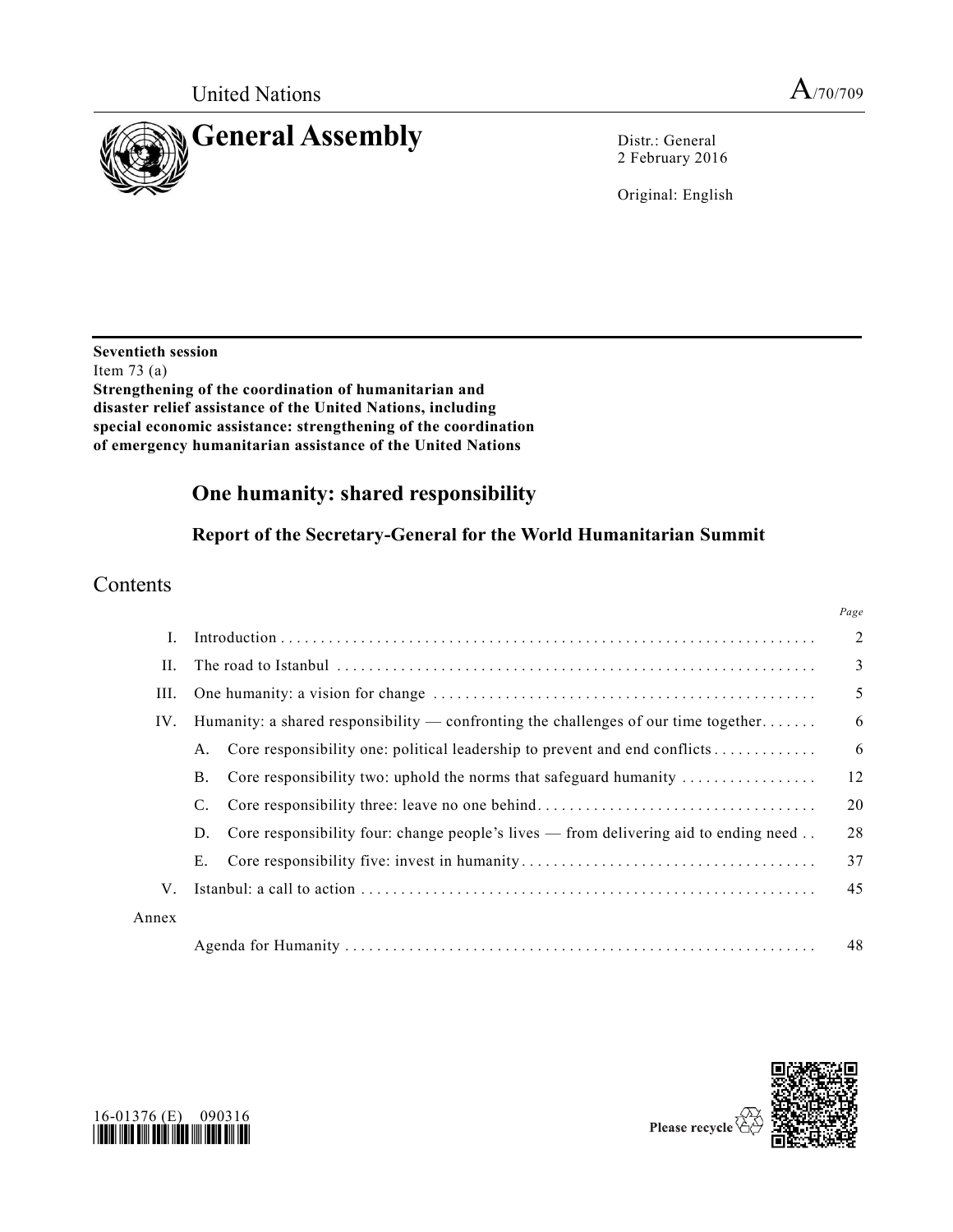# **I. Introduction**

1. As a boy, I grew up in a time of war. I was 6 years old when I was forced to flee my home and village in Korea with only what I could carry in my arms. The schools destroyed, my home abandoned, I was filled with fear and uncertainty. I could not have known that my darkest hour would so profoundly shape my destiny. With shelter, schoolbooks and relief items, a young United Nations offered hope and protection and inspired me to pursue a career in public service. Seven decades after the founding of the United Nations, I believe its blue flag still remains a banner of hope for all humanity.

2. Throughout my tenure as Secretary-General, I have been inspired by what the international community can achieve when it acts together. We have agreed on an ambitious sustainable development agenda to end global poverty. We have adopted a universal climate change agreement and a new framework to reduce disaster risk and enhance resilience. We are initiating reforms together in our peace and security sector. However, more progress for more people is urgently needed.

3. As I enter my final year, despite the progress made in agreeing on new frameworks and norms, I remain deeply concerned about the state of our humanity. In too many places, peace, stability and sustainable economic growth remain elusive. Brutal and seemingly intractable conflicts have devastated the lives of millions of people, threatening the futures of entire generations. More countries are slipping into fragility, marked by extreme poverty and weak institutions and compounded by natural hazards and climate-induced disasters. Violent extremism, terrorism and transnational crime are creating persistent instability. Growing economic inequality within countries and the widening gap between the rich and the poor are further marginalizing the most vulnerable people in society. Climate change continues to cause increased humanitarian stress as it exacerbates food insecurity, water scarcity, conflict, migration and other trends. Disasters are becoming more frequent and intense. Pandemics, epidemics and other global health threats continue to emerge frequently, and at worrying levels. As millions of people leave their homes in search of safety or opportunity, the capacity and willingness of countries to absorb them is being seriously challenged. Although towns and cities provide new opportunities, rapid unplanned urbanization combined with natural hazards, pandemics and aerial bombardments are placing even more people at risk.

4. Such challenges are testing the resilience of communities and national institutions and stretching the ability of regional and international organizations to support them. Peacekeepers, peacemakers and humanitarian workers are being deployed for longer periods and at ever-higher cost, even as violent extremism and targeted attacks severely hamper their ability to provide life-saving assistance. At the same time, the international aid system has not kept pace with the aforementioned challenges, the diverse range of organizations now engaged or the demand for a more unified approach that draws upon the capacities and resources of all stakeholders to reach those in need.

5. These external and internal challenges call for a process of fundamental change to reaffirm our commitment to humanity. That is why I called for a World Humanitarian Summit. I believe this first Summit of its kind, to be held in Istanbul, Turkey in May 2016, must be an opportunity for "we the peoples" — Heads of State and Government, representatives of affected communities, national and international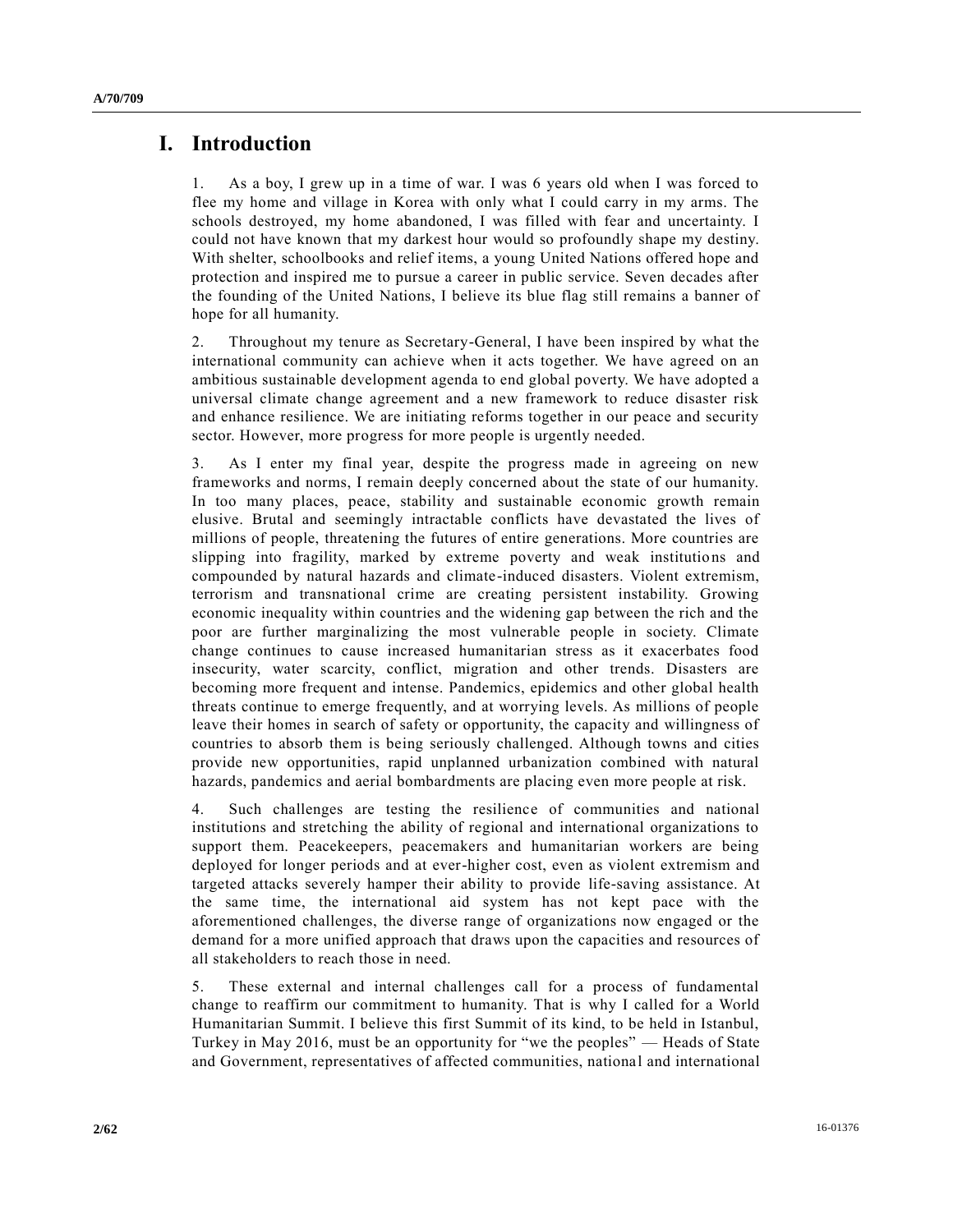aid organizations, global opinion leaders, private sector leaders and others — to agree that we can and must do better to end conflict, alleviate suffering and reduce risk and vulnerability.

6. In 1941, amid brutal conflict and suffering, leaders came together at St James's Palace in London. They recognized the need for a fundamental change in the way they collectively managed threats to international peace and security. Diplomacy would take over from war as the primary instrument of managing international relations. Leaders committed themselves to international cooperation, peaceful solutions and a plan to end the scourge of war. While the challenges of today may differ, I believe that we are approaching a similar point in history. We must remember the promises that we have made and respect the rules that we have agreed to. We need to restore trust in our global order and show the millions left behind in conflicts, in chronic need and in constant fear the solidarity that they deserve and expect from us.

7. Seventy-five years after St James's Palace, the World Humanitarian Summit presents an opportunity to affirm and renew our commitment to humanity and to the unity and cooperation needed to confront the challenges of our time effectively. I ask global leaders to come to the World Humanitarian Summit prepared to assume their responsibilities for a new era in international relations, one in which safeguarding humanity and promoting human progress drive our decision-making and collective actions.

# **II. The road to Istanbul**

8. When I called for the World Humanitarian Summit in 2012, I was deeply troubled by the growing number of people in crisis and the dramatic increase in funding requirements. Humanitarian aid organizations that had been created to offer urgent life-saving assistance were increasingly tied down providing services year after year to people who might never go home, in countries whose road to peace might be arduous and long. Since then, the sense of urgency for this Summit has only risen. The number of people in need of humanitarian assistance and the related funding requirements have hit record highs. Terror and the deliberate brutalization of women and children, aerial bombardments and indiscriminate shelling of residential neighbourhoods, with thousands of people trapped and starved in besieged areas, tens of thousands escaping war and destruction on dangerously overcrowded boats and millions on the move in search of a better life have all acquired a harrowing familiarity.

9. After almost three years of extensive consultations reaching more than 23,000 people in 153 countries and culminating in the release of the World Humanitarian Summit synthesis report, entitled "Restoring humanity: global voices calling for action", and the global consultation in Geneva in October 2015, it is clear that people feel outrage and frustration at the challenges to humanity and the lack of global unity and solidarity to end the suffering and are calling for change.

10. There is outrage that humanitarian action is still often used as a substitute for political solutions. There is outrage that the numbers of people forced from their homes have risen to levels not seen since the Second World War, without enough being done to enable them to find lasting solutions. There is outrage that national sovereignty and security are being placed above people's rights to protection and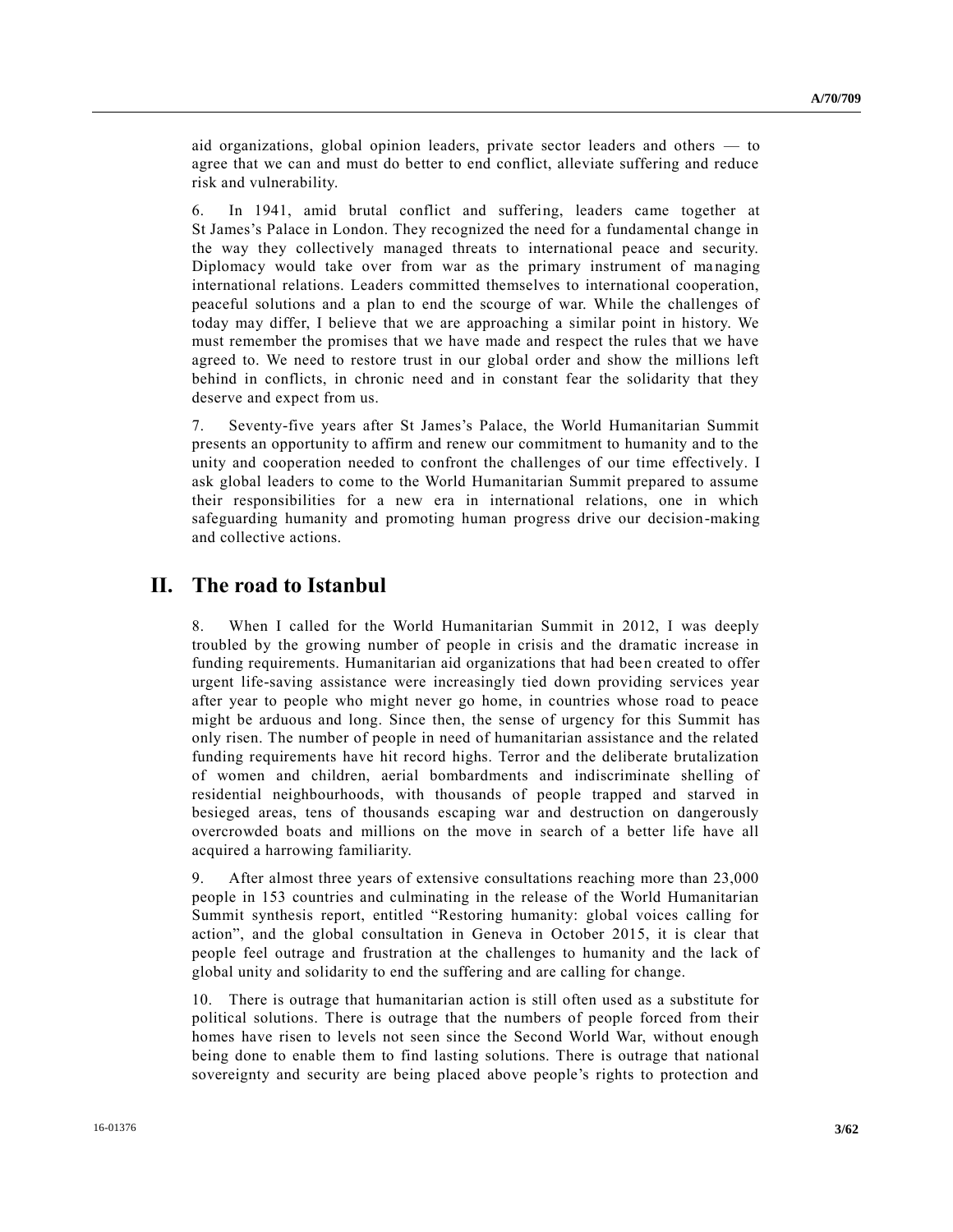assistance and that the most basic tenets of international humanitarian and human rights law are being violated every day without accountability.

11. There is frustration among men, women, young people and children in crises, who feel that their voices are not heard, their capabilities are not recognized, their needs are not being met and their hopes for a peaceful, self-sufficient future are not being realized. There is frustration on the part of Governments and local organizations that struggle to be seen by the international community as the primary agents of response and to access resources and feel that their governance an d coordination structures are being pushed aside by international actors rather than respected and strengthened. Humanitarian organizations are frustrated that they are expected to do more and to stay longer, without predictable and adequate resources to do so, and that the politicization of humanitarian aid is obstructing their efforts to help those in need.

12. There is considerable frustration with the international aid architecture. It is seen as outdated and resistant to change, fragmented and uncommitted to working collaboratively, and too dominated by the interests and funding of a few countries. There is frustration about inequity in the aid system, with so many people suffering in crises that receive little aid or attention, and frustration on the part of neighbouring communities or countries that open their homes or borders with little support. There is wide frustration that the responsibility to respond politically and financially to human suffering is not shared by all.

13. Alongside the outrage and the frustration, however, are the pride of national Governments that have invested in preparedness, led response efforts and saved lives and the pride of individual citizens, local responders and civil society groups that have contributed to the resilience, rebuilding and regrowth of their communities. There is the compassion of neighbours and citizens abroad who have opened their homes and communities to welcome refugees. There is hope in hearing what women and young people have achieved as first responders and in the creative solutions that they have initiated when empowered. There is the pride of United Nations and humanitarian organization staff members, who are determined to support communities in such efforts. There is the determination of all to explore new partnerships, technologies and financing to give people the dignity and resources they are calling for.

14. Above all, people everywhere have expressed their desire for change, not only in the World Humanitarian Summit consultations, but across the other recent United Nations reviews and reform processes.<sup>1</sup> Change that results in global leaders finding

 $1$  2030 Agenda for Sustainable Development (Resolution 70/1); Sendai Framework for Disaster Risk Reduction 2015-2030 (Resolution 69/283); Addis Ababa Action Agenda of the Third International Conference on Financing for Development (Resolution 69/313); Paris Agreement under the United Nations Framework Convention on Climate Change [\(FCCC/CP/2015/L.9/Rev.1\)](http://undocs.org/FCCC/CP/2015/L.9/Rev.1); Thirty-second International Conference of the Red Cross and Red Crescent, held in Geneva from 8 to 10 December 2015; Report of the High-level Independent Panel on Peace Operations in uniting our strengths for peace: politics, partnership and people  $(A/70/95)$ ; Challenges of sustaining peace: report of the Advisory Group of Experts on the Review of the Peacebuilding Architecture [\(A/69/968\)](http://undocs.org/A/69/968); UN-Women, *Preventing Conflict, Transforming Justice, Securing the Peace: A Global Study on the Implementation of United Nations Security Council resolution 1325* ; Report of the Secretary-General on women and peace and security [\(S/2015/716\)](http://undocs.org/S/2015/716); High-level Panel on Humanitarian Financing, "Too important to fail: addressing the humanitarian financial gap", January 2016.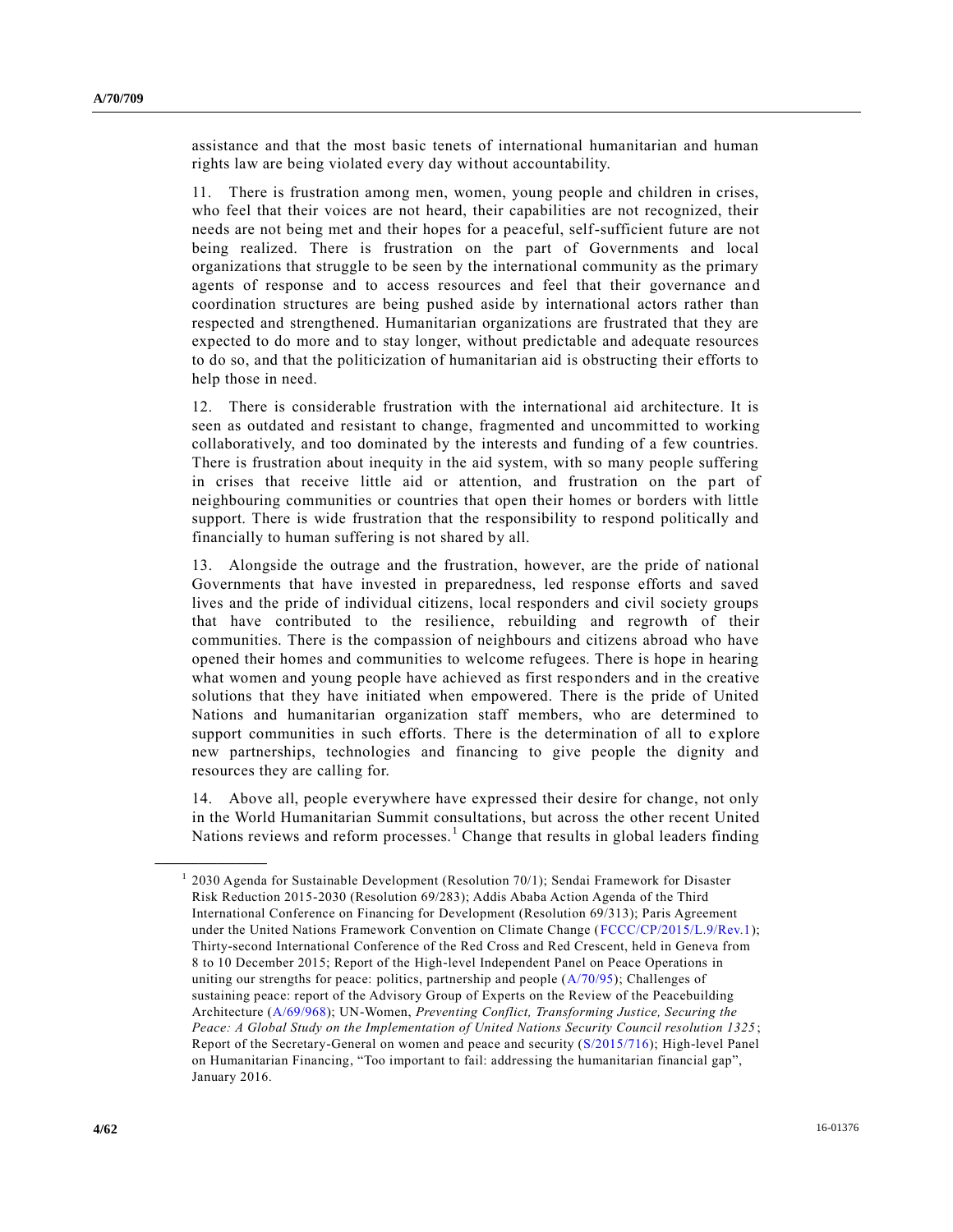political solutions to end suffering and prevent crises and to uphold the international laws they have agreed to. Change that reaches the most marginalized and furthest behind. Change that gives a voice and leadership to affected people and local organizations as primary agents of their own destiny. Change that promotes selfreliance rather than perpetuating dependence on international assistance. Change that ushers in a new model of how Governments, local communities, the private sector and aid organizations work together for people in crisis. Change that inspires global leaders, international organizations and other stakeholders to assume their responsibilities with a greater sense of urgency and determination to deliver better for those who need it the most. People are looking to the World Humanitarian Summit to deliver that change.

# **III. One humanity: a vision for change**

15. Such change requires a unified vision. In a globalized world, this vision needs to be inclusive and universal and to bring people, communities and countries together, while recognizing and transcending cultural, religious or political differences. It needs to be grounded in mutual benefit, where all stand to gain. At a time when many are expressing doubt in the ability of the international community to live up to the promises of the Charter of the United Nations to end wars or to confront global challenges, we need, more than ever, to reaffirm the values that connect us. Our vision for change must therefore be grounded in the value that unites us: our common humanity.

16. This common humanity has many different ethnic and national identities, religious beliefs and cultural customs. Yet, it connects in the universal principle that there is inherent dignity and worth in every individual that must be protected, respected and given the opportunity and conditions to flourish. I have seen this reaffirmed across the world. People are calling for safety, dignity and an opportunity to thrive.

17. People want to be safe: free from violence, oppression, persecution and fear. Without physical security, none of their other needs, rights and aspirations can be met. Services cannot be accessed, livelihoods and education cannot continue and prosperity cannot be achieved. People want to be treated with dignity and to know that their life matters, without distinction based on gender, race, national or social origin, religious belief, political affiliation, property, or birth or any other status. People want to express their needs and desires and to know that their voice makes a difference. People want to be recognized and empowered as the central agent of their lives and their futures. People want to thrive, to be self-reliant and to improve life for themselves and for their families. These needs, desires and aspirations do not stop in a crisis.

18. These desires are not complicated or abstract. They are all very real and human. Their nature is so inherent and universally agreed that they can also be seen throughout the preambles of national constitutions and at the heart of many religions. They are also central to our international order. The inherent dignity and worth of the human person, equality between men and women and the economic and social advancement of all peoples are the bedrock of the Charter of the United Nations. To prevent and alleviate human suffering, to protect life and health and to ensure respect for the human person — these are the most important humanitarian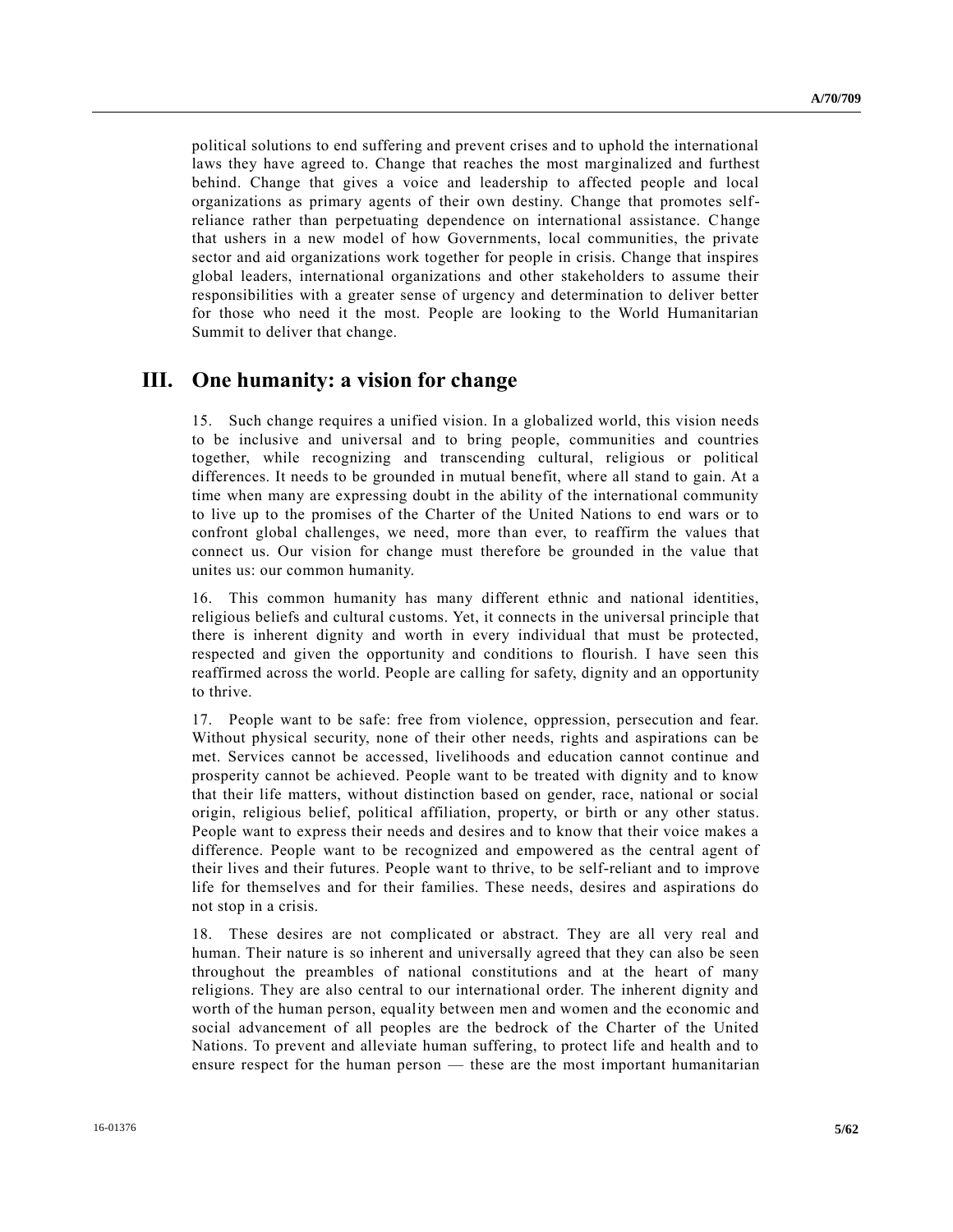principles, the ones that all the others work to achieve. In the Universal Declaration of Human Rights, humanity underpins the full range of human rights and fundamental freedoms that enable every man, woman and child to live free from fear and want. At the Millennium Summit, humanity was at the heart of the values agreed upon by world leaders to guide international relations in the twenty-first century. In September 2015, global leaders built on that vision for humanity, placing people at the centre of the 2030 Agenda for Sustainable Development.

19. However, despite such affirmations of the centrality of humanity, the reality for hundreds of millions of people in conflicts, disasters or situations of chronic poverty and deprivation is that humanity remains a daily struggle for life and dignity, safety, food, shelter, education and health care, as well as advancement. They are not concerned about whether the international community can agree upon humanity, core values and principles at a normative level. They are concerned about whether the international community can turn this vision into a reality for each of them. Their concern must become ours, and their daily struggle our responsibility.

# **IV. Humanity: a shared responsibility — confronting the challenges of our time together**

20. Achieving these affirmations of humanity for millions of people will need to go beyond a declaratory vision. It will need to shape our politics, steer our behaviour and be a consistent driver of our political, social and financial decisions. Humanity will need to become inseparable from our responsibility to act. Accepting and acting upon our individual and shared responsibilities must therefore be the central theme of the World Humanitarian Summit.

21. Drawing from recent reviews and international reform processes and from the World Humanitarian Summit consultations, I believe that the following core responsibilities are critical to delivering better for humanity: (a) political leadership to prevent and end conflicts; (b) uphold the norms that safeguard humanity; (c) leave no one behind; (d) change people's lives — from delivering aid to ending need; and (e) invest in humanity.

# **A. Core responsibility one: political leadership to prevent and end conflicts**

*An end to human suffering requires political solutions, unity of purpose and sustained leadership and investment in peaceful and inclusive societies.*

22. Wars lead to prolonged human suffering and political turmoil. Humanitarian assistance may ameliorate such suffering and peacekeepers may stabilize situations, but they cannot create lasting peace and prosperity. Preventing and ending conflicts and building peace are recognized in the Charter of the United Nations as our first and foremost responsibility to humanity. Yet, that effort is not where our political leadership or resources are presently focused. The World Humanitarian Summit should be the turning point at which we reaffirm our commitment to our responsibilities as States, international organizations, the private sector, civil society and individual leaders.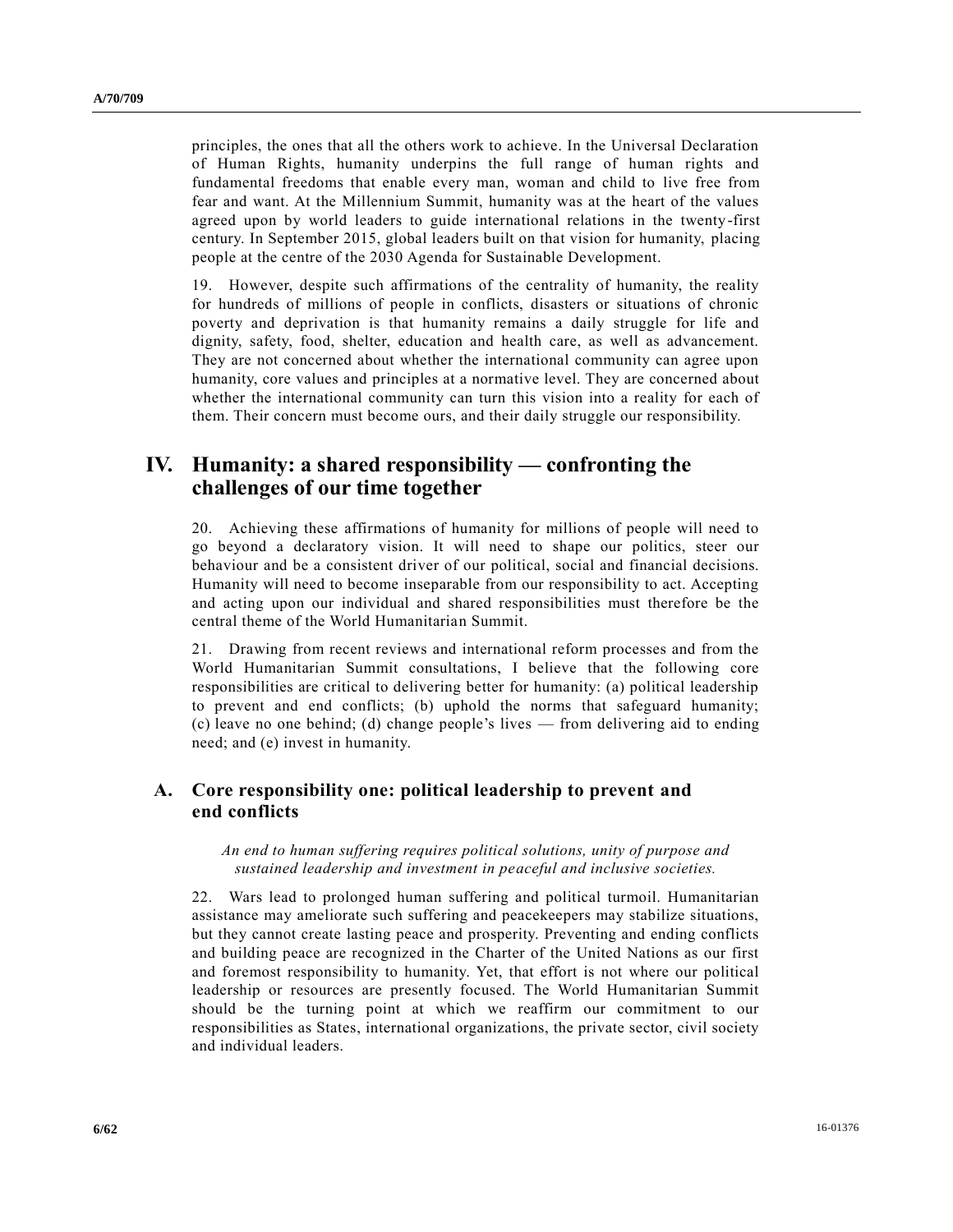23. After declining in the late 1990s and early 2000s, major civil wars increased from 4 in 2007 to 11 in 2014.<sup>2</sup> The root causes of each conflict are different and complex. The result is often the same: conflicts emerge in places once considered secure, they gain in intensity and they relapse where they were once thought to be resolved. A third of today's civil wars include the involvement of external actors that support one or more parties to a conflict. This internationalization makes civil wars more deadly and prolonged.<sup>3</sup> Transnational criminal groups thrive in fragile and conflict-affected States, particularly in urban cities, destabilizing post-conflict countries, undermining State-building efforts and prolonging violence.

24. Negotiating peace agreements and settlements has also become more difficult. The number of parties to a conflict has increased dramatically and their diverging interests now require the parallel engagement of a variety of actors: global powers, States with regional influence, international and regional organizations and individuals with political or economic influence. Involving more actors, however, can add to the complexity and duration of conflict resolution efforts and lead to duplication or counterproductive processes. Armed groups can be difficult to engage and negotiate with and may defy settlements that have been reached.

25. As a result of those trends, the international community is in a state of constant crisis management. Between 2012 and 2014, non-United Nations peacekeeping forces increased by 60 per cent.<sup>4</sup> Almost two thirds of United Nations peacekeepers and almost 90 per cent of personnel in United Nations special political missions are working in or on countries experiencing high-intensity conflict.<sup>5</sup> Missions now last, on average, three times longer than their predecessors. <sup>6</sup> Over 80 per cent of humanitarian funding requested by the United Nations goes towards meeting life-saving needs in conflict settings.<sup>7</sup> The international community is increasing its response to crises while struggling to find sustainable political and security solutions to end them.

26. The economic and financial cost of conflict and violence in 2014 has been estimated by some to be \$14.3 trillion, or 13.4 per cent of the global economy.<sup>8</sup> Yet,

<sup>&</sup>lt;sup>2</sup> Representing a mix of both new conflicts and previously low-intensity violence that has dramatically scaled up to "civil war". See Sebastian von Einsiedel and others, *Major Recent Trends in Violent Conflict*, Occasional Paper 1 (Tokyo, University Centre for Policy Research, 2014).

<sup>3</sup> Von Einsiedel and others, *Major Recent Trends in Violent Conflict* (see footnote 2).

<sup>4</sup> Centre on International Cooperation, Global Peace Operations Review: Annual Compilation 2015 (New York, 2015). Figure excludes the North Atlantic Treaty Organization (NATO) mission in Afghanistan.

<sup>5</sup> Von Einsiedel and others, *Major Recent Trends in Violent Conflict* (see footnote 2) [http://cpr.unu.edu/examining-major-recent-trends-in-violent-conflict.html;](http://cpr.unu.edu/examining-major-recent-trends-in-violent-conflict.html) see also Challenges of sustaining peace: report of the Advisory Group of Experts on the Review of the Peacebuilding Architecture [\(A/69/968\)](http://undocs.org/A/69/968).

<sup>6</sup> Von Einsiedel and others, *Major Recent Trends in Violent Conflict* (see footnote 2) [http://cpr.unu.edu/examining-major-recent-trends-in-violent-conflict.html;](http://cpr.unu.edu/examining-major-recent-trends-in-violent-conflict.html) see also Report of the High-level Independent Panel on Peace Operations in uniting our strengths for peace: politics, partnership and people [\(A/70/95\)](http://undocs.org/A/70/95).

<sup>7</sup> Between 2002 and 2013, 86 per cent of resources requested through United Nations humanitarian appeals were destined to humanitarian action in conflict situations (\$83 billion out of \$96 billion); see the Report of the Secretary-General on the strengthening of the coordination of emergency humanitarian assistance of the United Nations [\(A/69/80-E/2014/68,](http://undocs.org/A/69/80) para. 59).

<sup>8</sup> Institute for Economics and Peace, *Global Peace Index 2015* (June 2015).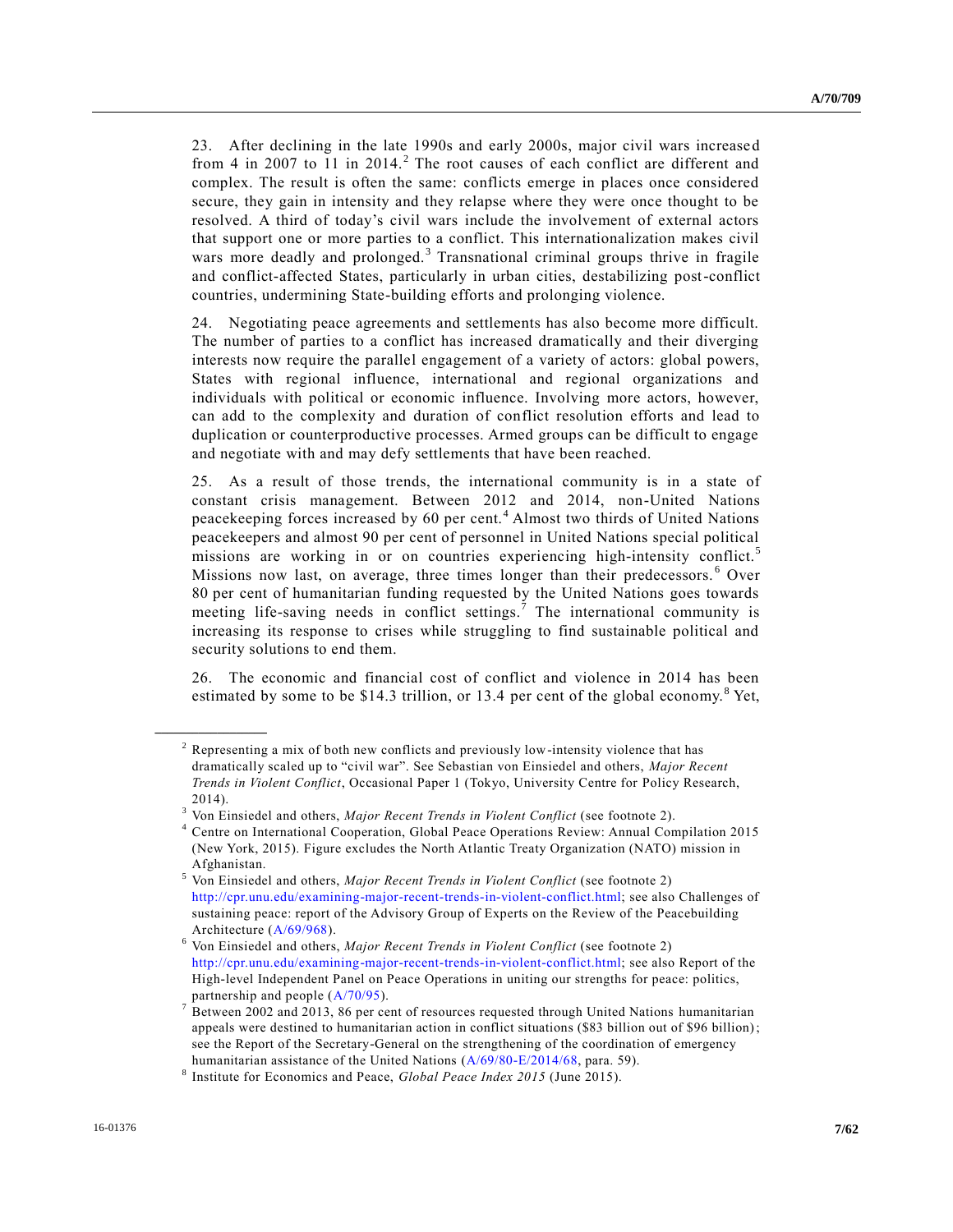it is the human cost that is most devastating, rendering conflict the biggest obstacle to human development.<sup>9</sup> The use of urban centres as battlegrounds has led to more civilians being killed and vital infrastructure being destroyed. Civilians suffer from long-term injuries and psychosocial trauma from combat, rape and torture. Health systems and water infrastructure are destroyed and disease spreads. Agriculture is interrupted and food stocks depleted, and endemic hunger, malnutrition and child stunting follow. Schools are destroyed, education ceases and children fall prey to abuse, trafficking and forced recruitment. Women are stripped of their rights and deliberately targeted. People flee their homes in the millions, moving from town to town, across seas and over borders. The effects last for generations: widespread fear, distrust and tensions that run along ethnic, religious or political lines. Countries coming out of prolonged civil war are never the same, their social and political fabric changed forever.

27. When conflicts are protracted and intractable, it often seems easier for the international community to invest in humanitarian responses than in concerted efforts to prevent and resolve conflicts. However, humanitarian assistance will never be the solution and deployments of peacekeepers will not be enough. As the high level reviews over the past year have emphasized, the answer ultimately lies in far greater global leadership to find political solutions, along with a cultural, operational and financial reprioritization towards prevention.<sup>10</sup>

28. While this finding is not new, a lack of risk tolerance and a demand for shortterm, measurable results have thwarted early and sustained engagement that is focused on prevention and peacebuilding in countries most at risk of conflict. Capacities to analyse and monitor situations are insufficient and often not sustained. Early warning signs are not acted upon. Too often, political leadership is triggered only by immediate, narrowly defined national security and economic interests and only once a situation has deteriorated. Some crises enjoy high-level political attention while others appear to be forgotten altogether. Some conflicts are so intense, complex, long-standing or geopolitically divided that it appears that efforts to find political solutions have been suspended.

29. A shift from perpetual crisis management towards effectively managing prevention and early action is urgently needed. In the follow-up to the recommendations of the High-level Independent Panel on Peace Operations and the Advisory Group of Experts on the Review of the Peacebuilding Architecture, as well as through the Human Rights Up Front initiative, the United Nations is undergoing a series of transformations to make early warning, prevention and conflict resolution greater priorities. However, the primary responsibility for conflict prevention and resolution lies with Member States and the Security Council. Global leaders need to take far greater ownership of political solutions to existing conflicts and to preventing new ones, working nationally, regionally and through their membership in the United Nations.

30. The effort necessary to prevent and resolve conflict will be massive, but can be broken down into sets of core actions. They include demonstrating courageous

<sup>9</sup> United Nations, *The Millennium Development Goals Report 2015* (New York, 2015).

<sup>&</sup>lt;sup>10</sup> See Report of the High-level Independent Panel on Peace Operations in uniting our strengths for peace: politics, partnership and people [\(A/70/95\)](http://undocs.org/A/70/95); see also Challenges of sustaining peace: report of the Advisory Group of Experts on the Review of the Peacebuilding Architecture [\(A/69/968\)](http://undocs.org/A/69/968).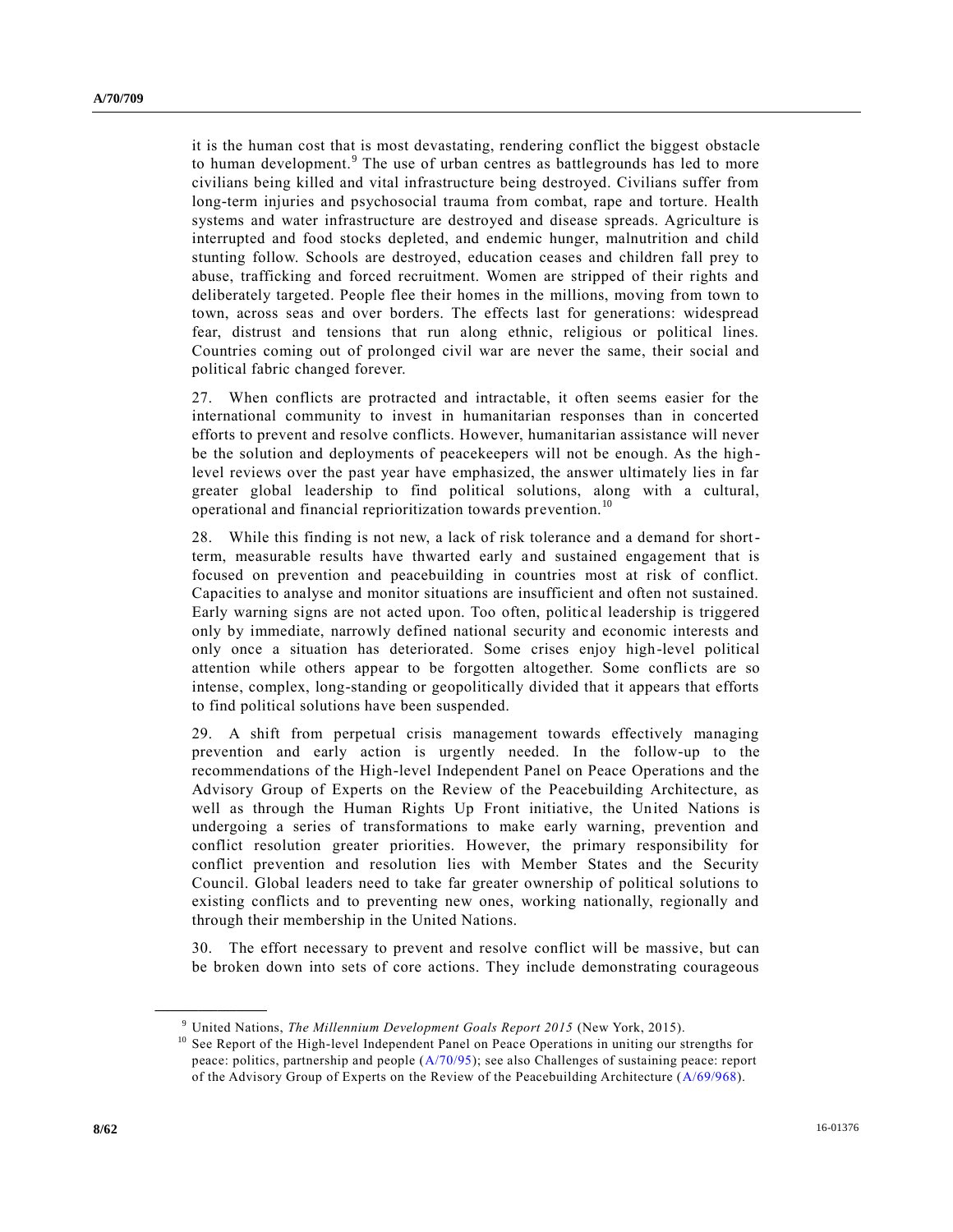leadership, acting early, investing in stability and ensuring broad participation by affected people and other stakeholders.

#### **Demonstrate timely, coherent and decisive political leadership**

31. Successful prevention rarely makes the headlines, and decisions to act early or with compassion may even be criticized. However, for millions of people dying or suffering daily in conflict, there can be no alternative to timely, coherent and decisive leadership. Leaders must look beyond national interests and focus more on the interests of our common humanity in order to better address the causes of crises, including displacement, long-standing social and economic inequalities, corruption and injustice, and the failure to respect and uphold international humanitarian and human rights laws. Embarking on a path to end conflict and reach political settlements that address those causes requires a willingness to set aside differences entrenched in political positions and to support local or national "constituencies of peace and non-violence".

32. Political leaders need to guide national discourse, spark public debate and build support for policies that uphold the humanity of others. They must speak against fear-driven rhetoric. Compassionate, courageous and coordinated leadership is needed to open borders to those fleeing conflict, violence and persecution. To confront the challenges that face us, leaders must be more determined, bold and willing to use their positions in every way they can to deliver better outcomes for people in need and to commit to the long path ahead.

#### **Act early**

#### *Invest in risk analysis and act on findings*

33. National Governments and regional and international organizations should increase their capacity to analyse risks and monitor deteriorating situations. Violations of human rights and violence against civilians, political exclusion, judicial bias, socioeconomic marginalization, corruption and an influx of arms can be key indicators for political tension, risk of violence or the outbreak or relapse of conflict.

34. Information, however, must be matched with early action and the necessary resources. There is no shortage of warning signs or tools for conflict prevention: it is the repeated and systemic failure to act that has been the greatest obstacle. This problem will persist until States accept that with sovereignty comes the responsibility to protect their populations from violence and war and to work closely with bilateral and regional actors, the United Nations and other international organizations to diffuse tensions, stop violations of human rights and prevent conflicts. National leaders need to be more willing to accept information and analysis and to act before situations deteriorate, seeking or accepting early assistance from bilateral, regional and international partners as needed.

35. Consistent with my Human Rights Up Front initiative, I will continue to speak up for the millions of people who suffer and to bring to the early attention of the Security Council full information with respect to the risks or occurrence of serious violations of international humanitarian or human rights law. The United Nations system must be more proficient in identifying early signs of violations and deteriorating situations and develop early responses in partnership with States. This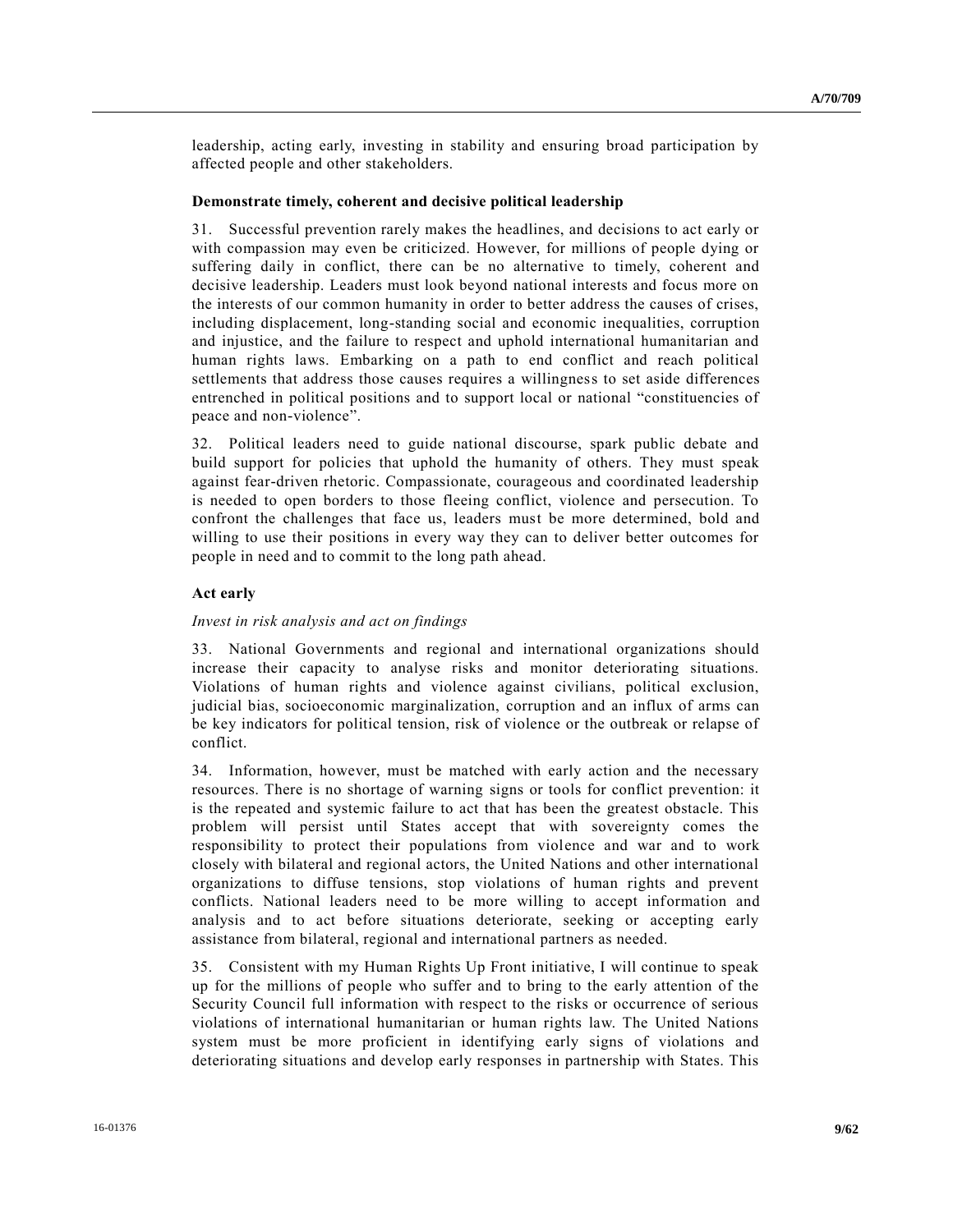is a key to the prevention of humanitarian crises. While Human Rights Up Front is an internal United Nations initiative, its spirit is one that speaks to the very purposes of the United Nations as a whole. Member State support is important for the initiative's impact on preventive efforts, and Member States should consider embracing some of its elements when they take action.

### *Create political unity to prevent and not just manage crises*

36. Time and again, disunity at the early stages of a crisis stalls engagement, with disastrous consequences. While there may be different interpretations of a particular context, there needs to be greater resolve to work more quickly towards unity and to ensure that initiatives to address tensions and de-escalate violence are closely aligned. The lack of early and unified political messaging at the regional and international levels has often led to tragic results.

37. The Security Council, with the primary responsibility for the maintenance of international peace and security, must overcome its divisions and move from being a predominantly conflict management body to one that is actively engaged in conflict prevention. Earlier and more unified action by the Council could be a decisive factor in preventing and quickly de-escalating crises and saving lives. The Council should embrace risk analysis earlier and bring its leverage to bear to defuse tensions, urge restraint and open up space for dialogue before positions harden. The United Nations Secretariat must be bold in its recommendations to the Council. I also encourage the Council to request, through its President, a monthly update on situations of concern informed by multidisciplinary analysis.

#### *Make success visible*

38. It is easier to mobilize resources for crisis response and management than for crisis prevention. For that trend to change, more evidence and visibility with respect to how conflict can be prevented will be necessary. The international community needs to become better at capturing success stories on conflict prevention and resolution, good practices and lessons learned. Success will be recognized and rewarded only if we can make it visible.

#### **Remain engaged and invest in stability**

39. To be most effective, early action must take place within an expanded range of investments and time horizons, enabling us to work on more than one crisis at a time, sustain engagement before and after a crisis peaks and invest in stability over longer time frames.

#### *Work on more than one crisis at a time*

40. It is clear that the international community struggles to sustain the necessary political focus and attention required to respond to multiple crises at different stages at the same time. It also falls short in sustaining hard-won peace over the longer term. Our tools and mechanisms need to be reoriented to simultaneously work on preventing and responding to crises effectively and sustainably. This shift will require dedicated, long-term capacity and leadership to look beyond the high-profile crises of the day. The capacity, skills and number of staff in foreign and development ministries of Member States, regional organizations and the United Nations dedicated to working on conflict prevention and crisis resolution need to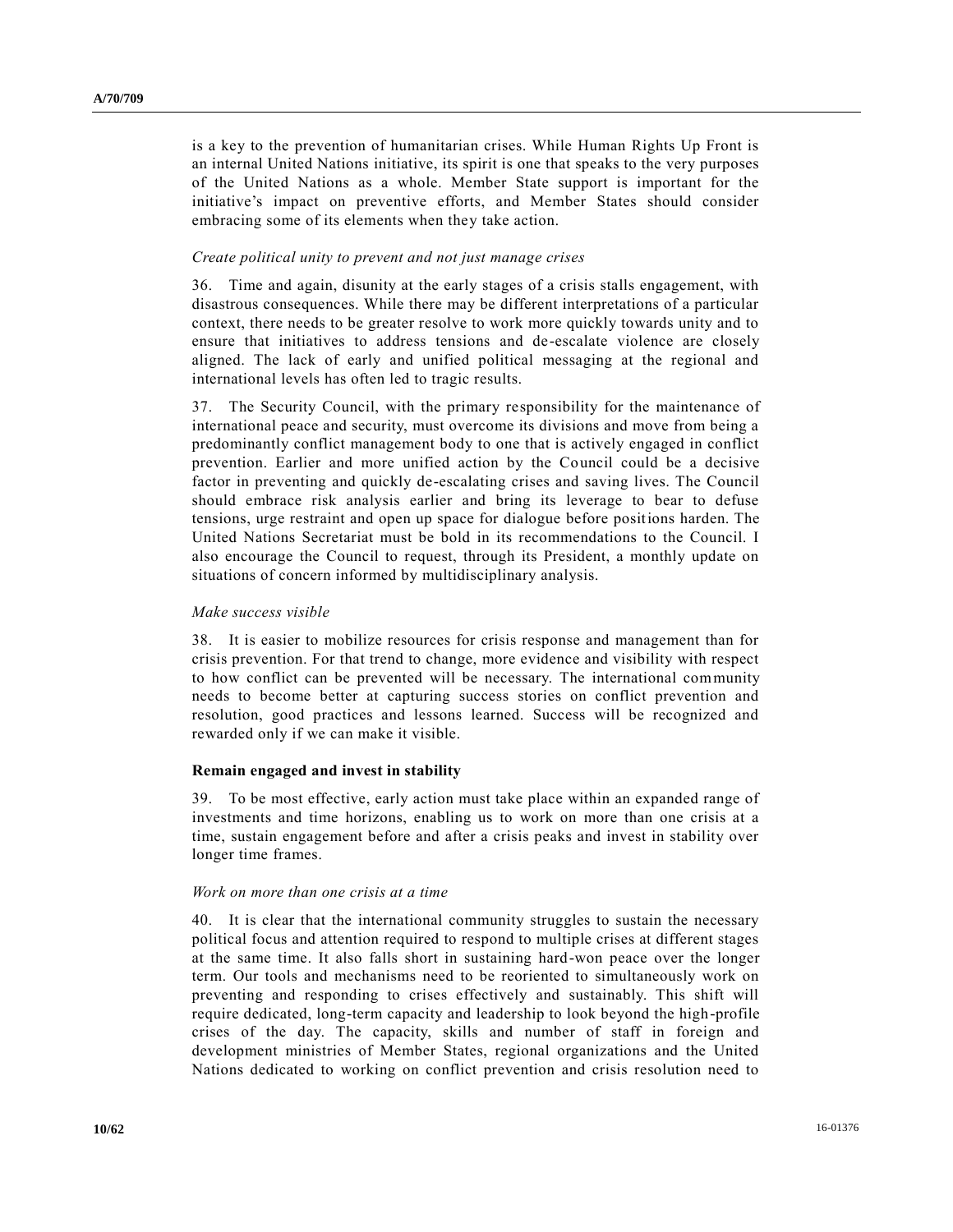increase substantially. Member States and global leaders with influence should also use their political and economic leverage where it achieves the greatest impact. Not all crises are intractable or characterized by lack of unity in the international community. We must not all be absorbed by the one or two current major crises, but provide political leadership and rally the engagement of others to resolve or prevent those crises where one can more easily make a difference.

## *Sustain engagement*

41. Political investment and attention are rarely sustained over the lifetime of a crisis. They tend to be low at the early warning stages, high during crises and low again after a settlement. We cannot afford complacency or political disengagement in the critical "before" and "after" phases. The foreign ministries of national Governments and the analytical and conflict prevention and resolution capacities of regional organizations and the United Nations need to be sustainably resourced and empowered to work quickly and effectively in the aforementioned phases. I strongly encourage more systematic use of contact groups, at the regional and international levels, that benefit from long-term engagement by their members. These contact groups should sustain political momentum, look beyond narrow electoral cycles and provide a forum to exchange information and monitor developments on a continuous basis. To maintain political attention and sustained investment over the long term, contact groups could explore the possibility of "mini-Marshall Plans" after conflicts.

## *Invest in stability and change time frames for results*

42. Successful prevention starts long before crisis situations deteriorate or serious violations of human rights and humanitarian law are committed. Better prevention will require more sustained investment and engagement in promoting peaceful and inclusive societies, creating and strengthening legitimate and inclusive institutions, providing access to justice for all and reactivating markets and economies. Political leaders need to restore trust and faith in public institutions so that they are able to make a positive difference to people at all levels.

43. There also needs to be a shift from "media headline" funding to "stability investment". Financing should be equitable and based on risk analysis, not simply on geopolitical interests. It needs to be predictable, long-term and evidence-based. There also needs to be acceptance of the fact that results will not materialize in short time frames and that they might be difficult to measure or require qualitative methods. Transformations of institutions can take between 20 and 30 years to achieve adequate improvements.<sup>11</sup> In line with the provisions in the  $2030$  Agenda, assistance frameworks and strategic goals of national Governments and international partners should be adjusted accordingly, to 10-to-15-year timespans, to reflect this reality better. Strengthening the evidence base will be important for financing the humanitarian, development and peacebuilding interventions known to prevent conflicts, reduce people's vulnerability and contribute to peaceful and inclusive societies.

<sup>11</sup> World Bank, *World Development Report 2011: Conflict, Security and Development* (Washington, D.C., 2011).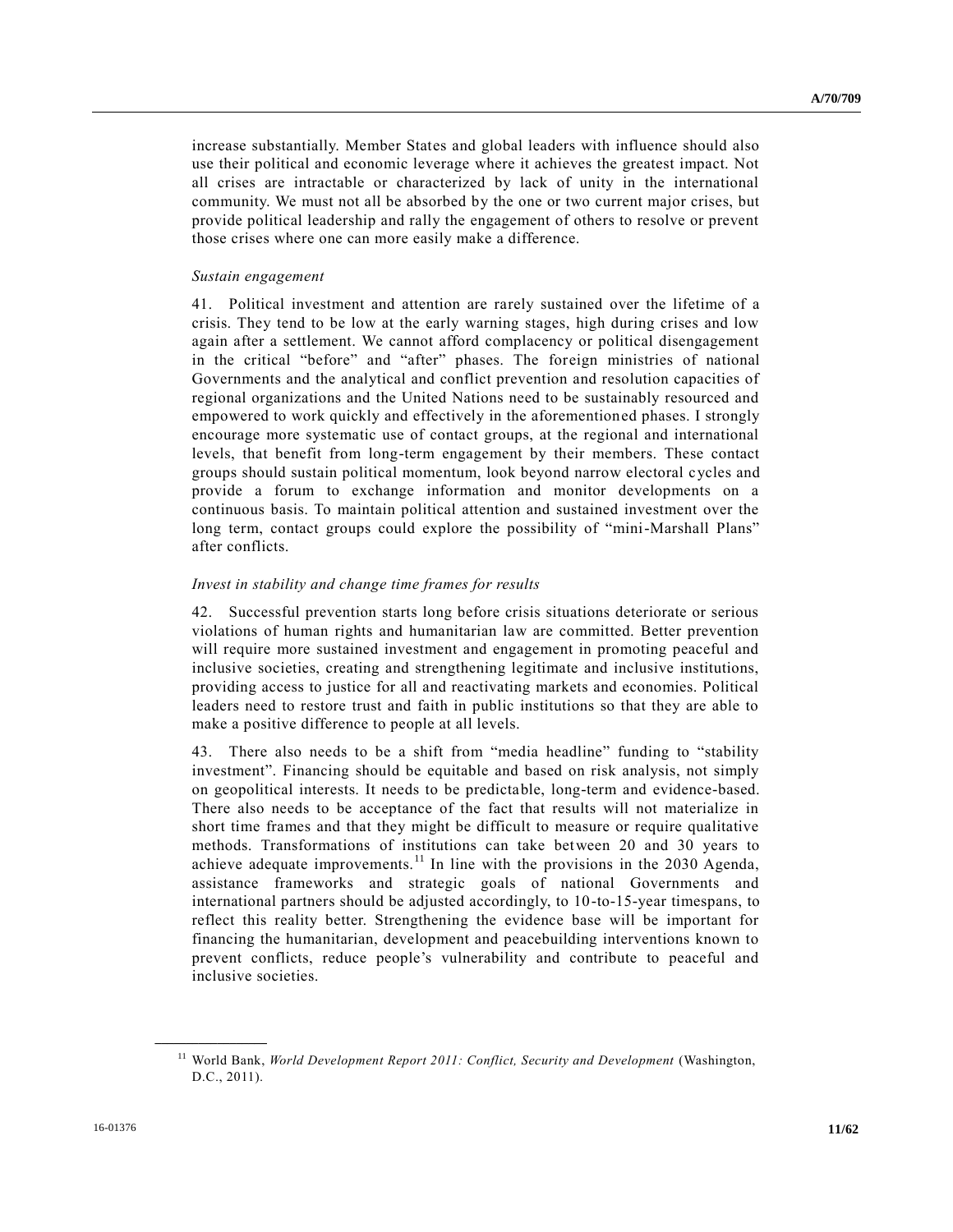#### **Develop solutions with and for people**

44. Successful crisis and conflict prevention or resolution require the robust engagement of people and civil society in political and governance processes. Local constituencies and strong national civil society mobilize public opinion against violence and demand peace. Their participation is critical to addressing marginalization and ensuring that political solutions benefit the whole population, not just elites or select groups. Leaders should promote and require the inclusion of women and women's groups into decision-making at all levels. Unquestionable evidence proves that meaningful participation by women increases the effectiveness of humanitarian assistance, the credibility and quality of peaceke eping, the pace of economic recovery in post-conflict settings and the sustainability of peace agreements. Political solutions are most likely to be supported by civil societies and be successful in the long term when both men and women are party to them. I also encourage national and local governments to establish platforms with civil society that enable men and women of all ages, religions and ethnicities to voice opinions, engage and work together on civic issues.

45. In a multipolar and globalized world, different groups and individuals must become engaged and exercise leadership. Young people in particular have an important role in shifting mindsets and attitudes. They are our future leaders and must be part of the development and implementation of solutions to create stability, with a voice in national parliaments and political processes. Faith-based dialogue can be crucial to preventive diplomacy, addressing grievances after a conflict has broken out and promoting long-term community reconciliation efforts. Faith leaders have a responsibility to use their influence with their constituencies and government leaders to promote stability, reconciliation and social cohesion. Lastly, private sector leaders and business councils are not only providers of goods or logistics. They also have interests in stable economic markets, in healthy and secure consumers who can purchase their products and services and in good governance and strong institutions. I encourage business leaders to use their knowledge, technology and individual influence and leverage to promote sustainable solutions that bring stability and dignity to people's lives.

## **B. Core responsibility two: uphold the norms that safeguard humanity**

*Even wars have limits: minimizing human suffering and protecting civilians require strengthened compliance with international law.*

46. Over the past 150 years and in the past two decades in particular, we have invested considerable effort and political will in strengthening the international legal frameworks governing the rules of war, promoting the protection of civilians, restricting the use and transfer of certain arms and ammunition, setting up human rights monitoring mechanisms and establishing courts to address the most serious violations of international humanitarian and human rights law. Human rights advocacy and the protection of civilians are now a universal affair. Yet, our global landscape is still blighted with the brazen and brutal erosion of respect for international human rights and humanitarian law. Every day, civilians are deliberately or indiscriminately injured and killed. Air strikes rip families apart. Women and girls are abused and sold as sexual slaves. Populations in besieged areas are deliberately starved, intimidated and deprived of essential goods for years.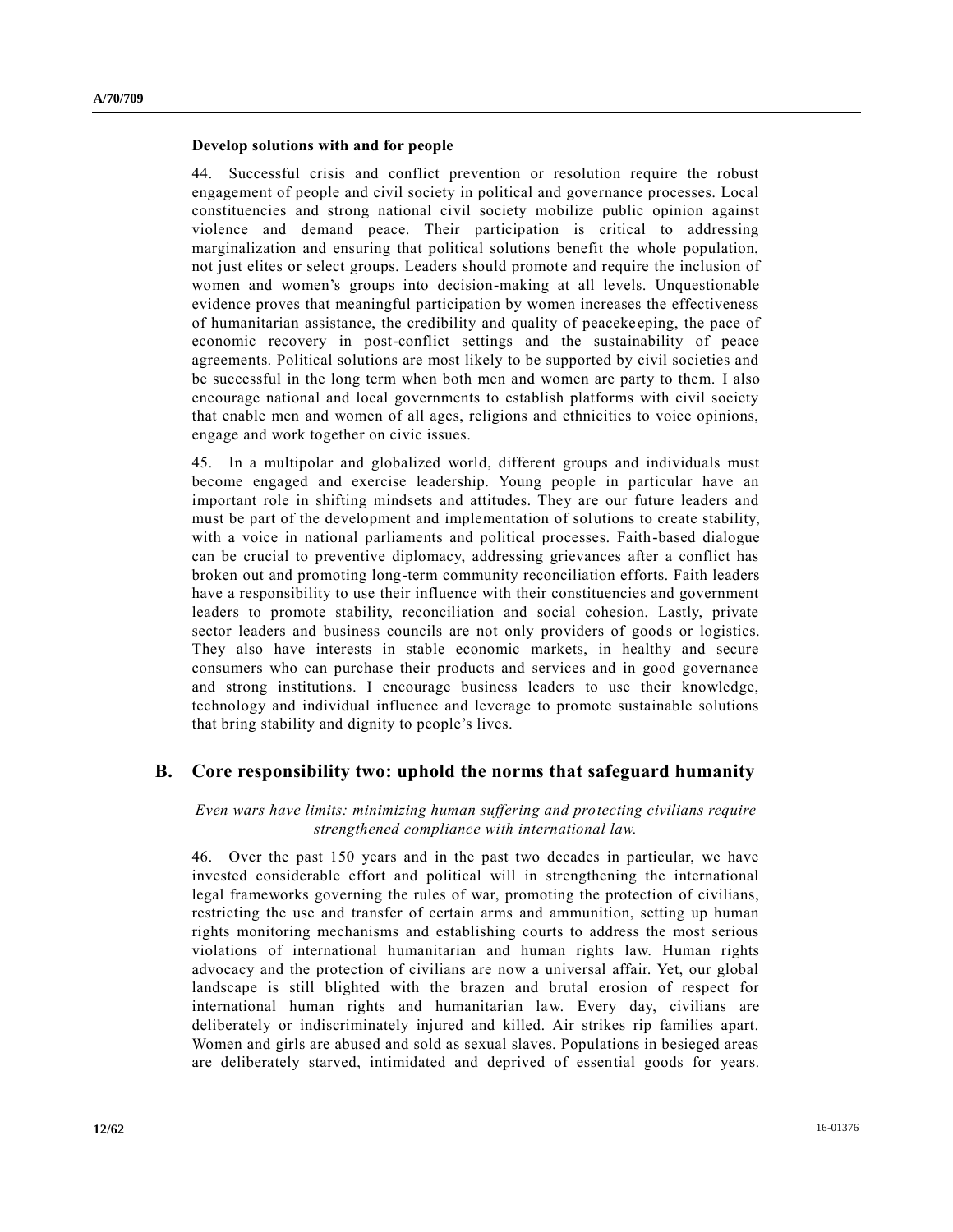Journalists are detained or killed. Schools, hospitals and places of worship are bombed with alarming frequency and at alarming levels. Monuments that have stood as emblems of culture and civilization for millenniums are deliberately reduced to rubble. The brutality of today's armed conflicts and the utter lack of respect for the fundamental rules of international humanitarian law on care for the wounded and sick, humane treatment and the distinction between civilians and combatants threaten to unravel 150 years of achievements and cause a regression to an era of war without limits.

47. Urban areas have become death traps for thousands of civilians. Air strikes labelled as "surgical" end up causing indiscriminate casualties and destruction. An appalling 92 per cent of people killed or injured by the use of explosive weapons in populated areas are civilians. Cluster munitions continue to maim, kill and devastate even years after hostilities are over, with children making up half of those killed and injured. In 2014, 80 per cent of recorded landmine and explosive remnant of war casualties were civilian, with an incidence rate of 10 casualties per day.<sup>12</sup> Humanitarian and health-care workers are kidnapped and killed and medical facilities and ambulances looted and destroyed as a tactic of warfare. The denial and deliberate obstruction of access for humanitarian relief operations only exacerbates death, suffering and vulnerabilities. People continue to be arbitrarily arrested and detained, ill-treated and tortured, often without safeguards or access to justice and effective remedies. All this violence is directly fuelled by irresponsible and illicit arms transfers. The result is an indictment of our common humanity: people fleeing the horrors of war and abuse across seas and deserts, often in dehumanizing conditions and, in many cases, without any prospect of return. At the end of 2014, almost 60 million people were forcibly displaced, either within their country or across borders<sup>13</sup>

48. Flouting the most basic rules governing the conduct of war has become contagious, creating further risks that their application will be reinterpreted and blurred. The failure to demand and promote respect for our shared norms, enforce the law and support or cooperate with national and international monitoring and accountability mechanisms contributes to the erosion of the rule of law and brings about great human suffering. When States disrespect or undermine international humanitarian and human rights law, including through expansive interpretations, other States and non-State actors regard it as an invitation to do the same. A global society without a common adherence to rules and norms surely cannot be our goal. Indifference and inertia cannot be our mantra. We can, and we must, do better.

49. Member States must seize the opportunity of the World Humanitarian Summit to recommit to protecting civilians and the human rights of all by respecting the rules that they have already agreed upon. Ensuring the centrality of p rotection and preserving the humanity and dignity of affected people in all circumstances must drive our individual and collective action. Our commitment, strategies, activities and resources must be geared towards preserving the safety, physical integrity and dignity of affected people. We can start by taking action to ensure humanitarian

<sup>&</sup>lt;sup>12</sup> Landmine and Cluster Munition Monitor, *Landmine Monitor 2015* (Switzerland, International Campaign to Ban Landmine-Cluster Munition Coalition, November 2015).

<sup>&</sup>lt;sup>13</sup> See Office of the United Nations High Commissioner for Refugees (UNHCR), "World at War: UNHCR global trends — forced displacement in 2014" (2015).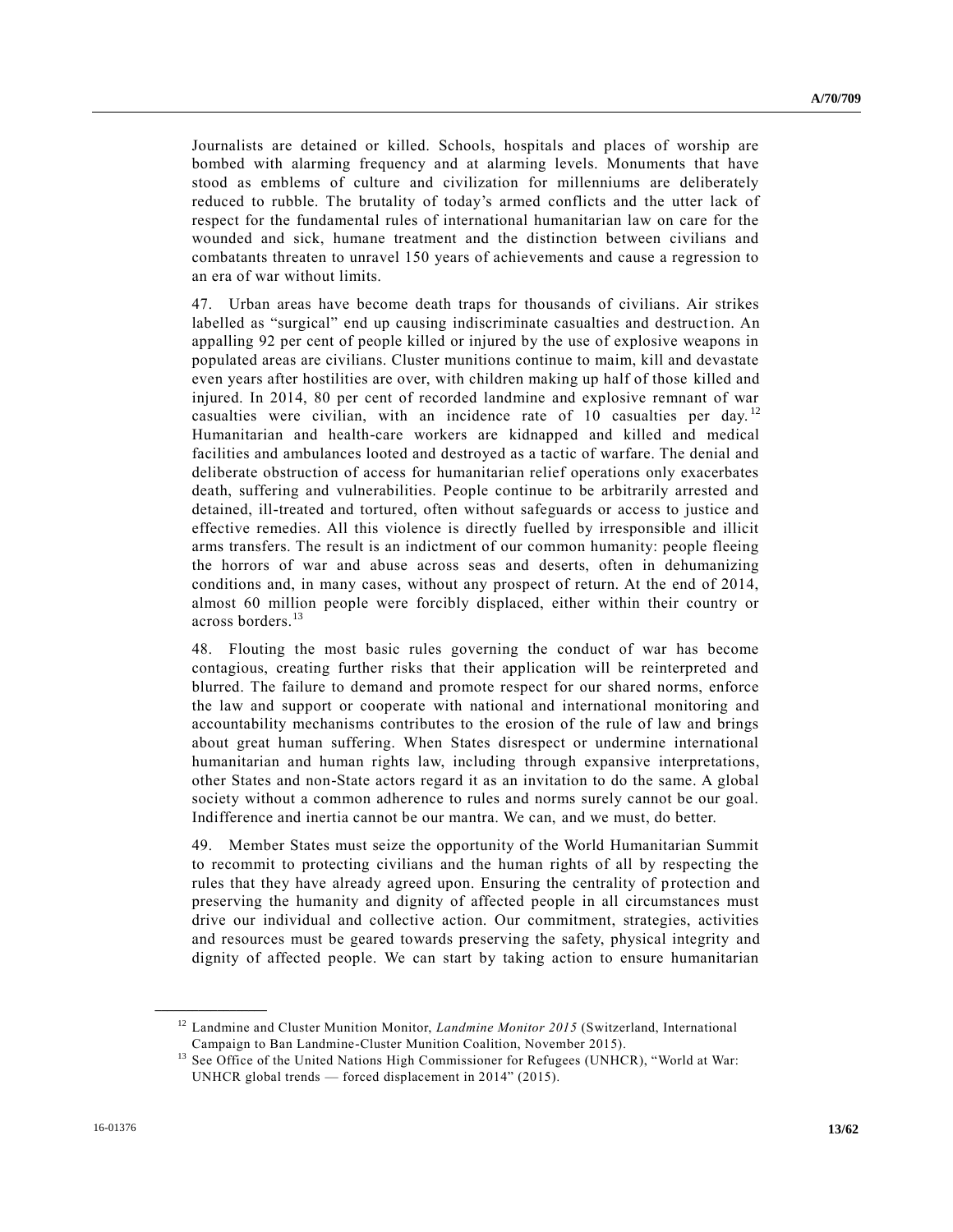access, identify and speak out about violations, improve compliance and accountability and affirm the norms that safeguard our humanity.

#### **Respect and protect civilians and civilian objects in the conduct of hostilities**

## *Uphold the cardinal rules*

50. All State and non-State parties to armed conflict must comply with the customary rules of distinction, proportionality and precautions. Attacks directed against civilians, persons hors de combat and civilian objects, the use of indiscriminate means such as improvised explosive devices and the use of civilians to shield military objectives are all prohibited. Schools, hospitals, places of worship and other critical civilian infrastructure must be spared not only from military force, but also from military use. Through legislation, military manuals and procedures and other measures, States must limit the military use of such places so that they are not rendered military objectives.

51. State and non-State parties must refrain from expansive and contentious interpretations that dangerously expand the range of weapons, tactics, targets and incidental civilian casualties considered permissible. They must repel any inclination to broaden or blur the rules and, instead, apply the law with the requirements of humanity in mind. Counter-terrorism efforts, asymmetric warfare and the emergence of new threats and enemies cannot legitimize the loosening, or the outright dismissal, of rules that are aimed at sparing civilians and limiting harm to what is necessary to weaken the enemy. At a time when most conflicts are non-international, it is critical for impartial humanitarian actors to engage in dialogue with States as well as non-State armed groups to enhance their acceptance, understanding and implementation of obligations under international humanitarian and human rights law.

#### *Cease bombing and shelling populated areas*

52. Whether by shelling, aerial bombardment or suicide or car bombs, the use of explosive weapons in populated areas is the primary killer of civilians in conflict. The effects of such weapons are widely known. Those who plan or decide to launch barrel bombs, mortars, rockets or other explosives with wide-area effects into urban areas can easily anticipate that they will cause excessive harm and destruction by killing large numbers of civilians, destroying homes, severely hindering critical services and leaving behind explosive remnants of war for years. While the use of many of such weapons is not per se prohibited by international law, the cardinal rules of distinction, proportionality and precautions circumscribe the use of explosive weapons in populated areas and must always inform military planning and decision-making.

53. Firm political commitments to constrain the use of such weapons are an essential step. States should improve, collect and exchange good policies, practices and lessons learned on minimizing impacts on civilians and on practical measures that civilians in exposed areas can take to protect against explosive weapons. Experts should simulate their effects in urban areas and make the results available for all military forces. Targets and indicators are needed to monitor progress in reducing their humanitarian impact in populated areas. The reckless bombardment and shelling of civilian neighbourhoods must be consistently recorded, investigated and referred to relevant national and international courts.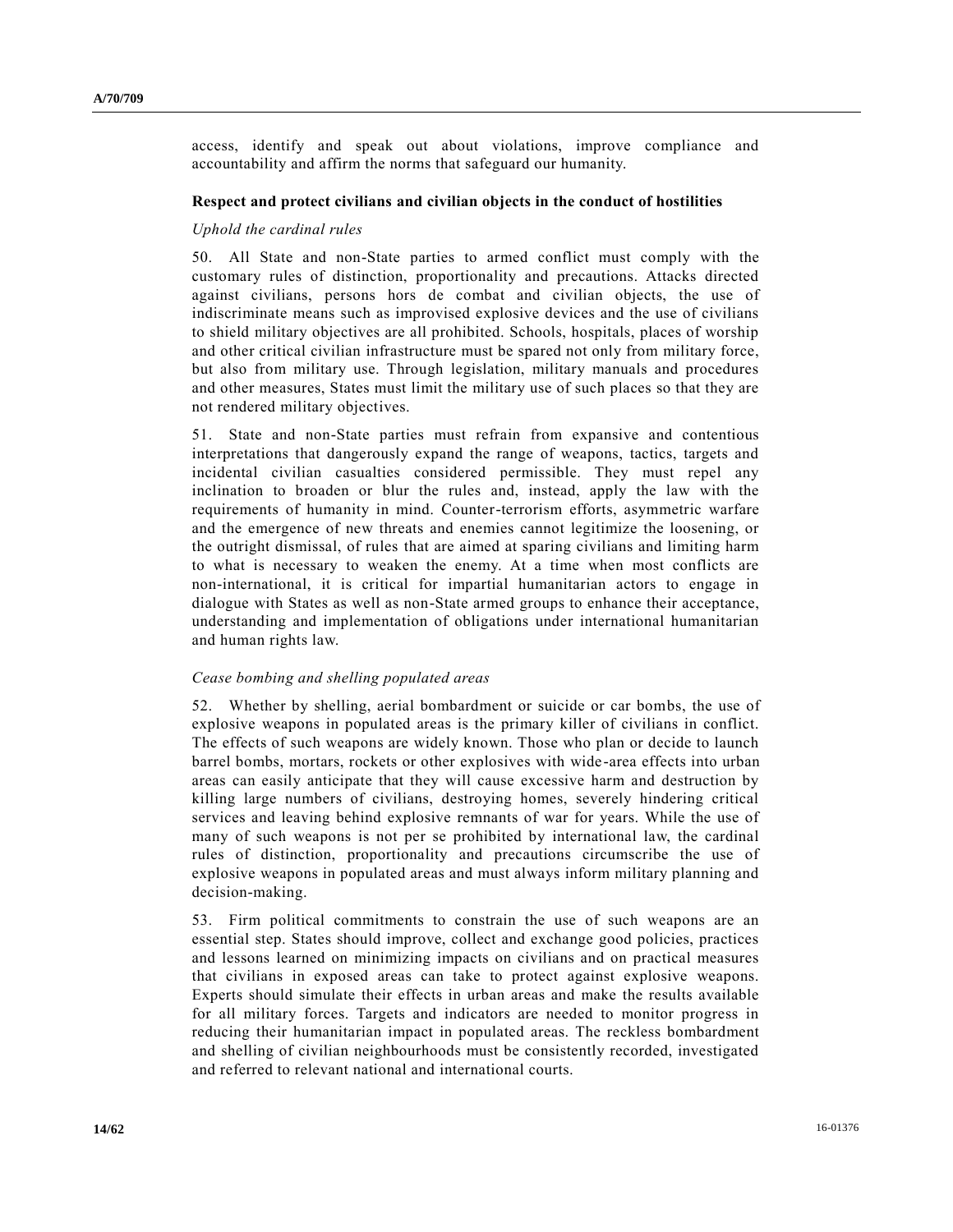## **Ensure full access to and the protection of humanitarian and medical missions**

#### *Meet the essential needs of the population*

54. States bear the primary responsibility to respect and ensure the human rights of all individuals within their territory and subject to their jurisdiction. Parties to armed conflict have the obligation to meet the essential needs for food, water, medical care and shelter of persons living under their control. Affected people have a right to receive assistance, including from impartial humanitarian organizations. This is a core obligation of parties to conflict and a fundamental prerequisite of humanity. Where people's essential needs are not being met, parties to armed conflict have an obligation to allow and facilitate access for impartial humanitarian assistance. This is not a mere technical requirement. It is essential to save lives and reduce suffering and must always override the political interests of parties to armed conflict and their allies. Denying humanitarian access to besieged areas in order to achieve military gains is deplorable and against the law.

55. The humanitarian principles of humanity, impartiality, neutrality and independence are central to obtaining access to populations in need. Ensuring that all humanitarian assistance is impartial, neutral and independent from military interventions or political agendas is critical for humanitarian organizations to earn trust and acceptance among State and non-State armed groups and to gain and maintain access and operate in safety.

56. Under international humanitarian law, organizations that are impartial and humanitarian are entitled to offer their services. Yet, in today's reality, many humanitarian organizations struggle daily to gain access to people in need. States do not enjoy unfettered discretion to turn down offers of humanitarian assistance if persons are in need of relief. Whenever the essential needs of civilians are not being met, the States concerned must not arbitrarily withhold consent to humanitarian relief operations. The onus for securing access cannot rest solely on humanitarian actors, and States should justify any refusal of relief. Mechanisms to verify and inspect humanitarian convoys can be useful in overcoming reticence about allowing access for humanitarian relief. State and non-State parties must ensure freedom of movement of humanitarian personnel and adopt clear, simple and expedited procedures to facilitate their rapid and unimpeded access. States, and the Security Council in particular, play a critical role in ensuring humanitarian access. Where access to people in need is arbitrarily denied or hindered, such acts must be effectively addressed at the highest political level. States and the Council must ensure accountability and work to overcome instances of arbitrary denial of access.

57. Member States and the Security Council should also ensure that counterterrorism or counter-insurgency measures do not inhibit humanitarian action or prevent funding for humanitarian operations. Measures should include the necessary exemptions to allow humanitarian organizations to engage in dialogue and coordinate with all parties to armed conflict in order to reach those in need and alleviate suffering.

### *Respect and protect humanitarian and medical missions*

58. The delivery of food, water, medicine, essential health-care services and shelter to civilians in need demands the highest respect and protection from the effects of hostilities. Yet, all too frequently, health-care practitioners, facilities,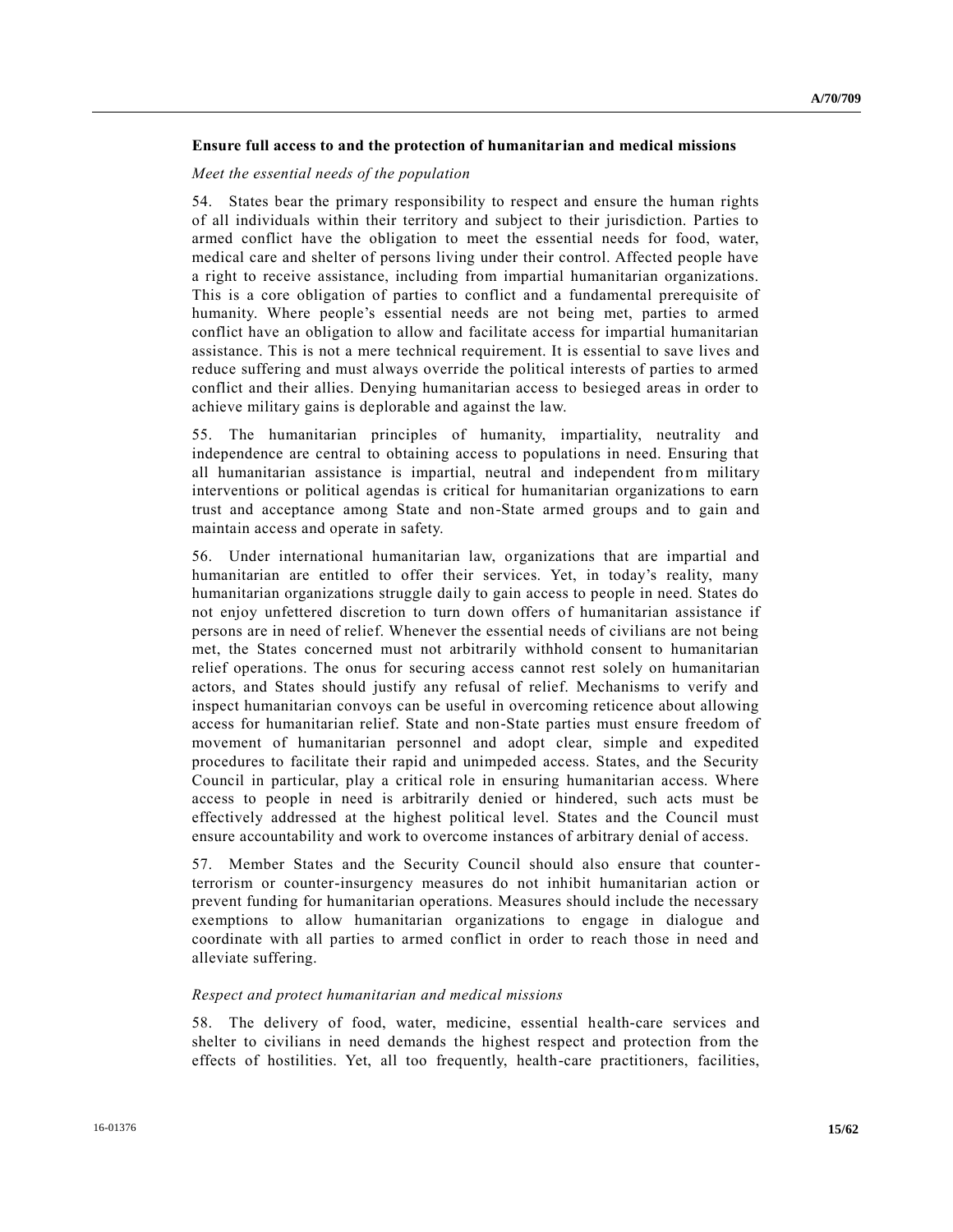transport and patients are attacked, humanitarian workers killed and convoys looted, often as a tactic of war. We must do much more to reverse that deplorable trend. We must redouble our efforts to remind all State and non-State parties to armed conflict that they are bound by a strict obligation to respect and protect humanitarian and medical health-care workers and facilities, as well as the wounded and sick, against attacks, threats or other violent acts that prevent them from fulfilling their exclusively humanitarian function. In fulfilling their obligation to protect humanitarian and health-care personnel and facilities, States and other parties to conflict must ensure that all context-specific political, legal, social and safety measures are put in place and strictly adhered to in order to protect humanitarian and medical personnel and facilities. Hospitals must be sanctuaries in wartime. The enactment and enforcement of domestic laws and regulations, education and training, cooperation with local communities, and the systematic collection and reporting of data on violations will help to enhance the delivery and safety of humanitarian and medical assistance.

## **Speak out on violations**

59. Remaining silent while serious violations of international law are unfolding is morally unacceptable and undermines the legal obligations of States. Our common humanity demands that we do everything we can to prevent and end violations and hold perpetrators accountable. Gathering facts, taking preventive and protective action, including speaking out against violations, recognizing the suffering of victims and advocating for proactive solutions are among the most basic duties owed to people enduring the effects of armed conflict.

#### *Seek the facts*

60. States must seize upon every available tracking, investigative, reporting and decision-making mechanism to enhance compliance with international humanitarian law. Tools must be in place to systematically track, collate, analyse, report and, where necessary, investigate the use of certain weapons and tactics of war, civilian casualties and damage to civilian objects and to prosecute serious violations. Options include recording and sharing digital evidence of crimes, a central register for tracking and recording violations or a dedicated "watchdog" to systematically track, collect data and report on trends of violations, gaps in compliance, accountability and State cooperation in all conflicts. Reliable data and information, even from public sources, not only reveal trends, threats and vulnerabilities, but are a powerful driver of respect and compliance with international law. Most importantly, reliable data and information can promote early and effective preventive and protective action. Journalists, human rights defenders and civil society can all play an important role in reporting facts as they happen.

61. Where national fact-finding endeavours are insufficient, the Security Council or the Human Rights Council, and States, including those party to armed conflict, should mandate independent and impartial commissions of inquiry to assist the international community in ascertaining the facts and recommending the way forward in protecting rights. States should also make use of the International Humanitarian Fact-Finding Commission's role of enquiry into serious violations of international humanitarian law in all types of armed conflict and strive to make its findings available to affected parties.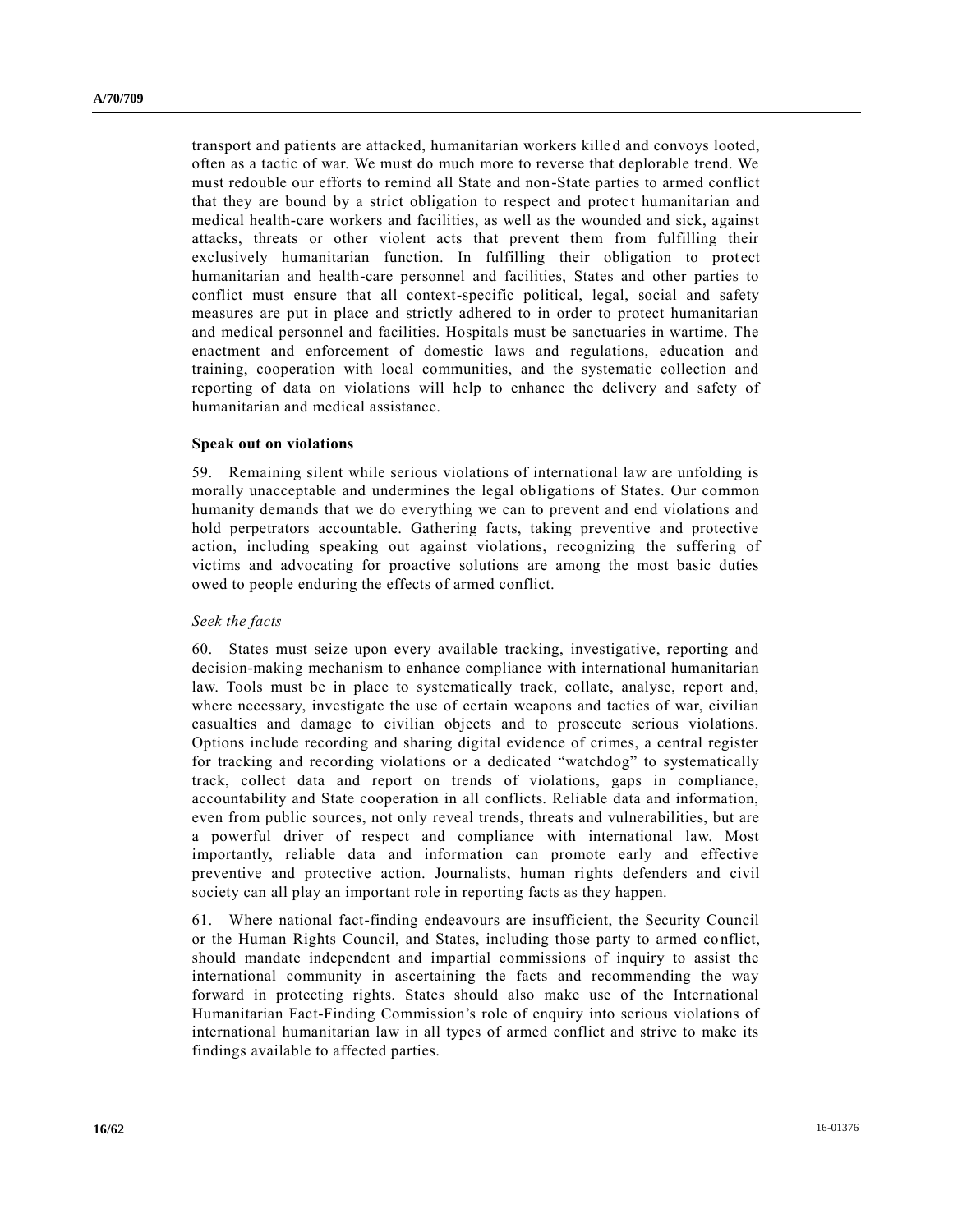### *Systematically condemn serious violations*

62. Whenever serious violations of international humanitarian and human rights law occur, Governments, global leaders and other relevant individuals must systematically condemn them. Even where we may not be able to stop violence and suffering immediately, we have a minimum responsibility to speak out and ensure that the facts are known. The experience of the United Nations has shown that speaking up earlier usually strengthens its role. In the context of my Human Rights Up Front initiative, I have asked all United Nations senior officials to do so and I encourage all United Nations staff to act with moral courage in the face of early, serious and large-scale violations. I also exhort all relevant actors and stakeholders to end the double standard of condemning the violations of some but not of others. This weakens the collective resolve to prevent conflicts and our credibility in demanding compliance with the law.

## **Take concrete steps to improve compliance and accountability**

#### *Ensure respect through spheres of influence*

63. All States must use their political and economic leverage to ensure that parties to armed conflict comply with international humanitarian and human rights law. States and other actors must open channels of dialogue with parties to conflict, dedicate aid budgets to training and judicial reform and exert targeted and coercive measures against parties and individuals who violate their obligations to protect civilians. In the spirit of the Arms Trade Treaty and similar regional instruments, States that export conventional weapons must assess the likelihood that they will be used to commit serious violations of international humanitarian or human rights law and refrain from exporting them if there is a substantial risk of such serious violations. Any State that does not dedicate efforts to enhancing compliance with the law ultimately contributes to its erosion. Ensuring respect for international humanitarian and human rights law and protecting civilians must become priority national interests of Member States and central drivers of foreign policies and international relations. Lastly, each one of us has the moral obligation to speak against violations and to use our sphere of influence to shape the policies and decisions of our leaders.

#### *Reinforce our global justice system*

64. All States need to redouble their efforts to combat impunity and establish a truly global justice system. Effective investigations into allegations of serious violations must be systematically conducted and perpetrators prosecuted. Structures and practices must be put in place by States to ensure enforcement of the law, including robust legislation that encompasses the full range of international crimes and establishes universal jurisdiction over them. Good practices in evidence gathering and witness protection, cooperation between Governments and with international courts and other accountability mechanisms, legal training, impartial judiciaries, judicial guarantees for the accused and adequate resourcing of national and international judicial and law enforcement institutions are all critical in that endeavour.

65. International investigative and judicial systems should be strengthened to complement national frameworks and the International Criminal Court should be used when national options prove inadequate. The establishment of the International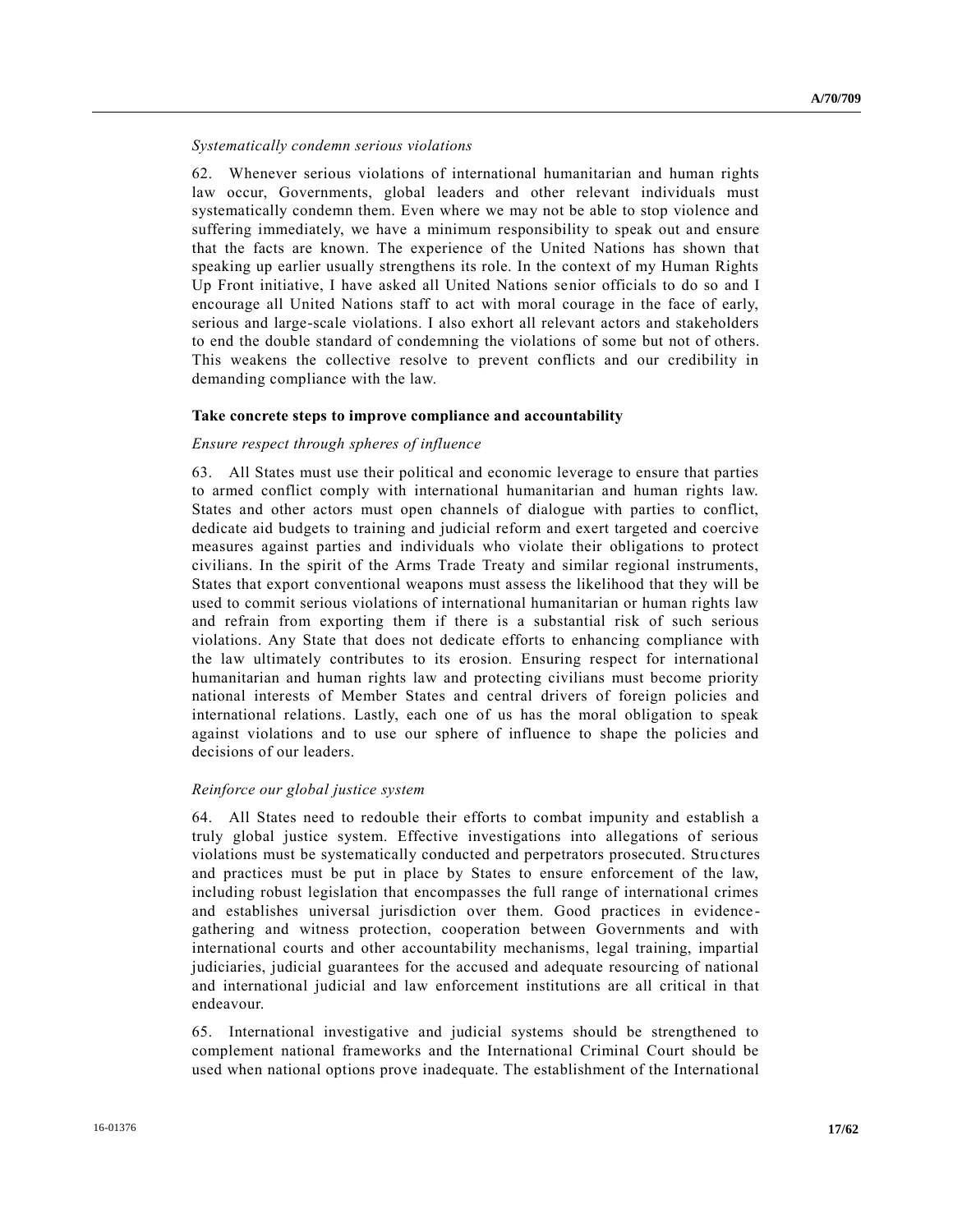Criminal Court is one of the great achievements of the past 25 years, aimed at ending impunity and upholding the rules that safeguard humanity. We must reinvigorate enthusiasm and the sense of historic achievement leading to the adoption of the Rome Statute. States must provide sustained political, financial, judicial and technical cooperation and support to help the Court to fulfil its mandate and investigate and prosecute crimes more systematically.

66. Among the most appalling crimes is sexual and gender-based violence. Perpetrators must be held to account and the rampant impunity witnessed in conflicts around the world must be stopped. States that have not already adopted national legislation in line with international norms on the rights of women, including outlawing all forms of violence against women and girls, must do so without delay. National justice systems must be strengthened to investigate and prosecute gender-based violence, as part of a long-term effort to end discrimination against women and girls in institutional and cultural structures, both in times of peace and of crisis. Demanding and resourcing such efforts must be a top priority for international, national and community leaders.

## *Use of the Security Council*

67. As a standard practice, the Security Council should call upon parties to conflict and the multinational forces that it has authorized to uphold their international humanitarian law and human rights obligations. The Council should automatically meet whenever serious violations of international humanitarian or human rights law are alleged and the protection of civilians is in jeopardy. I join others in urging the Council's permanent members to withhold their veto power on measures addressing mass atrocities. All Council members should make a political commitment to support timely and decisive action in situations involving the most serious international crimes and not to vote against credible resolutions aimed at preventing or ending them. Anything short of unified Security Council action in the face of serious violations will undermine the credibility and purpose of the Charter of the United Nations and foster a culture of selective impunity.

## **Uphold the rules: a global campaign to affirm the norms that safeguard humanity**

## *Launch a global campaign*

68. We must launch a global effort to mobilize States, civil society and other global leaders to prevent the erosion of international humanitarian and human rights law, demand greater compliance with such law and uncompromisingly pursue the protection of civilians. Compliance with international law and the protection of civilians must remain central concerns. There can be no flexibility and no overriding concerns in our determination to protect civilians and reverse their plight. We owe it to the millions of people affected by war to end their suffering and ensure that it does not recur. Faced with those who evade or disrespect the law, the United Nations must remain a place where it is upheld and affirmed.

## *Adhere to core instruments*

69. I urge all States that are not already parties to core international humanitarian law and human rights conventions to accede to them with urgency and to commit to doing so at the World Humanitarian Summit. Governments, civil society and individuals should mobilize and advocate for accession to and implementation of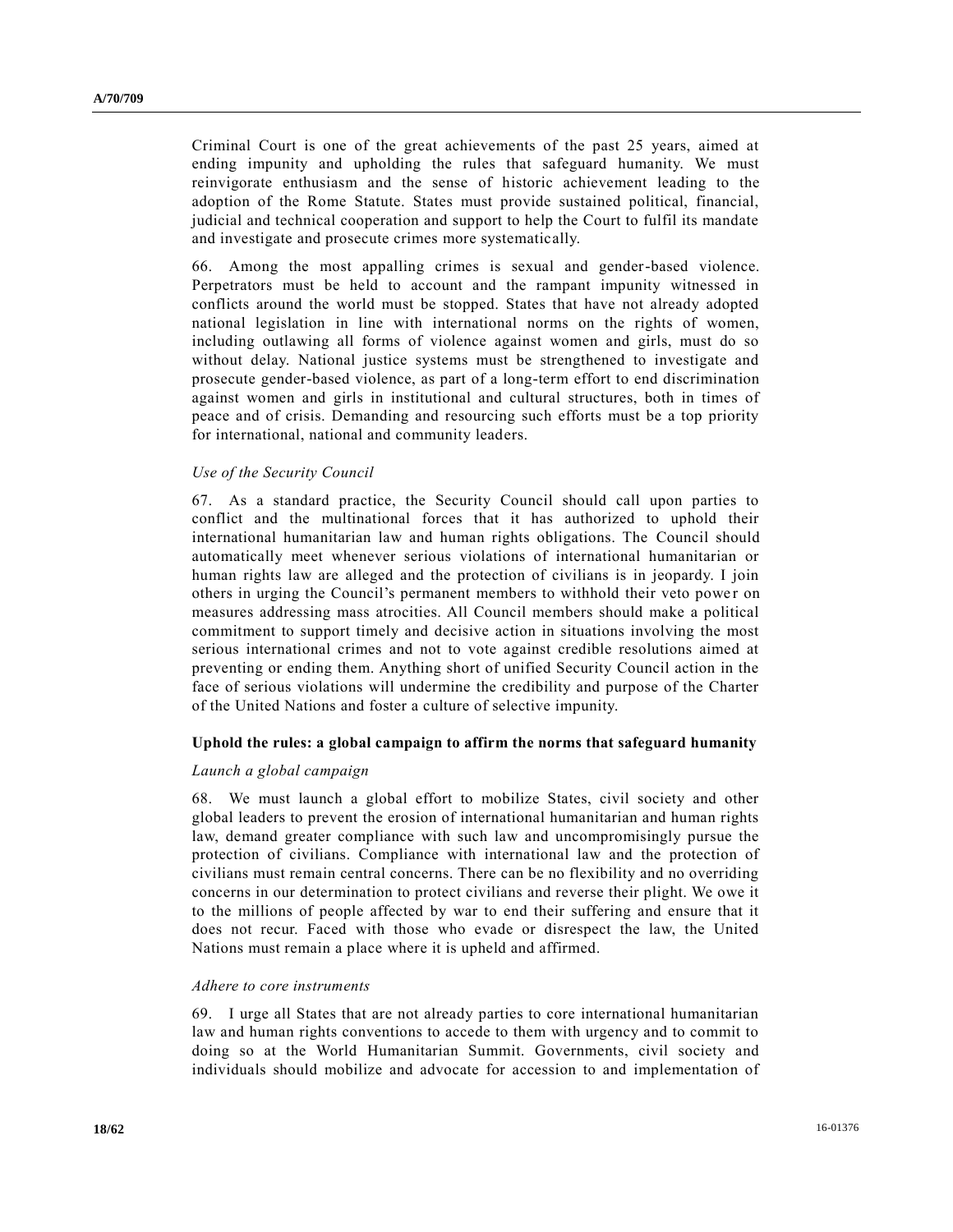international humanitarian and human rights law instruments, including among others, the Additional Protocols of 1977 to the Geneva Conventions of 1949, the Rome Statute of the International Criminal Court as amended, the 1951 Convention relating to the Status of Refugees and the 1967 Protocol thereto, the Convention on Cluster Munitions, the Convention on the Prohibition of the Use, Stockpiling, Production and Transfer of Anti-personnel Mines and on Their Destruction, the Arms Trade Treaty, the International Covenant on Economic, Social and Cultural Rights, the International Convention on the Elimination of All Forms of Racia l Discrimination, the Convention on the Elimination of All Forms of Discrimination against Women, the International Covenant on Civil and Political Rights, the Convention against Torture and Other Cruel, Inhuman or Degrading Treatment or Punishment, the Convention on the Rights of the Child and its Optional Protocol on the involvement of children in armed conflict, the International Convention on the Protection of the Rights of All Migrant Workers and Members of Their Families, the International Convention for the Protection of All Persons from Enforced Disappearance, the Convention on the Rights of Persons with Disabilities, the African Union Convention for the Protection and Assistance of Internally Displaced Persons in Africa (Kampala Convention), and the 1954 Convention relating to the Status of Stateless Persons.

## *Actively promote compliance and engage in regular dialogue*

70. Regular meetings of States parties to relevant international instruments, in particular humanitarian and human rights conventions and treaties, and experts should be convened to discuss the implementation of international humanitarian and human rights law and the emergence of new challenges to reinforce its relevance, identify areas requiring clarification, provide an opportunity for legal assistance and, ultimately, ensure compliance to strengthen both the law and its application. Highlevel United Nations Member State forums such as the General Assembly, the Security Council or the Human Rights Council, the United Nations human rights treaty bodies and mechanisms of other regional and international organizations, should be used more widely for dialogue on compliance with international humanitarian and human rights law. Ultimately, however, it will be critical for States parties to international treaties to accept their responsibility to ensure compliance and find meaningful ways to strengthen their mutual accountability in that respect. Individual and collective efforts to promote and ensure respect for the norms that safeguard humanity should be regularly reviewed.

71. The International Conference of the Red Cross and Red Crescent also has a key role to play in this respect. The thirty-second International Conference recommended the continuation of a State-driven intergovernmental consultation process to find agreement on features and functions of a potential forum of States and to find ways to enhance the implementation of international humanitarian law, using the potential of the International Conference and international humanitarian law regional forums. I encourage States to actively support the next phase of the process, which will be facilitated by Switzerland in conjunction with the International Committee of the Red Cross.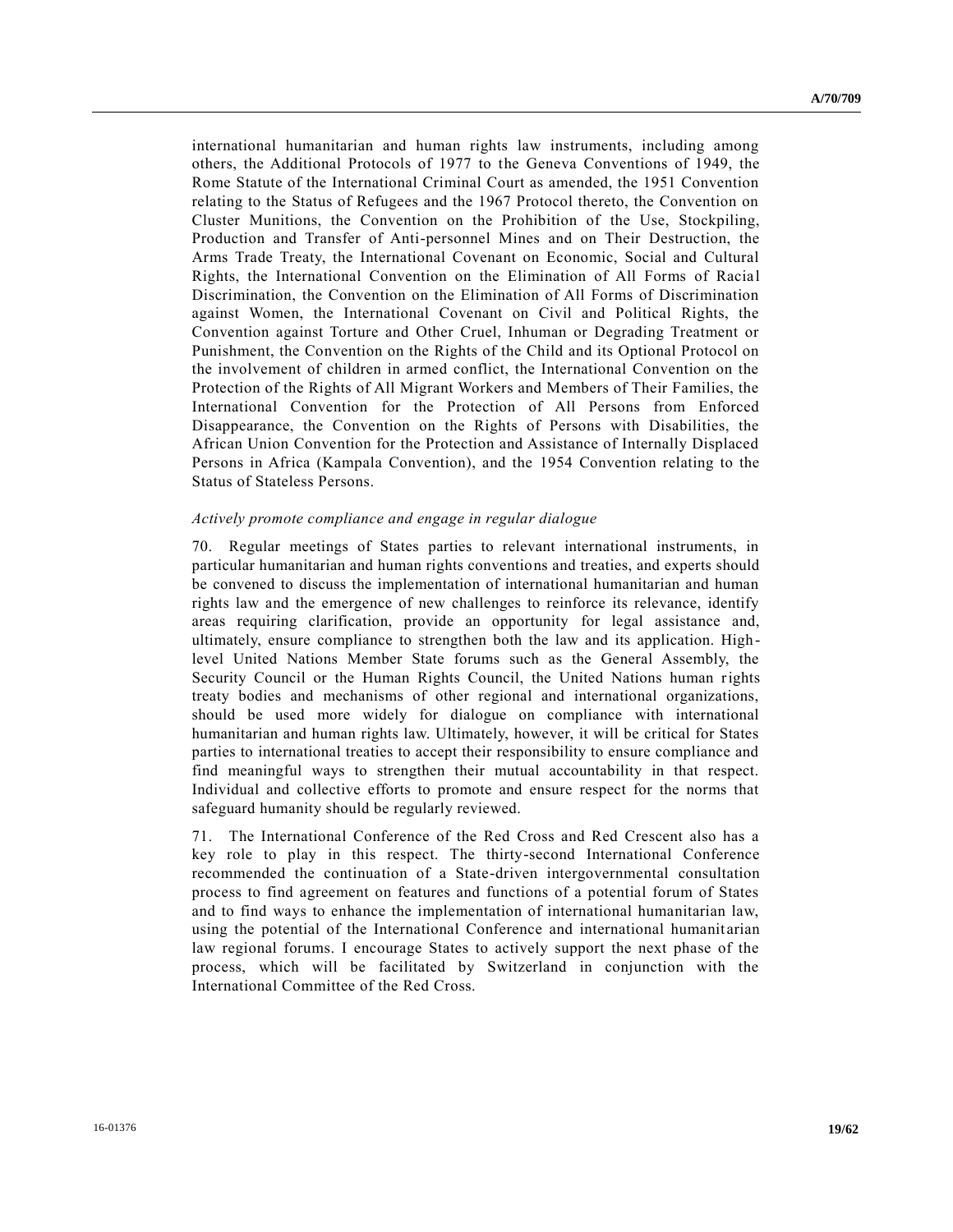# **C. Core responsibility three: leave no one behind**

## *Honouring our commitment to leave no one behind requires reaching everyone in situations of conflict, disaster, vulnerability and risk.*

72. Leaving no one behind is a central aspiration of most political, ethical or religious codes and has always been at the heart of the humanitarian imperative. The pledge to leave no one behind is the central theme of the 2030 Agenda and places a new obligation on us all to reach those in situations of conflict, disaster, vulnerability and risk first so that they benefit from and contribute to sustainable long-term development. The World Humanitarian Summit provides a first test of the international community's commitment to transforming the lives of those most at risk of being left behind.

73. One of the most visible consequences of conflict, violence and disasters has been the mass displacement of people within countries or across borders, often for protracted periods. Every day in 2014, conflicts and violence forced approximately 42,500 people to flee their homes and seek safety either internally or across borders. As a result, the number of internally displaced persons, refugees and asylum seekers reached nearly 60 million.<sup>14</sup> In 2014, one estimate suggested that the average length of displacement owing to war and persecution is 17 years. Fewer refugees returned than at any point in 30 years, with only 1 per cent being able to return home in 2014. Millions more people have been displaced by disasters triggered by natural hazards, a figure that increased by 60 per cent from 1970 to 2014, with an average of more than 26 million people newly displaced in each of the last seven years.<sup>15</sup> More frequent and intense extreme weather events associated with climate change, including rising sea levels, are expected to increase that trend further.<sup>16</sup>

74. Patterns of displacement have changed as well. Over half of the 19.5 million refugees and 38 million internally displaced persons now reside outside camps in cities or informal settlements. In urban areas, they are at risk of falling to the bottom of society, given that they are not easily identifiable and tend to be unemployed or work in low-paid insecure or informal sectors; to be in female-headed households; to have children at work instead of school; and to experience housing insecurity. National and local health and education systems, social protection mechanisms and infrastructure may be unavailable or overwhelmed by the volume of demand. Those displaced in camps often survive on inadequate humanitarian assistance, with few opportunities for self-reliance; they live in the margins and are routinely overlooked by national programmes for sustainable development.

75. Increasing numbers of migrants are crossing international borders in search of protection and a better life. During the past 15 years, the number of international migrants has soared from 173 million to 244 million,<sup>17</sup> a figure that is likely to continue to rise. While millions of international migrants cross borders safely each

<sup>&</sup>lt;sup>14</sup> See UNHCR, "World at War" (see footnote 13); see also UNHCR press release, "UNHCR report confirms worldwide rise in forced displacement in first half of 2015", 18 December 2015.

<sup>&</sup>lt;sup>15</sup> Michelle Yonetani, "Global estimates 2015: people displaced by disasters" (Geneva, Internal Displacement Monitoring Centre, 2015).

<sup>&</sup>lt;sup>16</sup> Justin Ginnetti, "Disaster-related displacement risk: measuring the risk and addressing its drivers" (Geneva, Internal Displacement Monitoring Centre, 2015).

<sup>&</sup>lt;sup>17</sup> See United Nations, Department of Economic and Social Affairs, Population Division, "Trends in international migration, 2015", Population Facts, No. 2015/4 (December 2015).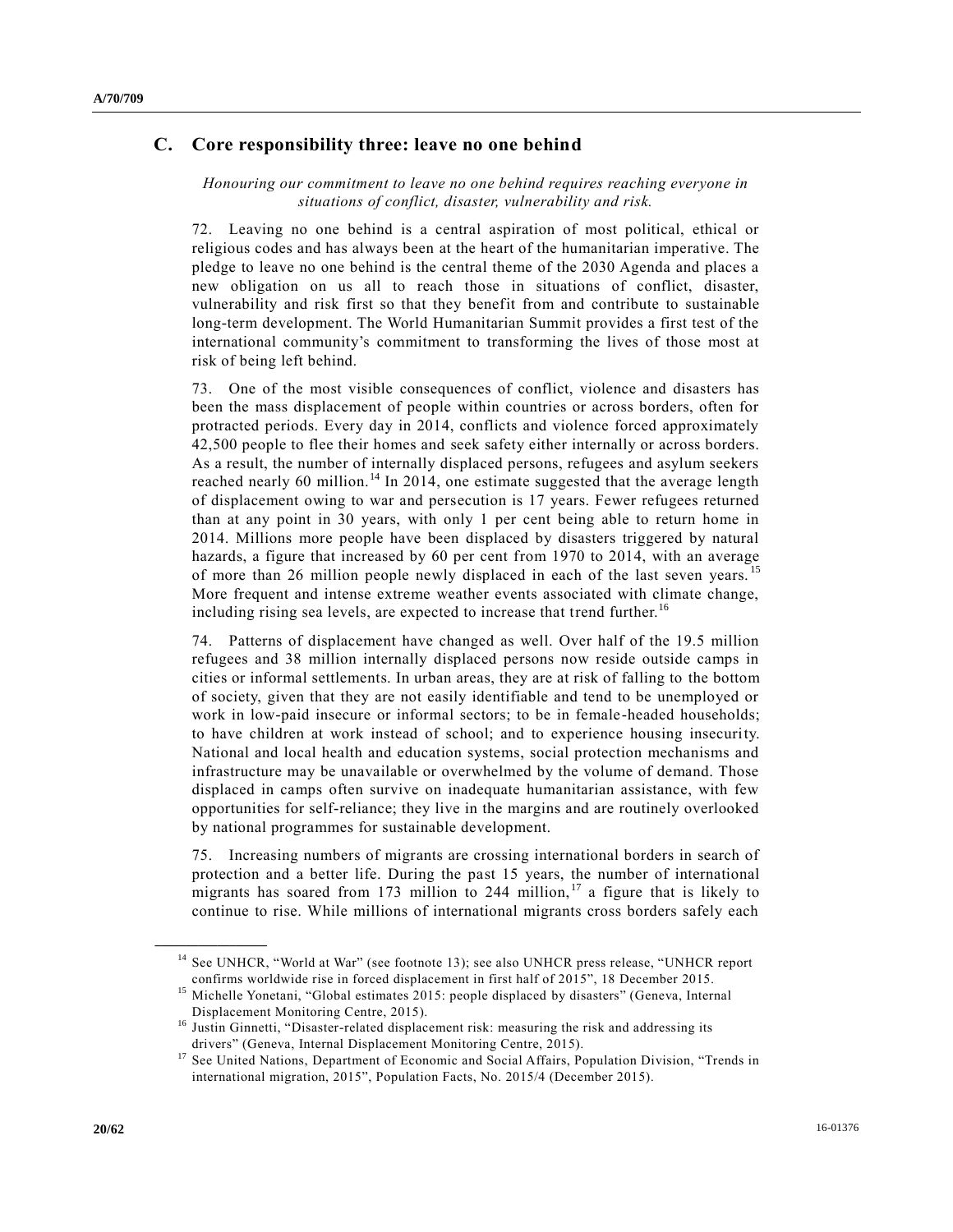year, for some, the journey is a perilous one. In 2015, more than 5,000 migrants lost their lives.<sup>18</sup> Since the beginning of the millennium, more than 45,000 migrants are reported to have died at land or sea, although the actual figure is probably higher.<sup>19</sup> Thousands more are exploited and abused by human traffickers each year or face discrimination and xenophobia in countries of transit or destination. Other migrants caught in crisis may not receive the assistance they need owing to language barriers or fear of arrest or discrimination.

76. While many people are excluded from government services or inadequately reached by national, humanitarian and development programmes, some are deprived of a legal identity altogether. At least 10 million people are stateless worldwide, a third of them children, unable to claim rights, protection, education, health-care and other services and jobs through a national system.<sup>20</sup>

77. Women and girls will continue to be left behind if their voices are not heard, their capabilities not recognized and their opportunity to participate in and to lead decision-making denied. Women and girls may suffer multiple forms of discrimination in a crisis if they are displaced, migrants, in an ethnic minority, single mothers, stateless or have disabilities. Discrimination also often leaves them without access to crucial health-care, legal, and psychosocial services and safe and sufficient livelihood opportunities. In some crisis settings, gender-based violence affects over 70 per cent of women.<sup>21</sup> The social stigma and shame that are attached, along with insufficient access to health-care services, often lead to a second wave of neglect and suffering.

78. In 2014, children constituted 51 per cent of the refugee population, the highest percentage in more than a decade.<sup>22</sup> About half of the world's refugee children are missing out on primary education and three quarters do not have access to secondary education. Conflict-affected countries are home to over 20 per cent of all children of primary school age, but account for around half of all out-of-school children of that age.<sup>23</sup> Two thirds of young people in developing economies are not studying or gaining vocational training and skills and are without work or engaged in irregular or informal employment.<sup>24</sup> Years of enduring conflict and exposure to violence and displacement, often paired with abuse and marginalization, can leave adolescents with extreme psychological stress and at risk of exploitation and engagement in political violence. Yet, recent analysis suggests that adolescents, specifically girls, are the age group most frequently missed by international

<sup>&</sup>lt;sup>18</sup> International Organization for Migration (IOM), Missing Migrants Project database, "Latest global figures, 2015". Available from http://missingmigrants.iom.int/latest-global-figures.

<sup>19</sup> Tara Brian and Frank Laczko, eds., *Fatal Journeys: Tracking Lives Lost During Migration* (Geneva, IOM, 2014).

<sup>20</sup> United Nations, Office for the Coordination of Humanitarian Affairs, *World Humanitarian Data and Trends 2015* (New York, 2016).

<sup>21</sup> Claudia García-Moreno and others, *Global and Regional Estimates of Violence against Women: Prevalence and Health Effects of Intimate Partner Violence and Non-Partner Sexual Violence* (Geneva, World Health Organization, 2013).

 $22$  UNHCR, "World at War" (see footnote 13).

<sup>&</sup>lt;sup>23</sup> Patricia Justino, "Barriers to education in conflict-affected countries and policy opportunities", paper commissioned by the United Nations Children's Fund/United Nations Educational, Scientific and Cultural Organization (UNESCO) Institute for Statistics for the initiative "Fixing the broken promise of education for all: findings from the global initiative on out-of-school children" (Montreal, UNESCO Institute for Statistics, 2015).

<sup>&</sup>lt;sup>24</sup> United Nations Development Programme, "Economic empowerment of youth", Fast Facts.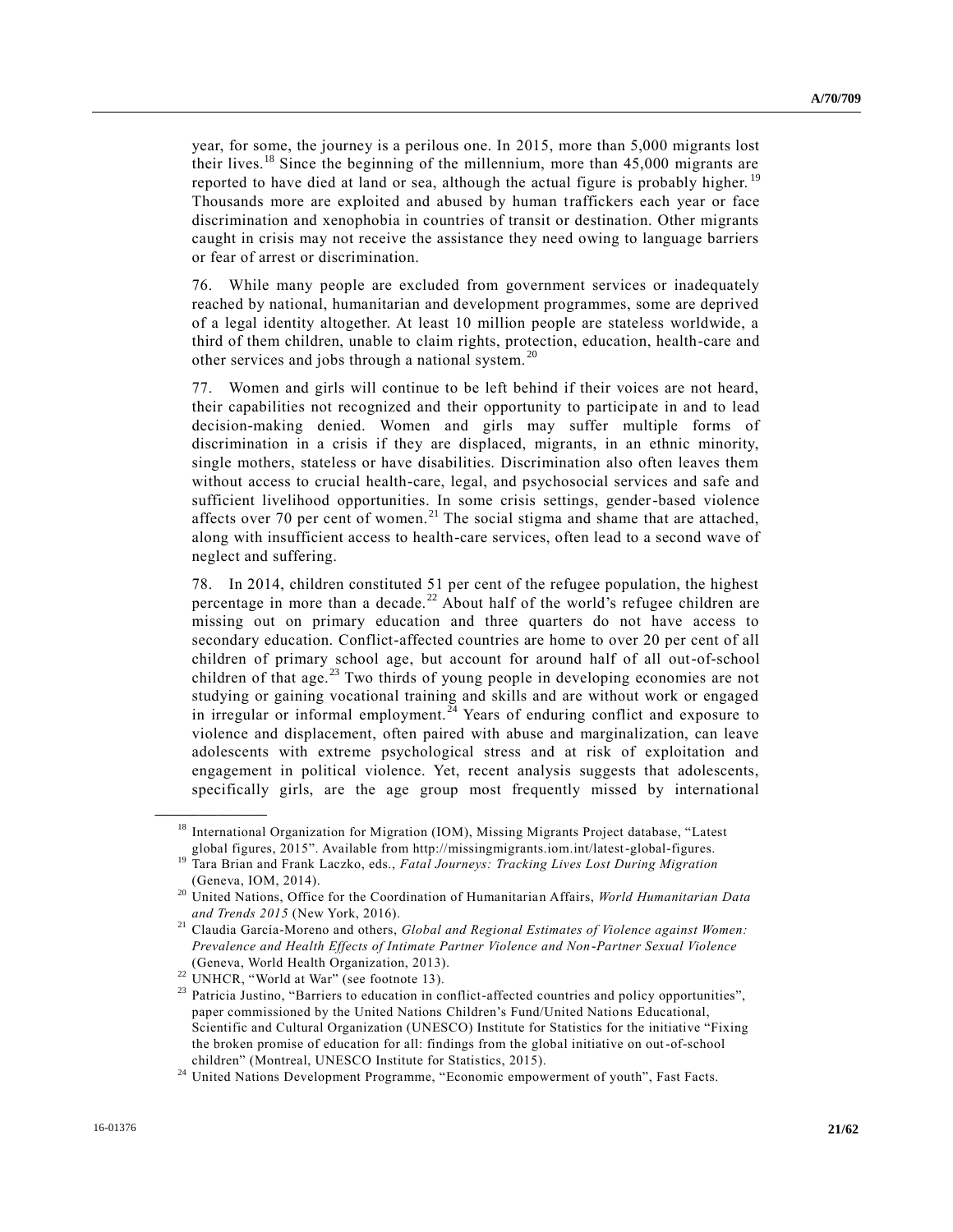assistance.<sup>25</sup> The increasingly young societies in developing countries combined with high youth unemployment make specific work programmes, education and migration policies vital to achieving the 2030 Agenda, including building peaceful and inclusive societies.

79. There are many others in conflict, disasters and even during peacetime who are being left behind. Persons with disabilities and older people, often suffering from physical, mental and mobility limitations, social stigmatization and exclusion, are among the most marginalized. Without targeted national and international efforts, they will continue to face barriers to education, health programmes and livelihoods and be at great risk of abuse, injury and death during conflicts and disasters. People living in geographically remote, mountainous, rural or desert regions, on small islands and in coastal or riverine areas are often isolated and highly dependent on the land and sea for livelihoods, making the impact of natural hazards, climate change and conflicts particularly devastating. For some people living in small island States, rising sea levels put them at risk of losing their entire homeland. Millions of others are at risk or are actively excluded because of their race, political affiliation, religion, economic status or sexual identity.

80. The universality of the 2030 Agenda makes it imperative that every country commit to collecting comprehensive data and analysis to better identify, prioritize and track the progress of the most vulnerable and disadvantaged groups towards the Sustainable Development Goals. Every country should have inclusive national development strategies, laws, economic and social policies and safety nets to protect, respect and include them. In addition, there are certain particular actions that are required if we are to ensure that some of the most vulnerable people are not left behind.

## **Reduce and address displacement**

#### *Reduce forced internal displacement by 2030*

81. Forced displacement is neither a short-term challenge nor primarily a humanitarian one: it is a persistent and complex political and development challenge. While humanitarian assistance to displaced populations in a crisis is essential, humanitarian organizations are left to provide short-term assistance to millions of displaced persons, sometimes for decades. A fundamental shift in our approach to internal displacement is therefore needed: one that goes from meeting immediate humanitarian needs to one that preserves the dignity and improves the lives and self-reliance of displaced persons. This change requires political resolve at the national and international levels to address the causes of displacement and to transfer internally displaced persons into sustainable situations of improved lives and livelihoods; humanitarian and development actors to work together towards the reduction of displacement, differently; and national Governments to make the necessary policy shifts.

82. The 2030 Agenda recognizes the importance of addressing forced displacement as part of sustainable development. For millions of persons displaced within their

<sup>&</sup>lt;sup>25</sup> Mercy Corps, "No one hears us", 25 August 2015, available from www.mercycorps.org/articles/ syria/no-one-hears-us-window-lives-syrias-youth; Jean Casey and Kelly Hawrylyshyn, "Adolescent girls in emergencies: a neglected priority", *Humanitarian Practice Network*, No. 60 (February 2014).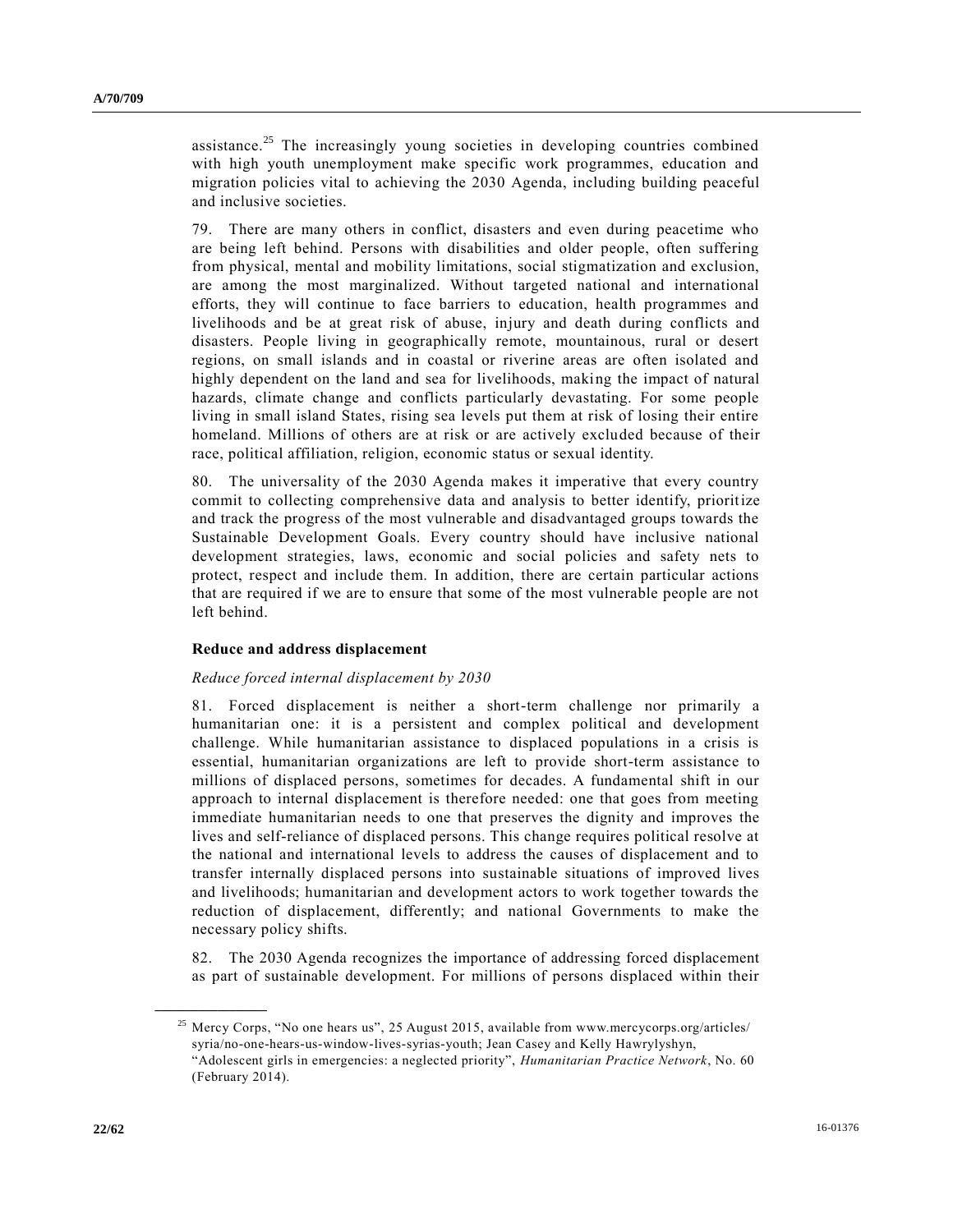own countries, not being left behind means the ability to return to their homes, to be better integrated into their host communities or to be settled elsewhere if needed. It means the difference between a continued life of aid dependency and the chance of a better life in dignity and self-reliance.

83. We must therefore set a target for reducing internal displacement. In that regard, I urge everyone to collectively work towards a clear, ambitious and quantifiable target for reducing new and protracted internal displacement by 2030, in a dignified and safe manner. While efforts should be made to prevent all new forced displacement and to resolve existing displacement, a measurable target of at least 50 per cent should be set and its implementation monitored through a set of targets and indicators.

84. To achieve this ambition, a number of critical operational and policy steps will need to be taken, adapted to each specific context:

(a) National Governments need to recall their primary responsibility for the well-being and protection of their citizens and lead efforts to develop and implement long-term strategies to address internal displacement and support durable solutions. National Governments and communities need to adopt inclusive policies to better integrate displaced people into society and social safety nets; recognize them as socioeconomic assets and contributors; allocate the appropriate amount of domestic resources to meet their needs in a transparent and sustainable way; and strengthen the laws that ensure the protection and human rights of displaced people. Internally displaced persons must have full freedom of movement, access to basic services, labour markets, education, durable housing, livelihoods and other opportunities and secure land tenure. Underscoring all of these actions must be the understanding that efforts to reduce displacement must always guarantee voluntariness, dignity and safety. Efforts to reduce protracted internal displacement must never compromise the right to flee violence, persecution or conflict, nor should forcible returns be condoned;

(b) International organizations and bilateral partners need to assist States in their efforts to reduce protracted internal displacement and not only to manage "caseloads" indefinitely. Global leaders must provide high-level political support and keep the ambition of reducing displacement by 2030 as a priority, including when meeting with relevant national Governments. Accelerated and additional international financing needs to reinforce existing national systems; help to build the necessary local and national mechanisms and institutions; help to create local markets and incentivize local and international business communities; and promote localized programmes that address the needs of internally displaced persons and their host communities. Humanitarian and development actors need to work collaboratively across silos and mandates to implement plans with a clear and measurable collective outcome that reduces the vulnerability of internally displaced persons over the longer term. Displaced people and host communities must be actively involved in the design and implementation of those outcomes;

(c) Regional frameworks, such as the African Union Convention for the Protection and Assistance of Internally Displaced Persons in Africa (Kampala Convention), national policies and legal frameworks on internal displacement and the Guiding Principles on Internal Displacement, are important to ensure a normative system that addresses the needs of displaced persons. These instruments and policies should be developed and applied in other regions and countries.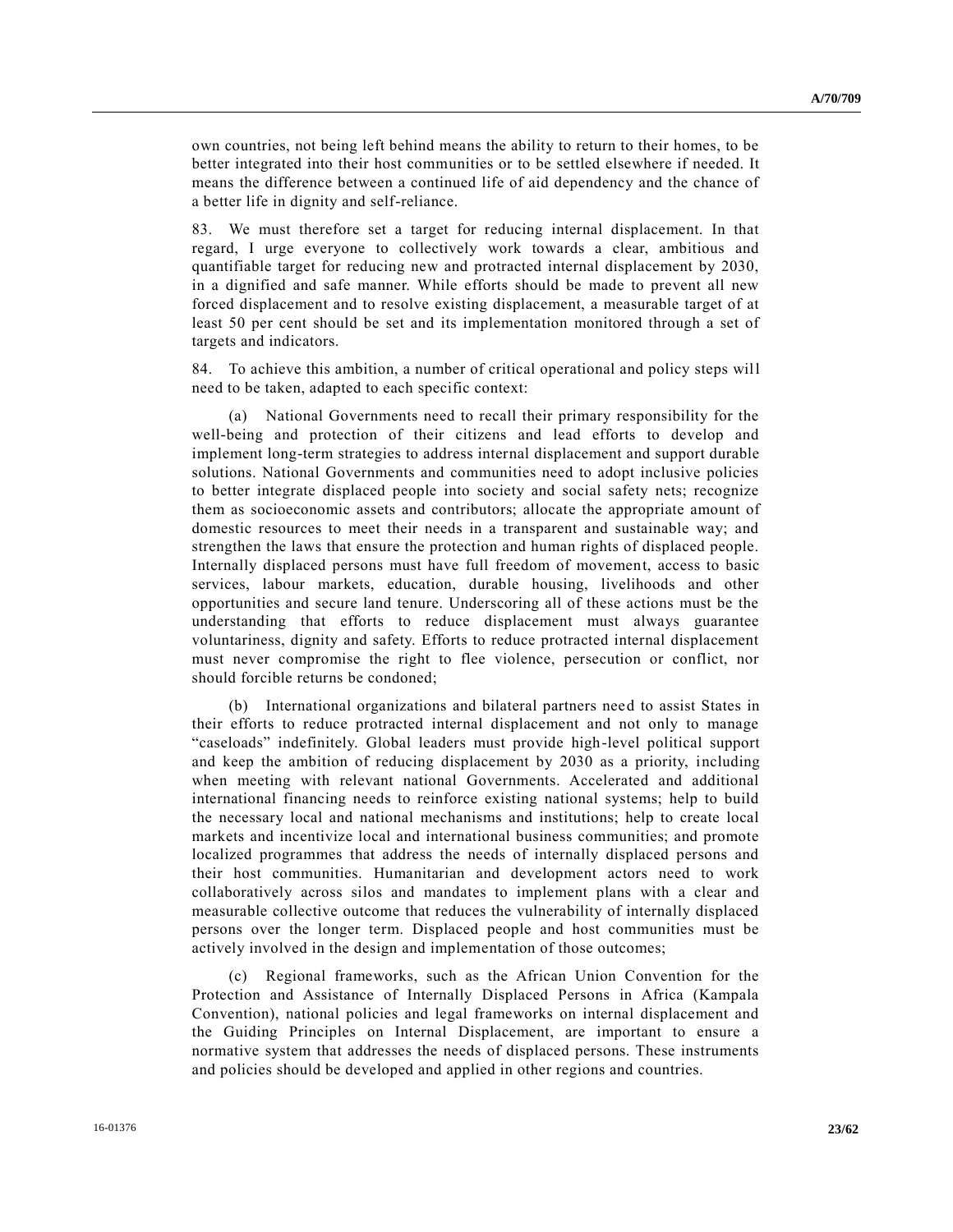85. To reduce forced displacement, the political, policy and financial steps outlined above need to be applied, irrespective of whether such displacement is internal or across international borders. However, when people do move across borders in search of protection, additional measures are needed to effectively address their assistance and protection needs.

### *Share responsibility for addressing large movements of refugees*

86. The large number of people fleeing conflicts, violence and persecution across borders in the past few years has found countries ill-prepared and, in some cases, unwilling to handle such influxes of people, resulting in increased suffering and death for those desperately seeking safety and a new life. Borders have closed and walls have gone up, while the countries that have generously opened their borders have been overwhelmed. A renewed global commitment to the international protection framework for refugees and asylum seekers is needed. Over the past 65 years, the 1951 Convention relating to the Status of Refugees and the 1967 Protocol thereto have afforded refugee protection to people fleeing a wide array of threats in their countries of origin. These global refugee instruments are more than just legal texts: they catalyse a fundamental humanitarian tradition that has helped millions of vulnerable people at risk. The Convention and its Protocol equally reflect the recognition that refugee issues are of international concern and that they engender international responsibilities and make international cooperation a necessity. The Convention framework sets out a broad yet minimalist set of State responsibilities. Its fundaments are unchallengeable and as essential today as they were in 1951. People should not be returned to danger, nor should they be discriminated against. They should be able to enjoy a minimum standard of treatment, such as freedom of movement, basic health, social and economic rights and recognition of identity and legal status. It must be recognized that for asylum seekers and refugees, their lack of legal status can be their biggest vulnerability, particularly in a world that is so reliant on legal identity.

87. To address one of the most critical global problems of today, a new international cooperation framework on predictable and equitable sharing of responsibility is needed to respond to large-scale refugee movements. The framework could create a mechanism for early consultation with all relevant countries and other stakeholders in the event of mass movement of refugees, addressing resourcing for host countries and, as necessary, expedited pathways for admission in third countries. The General Assembly high-level meeting on addressing large movements of refugees and migrants, to be held on 19 September 2016, could provide an ideal opportunity to develop and agree on such a framework.

#### *Prepare for cross-border displacement owing to disasters and climate change*

88. Cross-border displacement owing to disasters and climate change, such as rising sea levels, is now a reality. National legislation and institutional and operational measures should be put in place alongside regional cooperation frameworks to prepare countries to receive and protect people displaced across borders owing to disasters and climate change who do not have the protection of refugee status. People in small island developing States who face the permanent loss of their homelands will need particular attention to ensure their continued safety, cultural identity and legal citizenship. Like those fleeing conflict, people displaced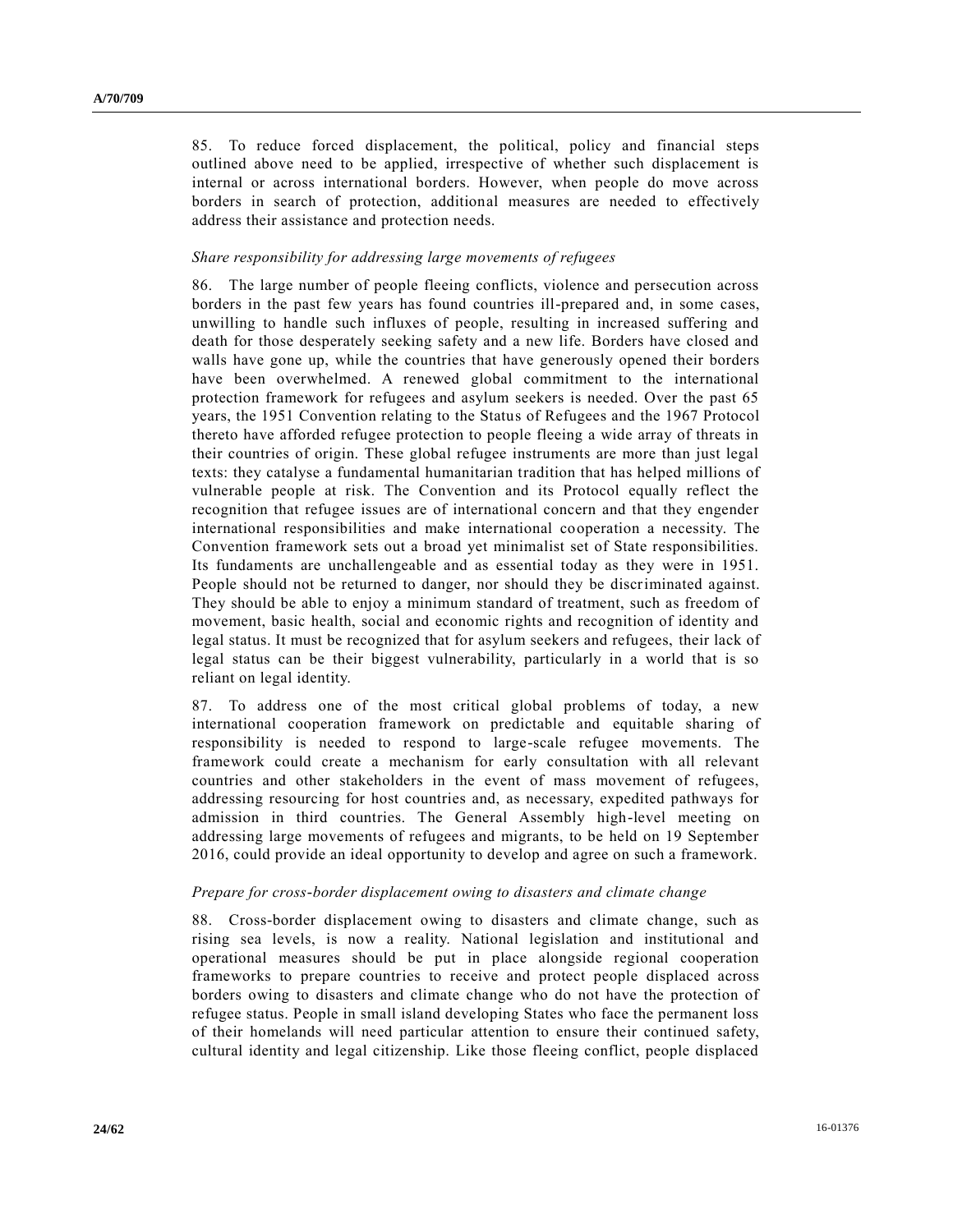by disasters triggered by natural hazards and climate change, as well as their host countries and communities, will need both short- and long-term support.

#### *Ensure adequate support to host countries and communities*

89. Countries and communities that host displaced persons need much greater support. Countries should review and adapt their national policies, legislation and budgets to provide displaced persons and their host communities with better services and economic opportunities, including on housing, employment, education and access to health care and other vital public services and infrastructure. The international community should also recognize the global public good that host countries of refugees provide by increasing their long-term, predictable and sustainable financial, policy and political support. Wherever possible, international support should complement and strengthen existing national and local systems and structures; create jobs and strengthen local markets, including through cash transfers; and provide productive and taxable economic opportunities for displaced persons and host communities. International support should also be part of areabased development interventions.

90. The reduction of displacement is everyone's responsibility. The World Humanitarian Summit, the high-level meeting on addressing large movements of refugees and migrants and other relevant meetings can make 2016 a transformative year in redefining and focusing international cooperation on one of the most critical challenges of our generation.

## **Address the vulnerabilities of migrants and provide more regular and legal opportunities for migration**

91. The 2030 Agenda provides a partial framework to address the multiple causes of forced displacement, strengthen the development outcomes of migration, reduce migration's human and financial costs and facilitate orderly, safe and regular migration. To deliver, the international community should devise a collective and comprehensive response to displacement, migration and mobility, based on enhanced cooperation among countries of origin, transit and destination, including along migratory routes. Such a response needs to be based on partnerships among States, international organizations, the private sector, local authorities and civil society at all levels of governance.

92. To achieve the 2030 Agenda target of safe, orderly and regular migration, Member States need to provide more legal pathways for migration. They should expand and guarantee safe and legal pathways for family reunification, work and study-related mobility and, where necessary, humanitarian visas and protection for those who do not fall under the 1951 Convention relating to the Status of Refugees. We also must ensure that migrants and their specific vulnerabilities are more effectively integrated into humanitarian and other response plans. In addition, we must cooperate effectively to combat human trafficking and migrant smuggling, the latter by ensuring legal pathways; we should not criminalize migrants and erect barriers; and we should prosecute those who have made a business of exploiting human misery and endangering the lives of children, young people, women and men.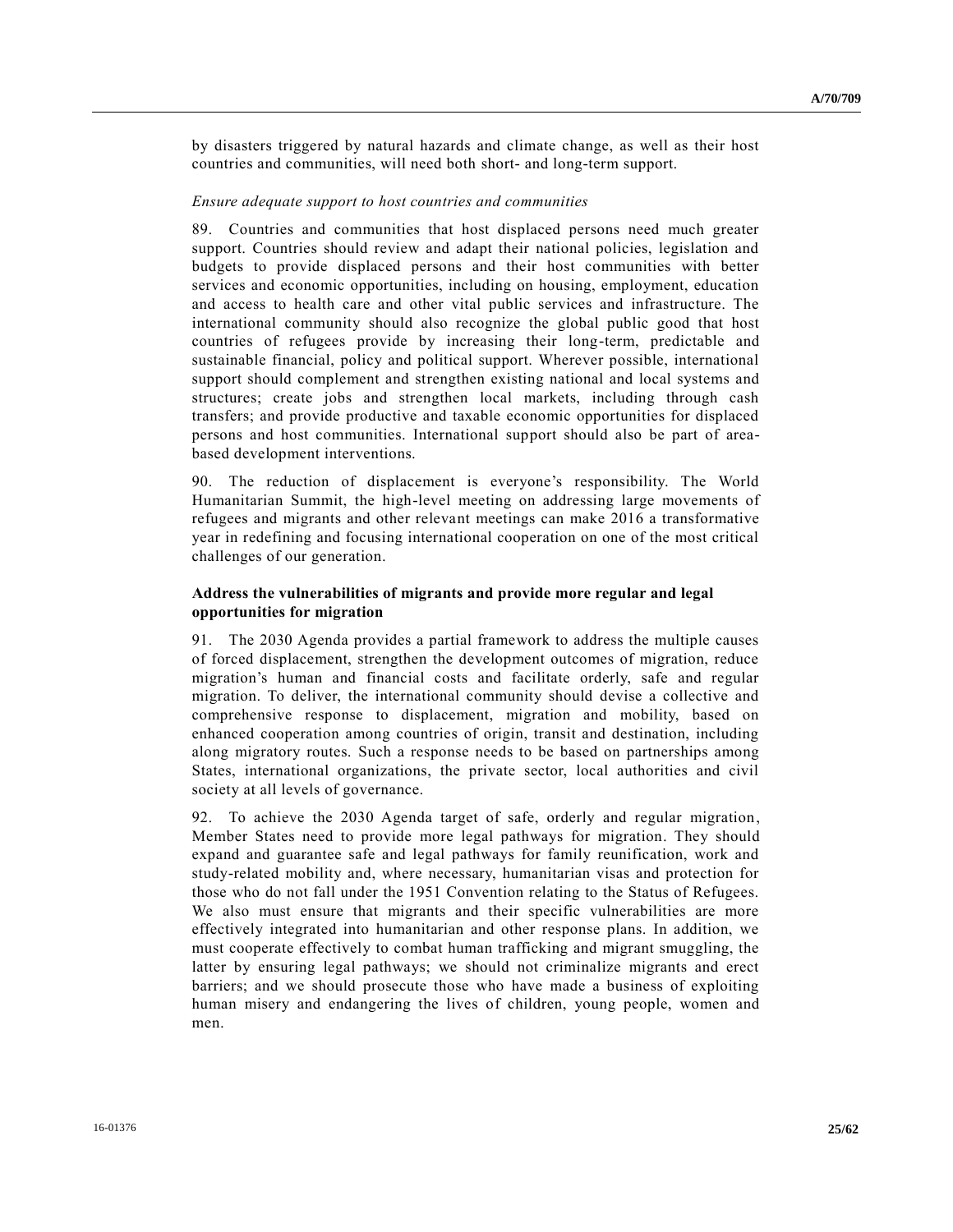## **End statelessness in the next decade**

93. Ending statelessness within the next decade is within the power of the international community. States should support the "I Belong" campaign to end statelessness by 2024. They should accede to the Convention relating to the Status of Stateless Persons and the Convention on the Reduction of Statelessness, identify persons who are stateless or at risk and commit to finding solutions to arbitrary deprivation of nationality. Existing major situations of statelessness should be resolved by granting nationality to stateless persons in the country where they have their strongest ties, including through birth and long-term residence. Where required, laws should grant nationality to children found abandoned and those born within the territory who would otherwise be stateless. Laws should also be reformed to ensure that women and men can equally confer nationality to their children. The denial, loss or deprivation of nationality on discriminatory grounds should be prevented, including in situations of state succession. Nationality documents should be issued to those who are entitled to them and protection status should be granted to stateless people and their naturalization facilitated. Quantitative and qualitative data on stateless populations should be improved and made publicly available.

#### **Empower and protect women and girls**

94. Full and equal participation by women and girls in civil, political, economic and social spheres and in decision-making at all levels must become the standard to which all actors, including the United Nations, are held accountable in their development and humanitarian programming and funding. We must also ensure that women of all ages benefit from the programmes provided and that there is accountability to that effect. Women's groups and women's participation have had and continue to have significant positive impacts on peace processes, combating gender-based violence and delivering services for communities. Given that, the minimal funding they currently receive must be immediately and substantially increased to be commensurate with their role.

95. Access to livelihoods can empower women to be self-reliant, increase their status and influence in families and communities, enable their children to stay in school and access health-care services, and allow them and their daughters to avoid trafficking and transactional sex. Programmes providing income-generation opportunities for women must be scaled up and expanded as part of preparedness and resilience initiatives and in crisis response and recovery in a manner that ensures women's safety and dignity. Web-based platforms linking women to training opportunities, suppliers, finance providers and customers could profoundly shape and broaden livelihood opportunities.

96. Priority must also be given to providing women and adolescent girls with comprehensive sexual and reproductive health-care services without discrimination. To achieve the ambitions of the 2030 Agenda on maternal, newborn and adolescent health, we must ensure that all women and adolescent girls can give birth safely in crisis and fragile settings, including in situations of displacement. This will require improved access to information, voluntary family planning, basic items for safe delivery and sanitary supplies and improved capacity of health-care systems and workers.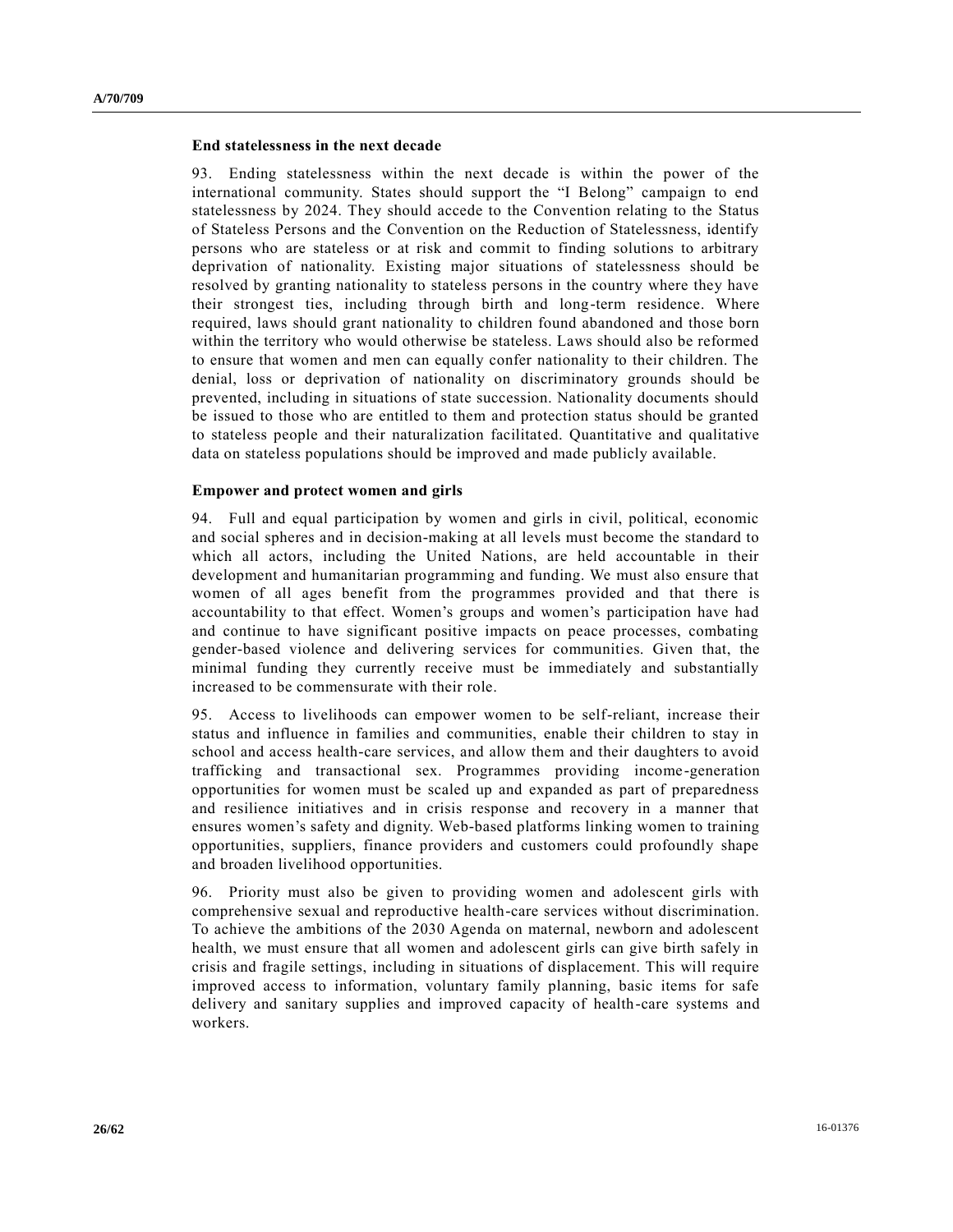## **Eradicate gender-based violence and treat survivors with dignity**

97. Gender-based violence, particularly in crises, is a serious and life -threatening issue for women and girls. In addition to the urgent need to adopt and implement laws to prevent gender-based violence and prosecute perpetrators, action is needed to combat the social stigma attached to survivors. Evidence suggests that legislation is more likely to be implemented, survivors are more willing to seek help and social exclusion is minimized when public discourse condemns such violence. Governments and women's groups should forge partnerships to shift society's view of gender-based violence from a private and shameful experience to a fundamental human rights violation, the most extreme manifestation of gender inequality and a public health epidemic that damages the physical and mental health of women and girls and their ability to engage in education, livelihoods and public life.

98. Comprehensive support for survivors must also be a priority action for any national and international assistance. Where such violence has not been successfully prevented, the resulting stigma, abandonment and silent pain make it paramount to work with trusted medical personnel and communities to prevent a secondary wave of suffering caused by neglect. Dedicated, well-resourced, community-based and comprehensive long-term support packages need to be put in place. Such packages should include medical and trauma treatment and care that is safe, confidential and provided without discrimination; survivor-centred services, including psychosocial and legal support and sexual and reproductive health-care services; and programmes that promote social inclusion.

99. Men and boys, especially boys who are displaced or separated from their families, may be targeted for sexual exploitation and abuse. Awareness of this risk must lead to consistent efforts to prevent violence and protect individuals. They, too, must have access to services that enable them to receive confidential and safe health care, stay in school and avoid rejection by their communities.

## **Eliminate gaps in education for children, adolescents and young people**

100. Education and vocational training for children, adolescents and young people, including children and young people with disabilities, is not a luxury that can stop and start owing to external circumstances. Parents and children in crises identify education as one of their highest priority concerns. Education can prevent early, forced and child marriage, abuse, and recruitment of children in the short term. Sufficient domestic and international funding must be made available for quality education programmes, during and after crises, that include educational materials, teachers' salaries and psychosocial support services for all children and young people who need them. Education must be safe, inclusive, free of exploitation and protected from attacks and abuse by military groups. All education programmes should include secondary education and provide vocational opportunities, particularly for adolescent girls and boys. States should commit to providing education and certification for displaced persons, in line with national qualifications and standards.

## **Enable adolescents and young people to be agents of positive transformation**

101. The success of the 2030 Agenda will depend on whether adolescents and young people become agents of positive change. Education, vocational and alternative livelihood opportunities must be accompanied by the sustained participation,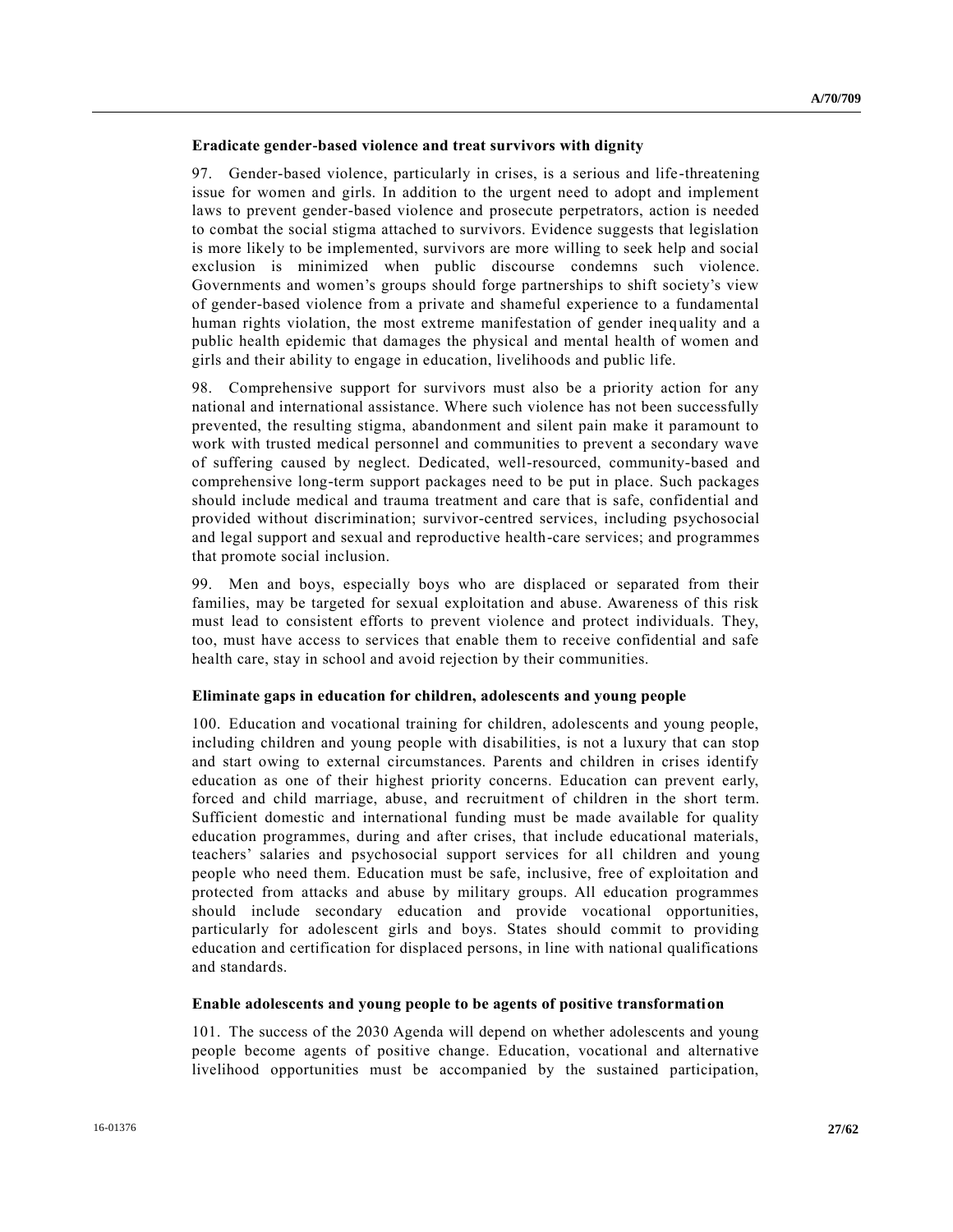ownership and leadership of young people in efforts to resolve conflict and in civic processes at all levels. National, local and international humanitarian and development programmes should ensure that adolescents are given opportunities to engage in the recovery of their communities. Countries that host refugees should enable the integration of young people, mitigate potential grievances and provide them the opportunities they have risked their lives to find.

102. The universality of the 2030 Agenda and the commitment to leave no one behind call for a new era in how the international community works together in support of local and national efforts to meet needs, reduce vulnerability and change people's lives.

# **D. Core responsibility four: change people's lives — from delivering aid to ending need**

*Ending need requires the reinforcement of local systems, the anticipation of crises and transcendence of the humanitarian-development divide.*

103. The Sustainable Development Goals constitute a new era in national and international cooperation and provide a comprehensive, transformational 15 -year results framework for all actors working to meet the needs of people. Success will now be defined by the achievement of measurable reductions in people's risk and vulnerability and their ability to become more self-reliant rather than simply attain basic needs for years on end. This will put people and their humanity at the centre of all our efforts.

104. Conflict and fragility remain the biggest threats to human development.<sup>26</sup> Nearly 1.4 billion people live in fragile situations and that population is projected to grow to 1.9 billion by 2030.<sup>27</sup> Almost two thirds of countries in fragility have failed to meet the goal of halving poverty by 2015. By 2030, around 62 per cent of the world's poor are expected to be living in fragile situations, up from 43 per cent today.<sup>27</sup> States experiencing fragility are also more vulnerable to the impact of internal and external shocks, including conflict and natural hazards.

105. The impact of natural hazards on development is staggering. Future annual losses owing to natural disasters are estimated at \$314 billion in built environments;  $^{28}$ however, they are particularly devastating for people's long-term development in low- and middle-income countries that are struggling to maintain public infrastructure and services and for small island developing States, where a single event can devastate economic activity for the whole country. <sup>29</sup> Without urgent action, increased disaster risk, fuelled by climate change, threatens to reach a tipping point where the

<sup>26</sup> United Nations, *The Millennium Development Goals Report 2015* (see footnote 9).

<sup>27</sup> Organization for Economic Cooperation and Development (OECD), *States of Fragility 2015: Meeting Post-2015 Ambitions* (Paris, OECD Publishing, 2015).

<sup>28</sup> United Nations Office for Disaster Risk Reduction, *Global Assessment Report on Disaster Risk Reduction 2015: Making Development Sustainable — The Future of Disaster Risk Management* (New York, 2015).

<sup>29</sup> United Nations Office for Disaster Risk Reduction, *Global Assessment Report on Disaster Risk Reduction 2015* (see footnote 28); United Nations Office for Disaster Risk Reduction and Centre for Research on the Epidemiology of Disasters, "The human cost of weather-related disasters 1995-2015" (2015); SIDS Accelerated Modalities of Action (SAMOA) Pathway (resolution 69/15, annex).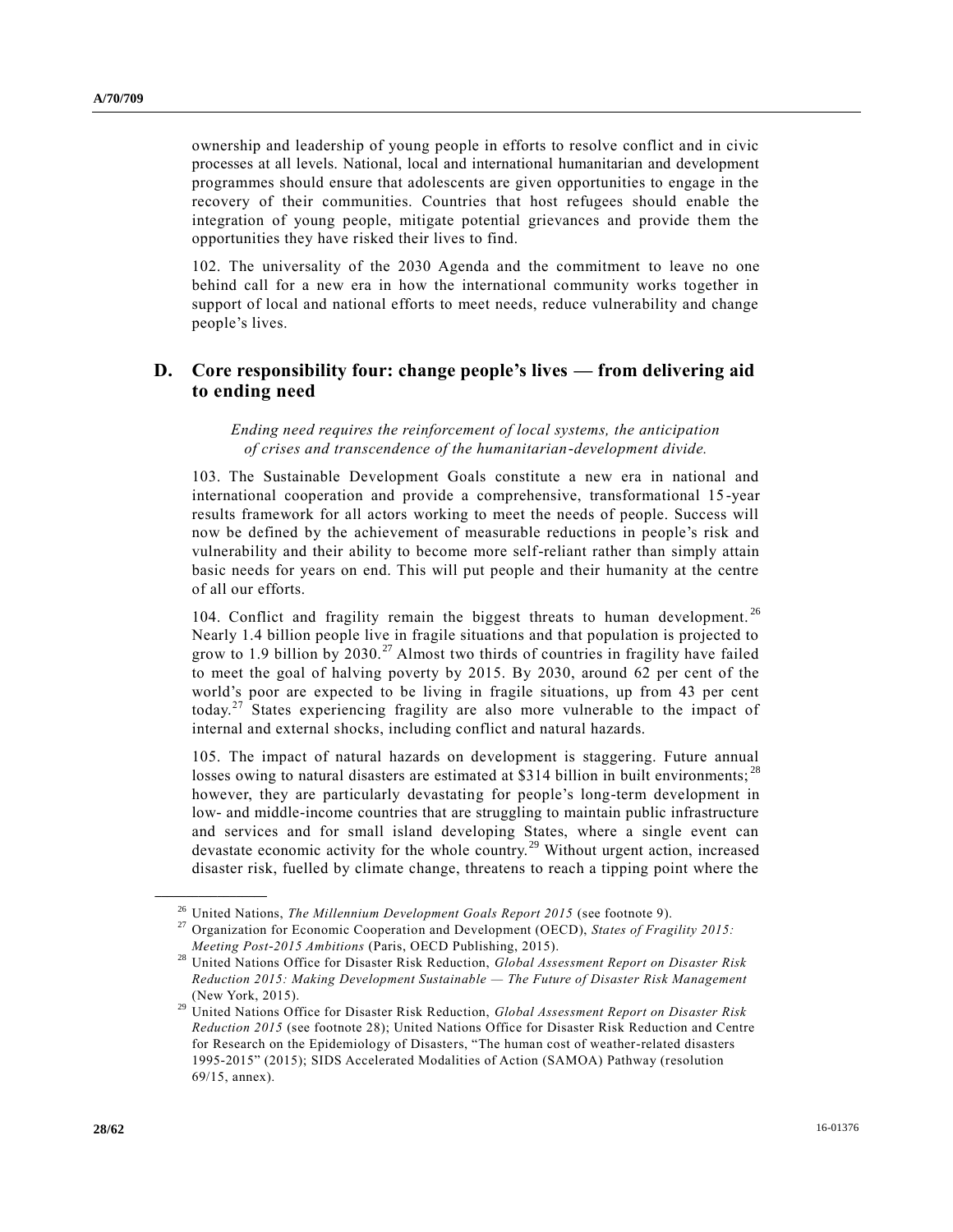effort and resources necessary to reduce it will exceed the capacity of future generations.

106. The impact of conflict and natural hazards is compounded by unplanned and rapid urbanization. Urban areas hold the promise of economic opportunity and access to services but, in many places, they are also frontiers for conflict, violence, disaster risk, pandemics and marginalization. Over the past 40 years, the urban population in lower-income and fragile situations is estimated to have increased by 326 per cent.<sup>20</sup> By 2014, over 800 million people were living in low-income, informal settlements, residing on land exposed to hazards and without adequate protective infrastructure, decent housing and access to basic services.<sup>20</sup> The number of people wounded by conflicts in urban settings or by large-scale disasters can overwhelm any local health system, quickly deplete medical and blood supplies and hinder time-sensitive operations such as evacuating and treating the wounded.

107. While international humanitarian and development approaches bring relief and advancement to millions, they too often fail to sustainably improve the prospects of many people in fragile and crisis-prone environments. Millions are trapped in dependency on short-term aid that keeps them alive but falls short of ensuring their safety, dignity and ability to thrive and be self-reliant over the long term.

108. We must return our focus to the people at the centre of these crises, moving beyond short-term, supply-driven response efforts towards demand-driven outcomes that reduce need and vulnerability. To achieve that, international providers will need to set aside such artificial institutional labels as "development" or "humanitarian", working together over multi-year time frames with the Sustainable Development Goals as the common overall results and accountability framework. Providers of aid will need to assess what skills and assets they can contribute in a given context, at a particular time (short, medium and long term) and towards a specific outcome.

109. To that end, we need to embrace the opportunities of the twenty-first century. Capacities to prevent and respond to crises are now diverse and widespread. Community-level capacity in many crisis and risk-prone environments has increased. Technology and communications have given more people the means to articulate their needs or offer their assistance more quickly. Yet, too often, international assistance still works in traditional ways, focused on the delivery of individual projects rather than bringing together expertise to deliver more strategic outcomes. We operate in silos created by mandates and financial structures rathe r than towards collective outcomes by leveraging comparative advantage. We measure success by projects achieved, people deployed, structures set up and funds released, rather than the results they produce. Achieving ambitious outcomes for people, particularly in fragile and crisis-affected environments, requires a different kind of collaboration among Governments, international humanitarian and development actors and other actors: one that is based on complementarity, greater levels of interoperability and achieving sustainable, collective outcomes rather than the coordination of individual projects and activities.

110. I therefore urge the international aid system, including the United Nations, non-governmental organizations and donors to commit to working in a new paradigm marked by three fundamental shifts: (a) reinforce, do not replace, national and local systems; (b) anticipate, do not wait, for crises; (c) transcend the humanitarian-development divide by working towards collective outcomes, based on comparative advantage and over multi-year time frames.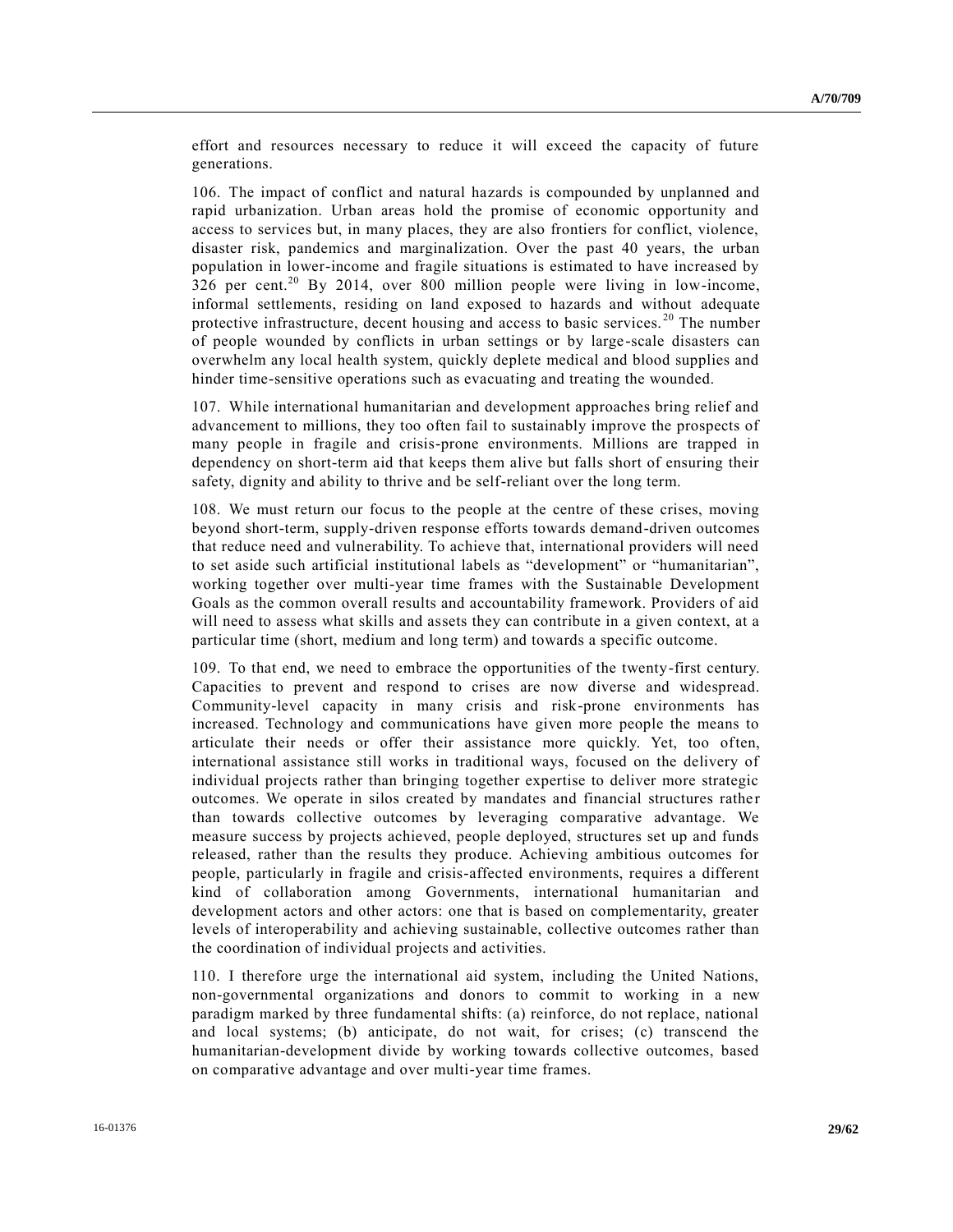## **Reinforce, do not replace, national and local systems**

#### *Commit to as local as possible, as international as necessary*

111. Remarkable improvements have been made in the past decade at both the national and local levels in preparing for and responding to crises. The international community has an obligation to respect and further strengthen this capacity and local leadership in crises and not to put in place parallel structures that may undermine it. International partners need to make greater efforts to support and enable national and local actors, provide expertise and good practice and add capacity and capability rather than "take over" and run the response.

112. International engagement should be based on trust and a good understanding of existing response capacity and critical gaps, to arrive at a clear assessment of comparative advantage and complementarity with national and local efforts. International support is most valued if provided predictably and sustained in the form of technical cooperation, guidance or expertise based on standards and experience. It may also come as surge support or rapid mobilization of resources to bolster or reimburse national response efforts. International actors must work together and sustainably, where necessary over multi-year time frames, to build and strengthen national and local response capacity. This will respect people's dignity and desire to be resilient, reduce dependency on foreign assistance and prevent longer-term, costly international engagements.

113. Where national and local capacities in an emergency situation cannot yet deliver to scale, rapid international assistance, including the delivery of goods and services, may be required. However, connecting with and reinforcing the capacity of local responders must still be central to efforts. From the outset, international actors should be looking for opportunities to shift tasks and leadership to local actors. This must be the mindset and a predictable part of any international response plan from the start of an operation.

## *Place people at the centre: build community resilience*

114. People are the central agents of their lives and are the first and last responders to any crisis. Any effort to reduce the vulnerability of people and strengthen their resilience must begin at the local level, with national and international efforts building on local expertise, leadership and capacities. Affected people must be consistently engaged and involved in decision-making, ensuring participation by women at all levels. Legitimate representatives of communities should be systematically placed at the leadership level in every context. People must also be able to influence decisions about how their needs are met and rely upon all actors to deliver predictably and transparently.

115. International assistance and protection providers need to understand what is truly needed by affected people and communities and how to best support preparedness, positive coping strategies and recovery. This requires a shift in mindset away from focusing on what "we" can offer towards what people need and want. International actors should increasingly ask themselves what they can do to add value to what people and communities are already doing. That requires a deep and respectful engagement with local people, institutions, conditions and issues and will greatly add to international aid being relevant and complementary to local and national capacities, even in complex and rapidly changing contexts.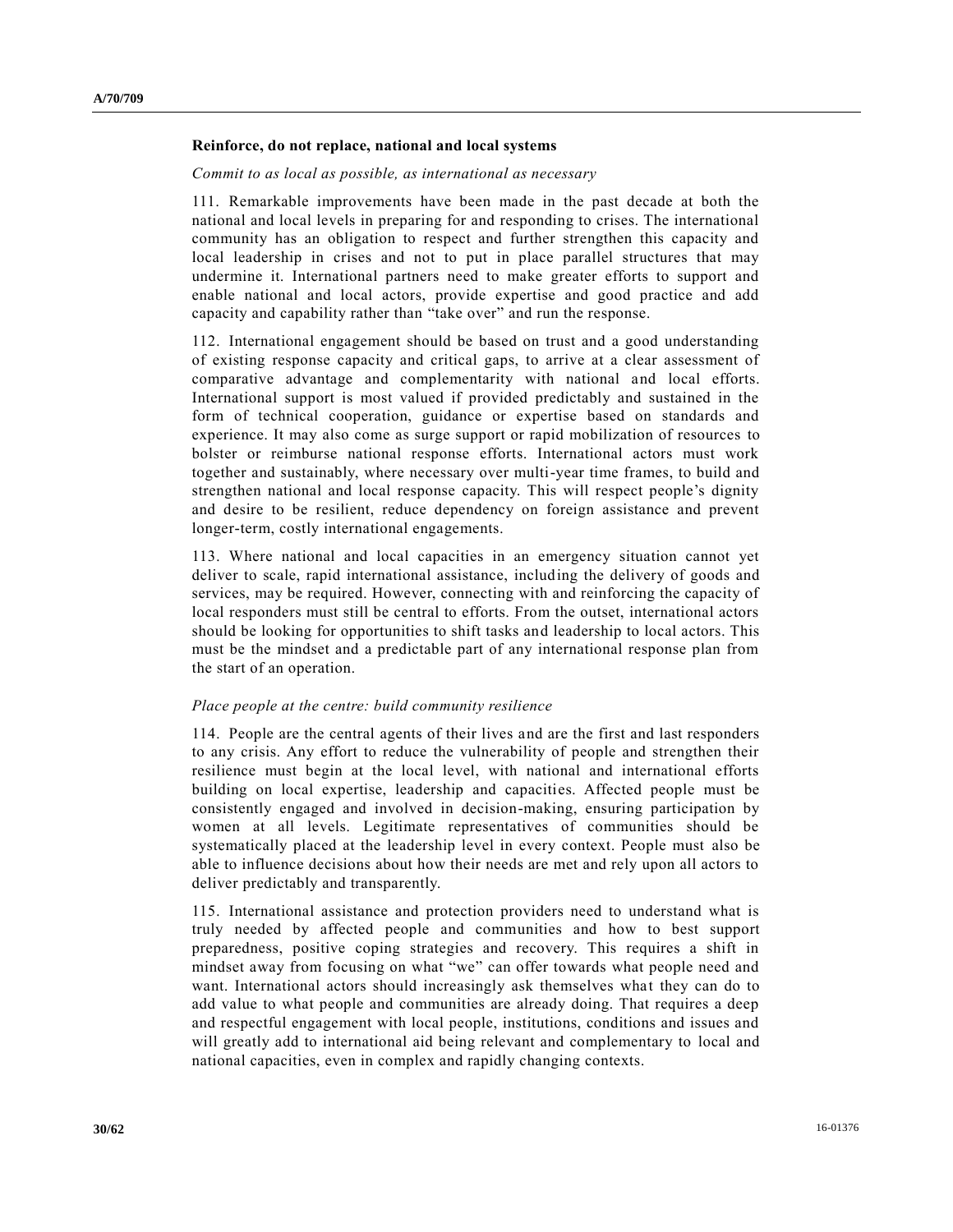116. Assistance and protection providers should also ensure that people know what aid will be provided and make available feedback tools that allow people to easily communicate needs and concerns. Such measures of direct accountability to the affected people are central to delivering demand-driven and effective assistance. Today's financial incentive structure should be changed from one that incentivizes international organizations to improve their own service delivery towards one that supports genuine community engagement and a transitioning of capacity to local actors on a systematic basis.

117. Resilience and self-reliance should underpin the delivery of assistance and risk management processes. As one important example, cash-based programming supports the agency of people by allowing them to purchase the goods and services they need most while also supporting local economies. Where markets and operational contexts permit, cash-based programming should be the preferred and default method of support. Measures to enhance national social protection systems that ensure equitable access to social services, as well as safety nets that are not vulnerable to market shocks, should also be promoted.

## **Anticipate, do not wait, for crises**

118. Today, sophisticated modelling and risk analysis can largely anticipate crises, whether man-made or natural. However, such tools have yet to translate into a change in the way the international community operates. National and international actors continue to focus their financial and human resources on costly crisis response and post-conflict interventions rather than increasing preparedness and reducing vulnerability. The Sendai Framework for Disaster Risk Reduction 2015-2030, the 2030 Agenda and the resounding call during the World Humanitarian Summit consultations for greater prevention and preparedness must now lead to a step change in our efforts to anticipate better and then act to prevent crises.

119. International and bilateral cooperation and assistance must increase and be focused on strengthening local and national response capacities in risk-prone countries outside of crises. To that end, I call for the development of a comprehensive action plan by 2017 to significantly strengthen the response capacities of the 20 most risk prone countries by 2020.<sup>30</sup>

## *Invest in data and risk analysis*

120. Data and joint analysis must become the bedrock of our action. Data and analysis are the starting point for moving from a supply-driven approach to one informed by the greatest risks and the needs of the most vulnerable. National Governments and subregional, regional and international actors need to dedicate significant financial and human resource capacity towards collecting data and monitoring and analysing risk before, during and after crises, particularly in the most risk-prone countries and areas. International actors should increase their support to strengthening national and local capacity in that respect.

121. Resources should also be increased to enable mapping of the available and scalable response capacities of national, local, regional, governmental and non-governmental actors (response capacity mapping) before a crisis. Efforts should

<sup>&</sup>lt;sup>30</sup> This could be on the basis of the Index for Risk Management.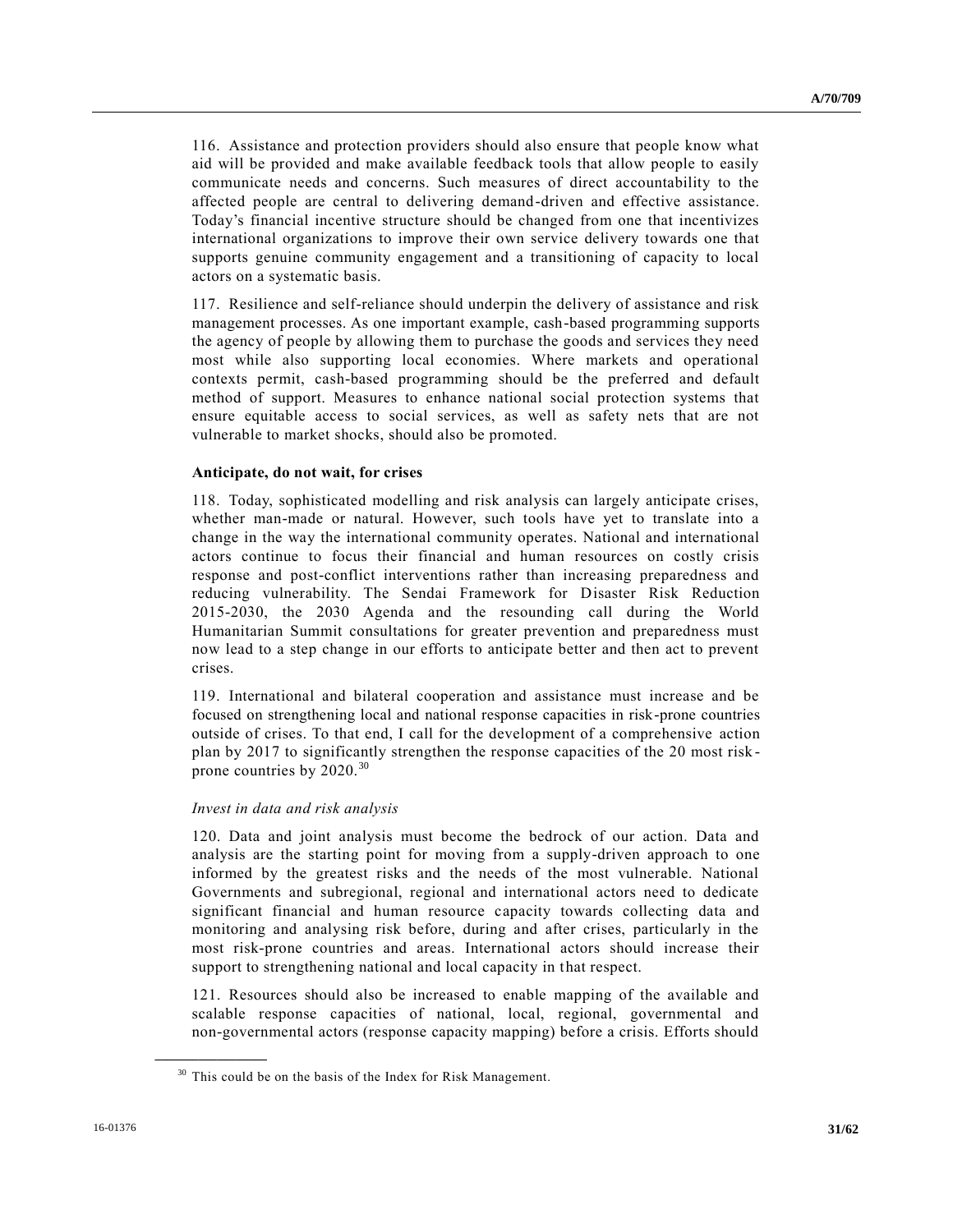then be made to connect with and support those actors before crises happen in order to promote greater preparedness work outside of crisis periods.

122. Risk analysis and capacity mapping should be the primary basis for determining the type and level of international engagement. All actors should commit to consolidating available data in open and widely accessible databases, with adequate security and privacy protection, to guide the efforts of all relevant actors and to inform joint analysis and a common picture of the most pressing risks. This common picture should be used to set ambitious targets towards implementing and financing preparedness and risk management strategies.

#### *Accept, own and act on risk*

123. On its own, more investment in risk analysis does not lead to better preparedness or the prevention of crises. National and local authorities and other stakeholders need to recognize data and analysis identifying risk and establish clear ownership of that risk by assigning entities with the command and control necessary to manage it. International organizations and donors must reward such ownership of risk by assisting and investing in the development of the necessary capacities. Failure to recognize risk, to institutionally own a response or to act on risk and analysis has led to numerous examples of Governments and the international community moving too slowly, resulting in devastating suffering and loss of life. Political and financial blockages to early action must be overcome more decisively. The good offices of bilateral or regional partners or the United Nations and its partners can be critical in that respect.

#### **Deliver collective outcomes: transcend humanitarian-development divides**

124. At present, in many countries, humanitarian, development, peace and security and other international institutions work side by side on different projects but within the same communities. Too often, each sector brings different goals, time frames, disjointed data and analysis, and resources to those same communities, creating and implementing activities towards different objectives. The resulting divisions, inefficiencies and even contradictions hinder optimum results for the most vulnerable .

125. Humanitarian actors need to move beyond repeatedly carrying out short-term interventions year after year towards contributing to the achievement of longer-term development results. Development actors will need to plan and act with greater urgency to tackle people's vulnerability, inequality and risk as they pursue the Sustainable Development Goals. Development responses also need to become more predictable, both in programmatic and financial terms, from day one of a crisis, to ensure that a country is put back on the pathway to achieving resilience and national development targets as soon as possible. This approach is consistent with some of the efforts made by the United Nations Development Group to support the implementation of the Sustainable Development Goals, including through strengthened United Nations Development Assistance Frameworks. We must now bring the different aid communities together and use the opportunity of the 2030 Agenda, the Sendai Framework, the Paris Agreement under the United Nations Framework Convention on Climate Change and the World Humanitarian Summit to leave institutional divides behind. It is time to focus on demand rather than the provision of supplies and on collective outcomes and comparative advantage, rather than project delivery and "mandates first".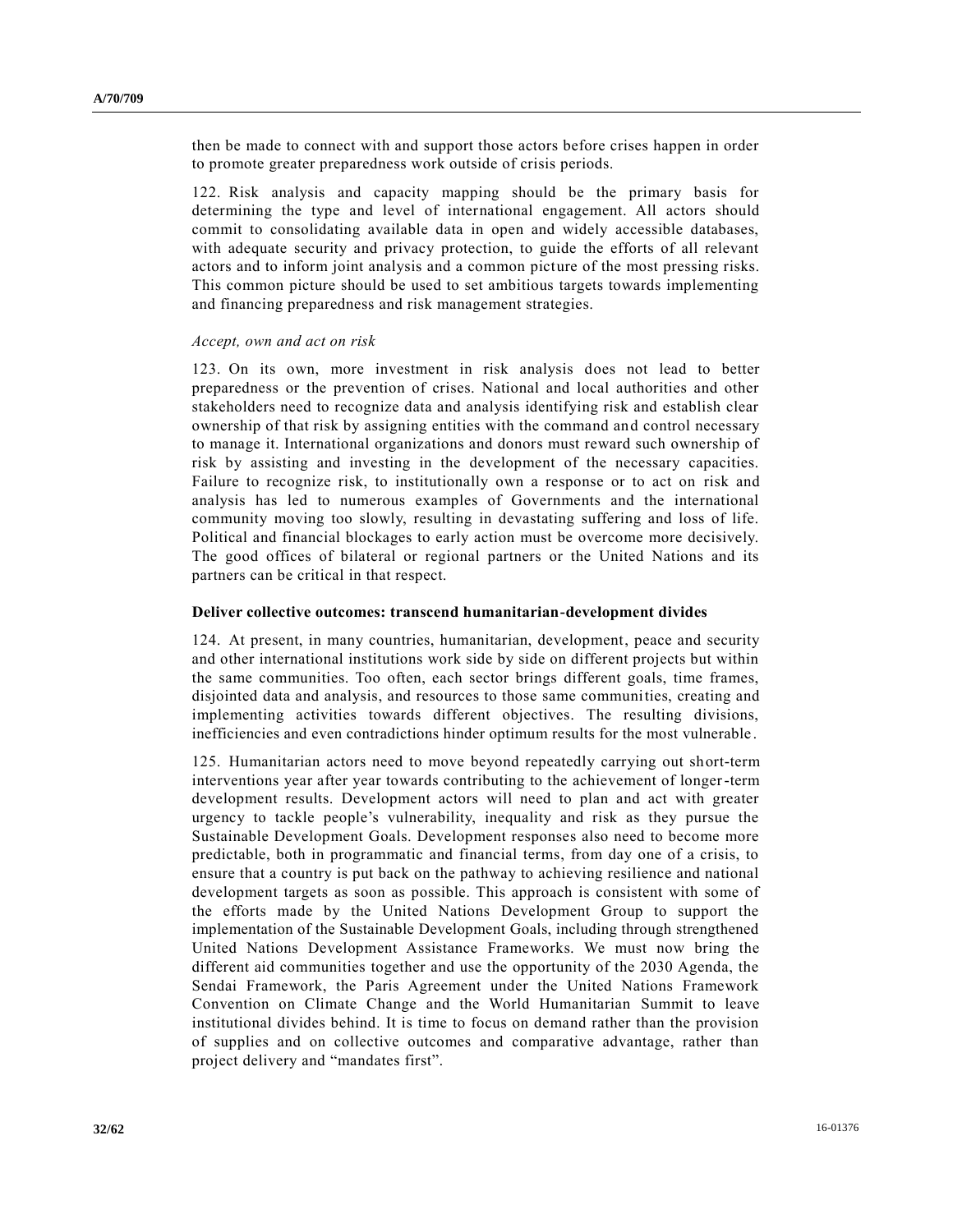126. Based on the broad-based consultations of the World Humanitarian Summit preparatory process with local and national actors, humanitarian and development agencies, donors and international financial institutions, and in line with my previous calls for a United Nations system that moves beyond the comfort of traditional silos, able to work across mandates, sectors and institutional boundaries, and with a greater diversity of partners, towards shared results, I believe that the eight elements set out below are critical to achieving this new approach:

### **1. Context matters: create joint problem statements driven by data and analysis**

127. Context analysis is not simply an assessment of need, but rather the means to achieve a full picture of the causes of need, the most prominent risks and available capacities and gaps in national and local systems. International actors need to be clear from the outset what problems they are trying to solve, what issues are most pressing and how they can best support and scale up existing national and local leadership and other capacity. Open and transparent joint needs assessments are critical in that respect. All relevant actors from national and local authorities and the humanitarian, development, environmental and peace and security communities need to come together to achieve a common understanding of risks, needs, gaps and existing capacities.

128. Collecting, analysing, aggregating and sharing data, with adequate security and privacy protection, must be understood as a collective obligation. Without reliable data, we cannot know who is in need, what challenges they face, what support can assist them and whether interventions are making a difference. The international community must support the development of national capacity and infrastructure to enable timely and continuous data collection and analysis that are compatible and can be shared. Data collection and analysis must be disaggregated by sex and age, indicating the unique needs of vulnerable groups or segments of a population. In the twenty-first century, our response must be driven by data and empirical evidence of need.

129. A common understanding of context, needs and capacities should then lead to a common "problem statement". The problem statement should identify priorities in meeting immediate needs but also reducing vulnerability and risk over several years; the capacities of all available actors, particularly national and local, to address those priorities; and where international actors can support existing capacities, complement and scale them up, and improve the circumstances of the most vulnerable.

#### **2. Move from individual short-term projects to collective outcomes**

130. Most importantly, the problem statement needs to lead to agreement on collective outcomes that are strategic, clear, quantifiable and measurable. Working towards agreed collective outcomes over a multi-year time horizon is how we ultimately transcend the humanitarian-development divide. The articulation and achievement of such collective outcomes will allow a range of diverse actors national and local authorities, humanitarian, development, human rights and peace and security actors, and possibly even private enterprises — to work together towards a common goal. This common goal requires actors to transcend their traditional silos and work together based on clear and predictable roles and contributions.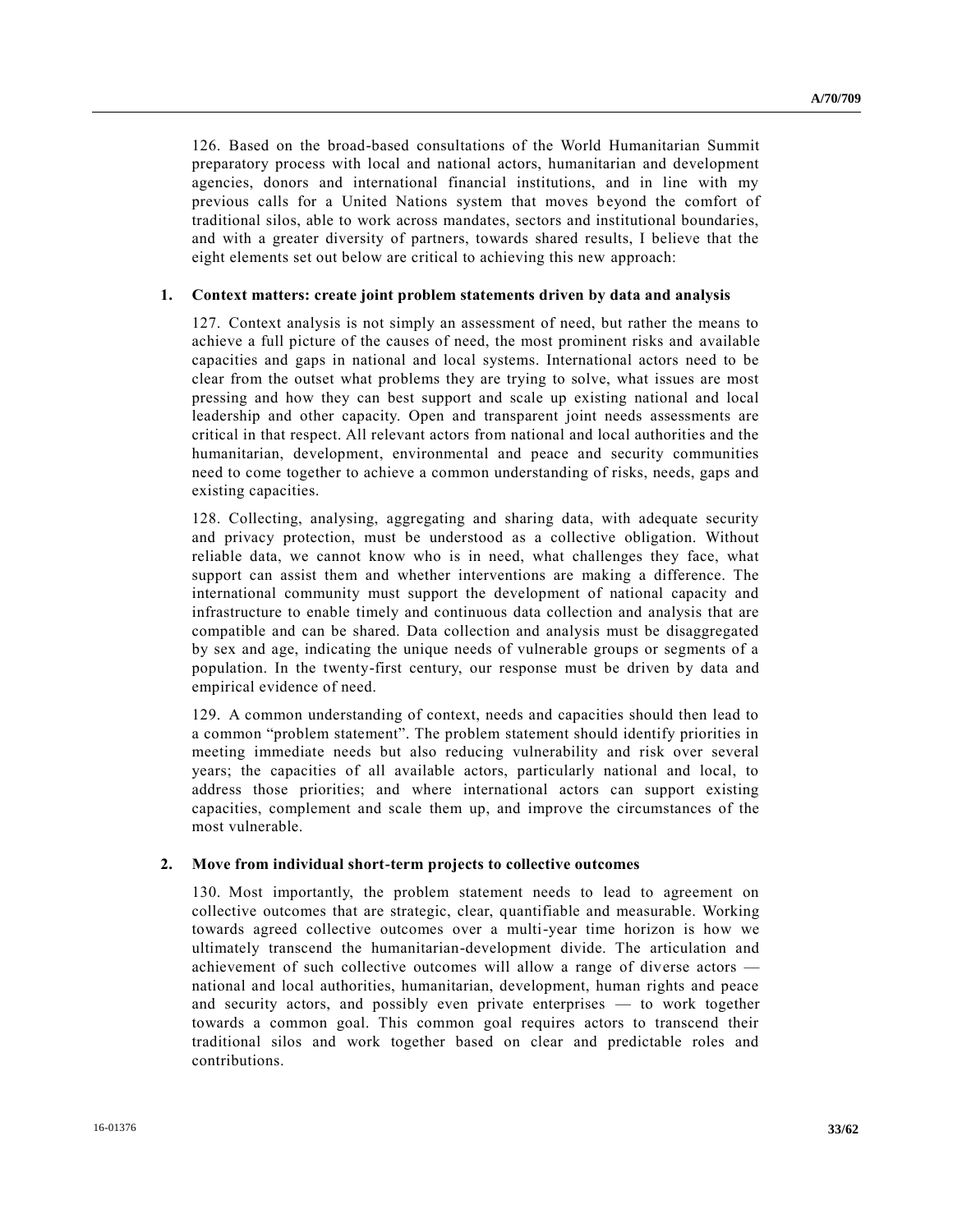131. To be meaningful, collective outcomes need to be small in number, strategic and significant. Outcomes must be prioritized based on the areas of greatest risk and vulnerability of people in a given context and aim to have a positive impact on overall national indicators of advancement towards the Sustainable Development Goals. Working towards collective outcomes over multiple years would require those engaged in a response to work backwards from the envisaged outcome and ask what it would take to achieve that outcome and who would achieve it. The answer to that question then becomes the driver of the response and the related planning and resource mobilization effort. For example, strategic collective outcomes might take the form of:

- A shift from emergency food distribution towards the deliberate achievement of a measurable reduction in food insecurity
- A shift from delivering increasing annual amounts of short-term assistance to displaced people towards an approach that seeks to reduce displacement and strengthen the self-reliance of internally displaced persons over three to five years through returns, integrations or resettlement
- A shift from treating predictable cholera outbreaks on a seasonal basis in highrisk areas towards the establishment of sustainable water infrastructure and disease prevention methods.

132. The achievement of each of these outcomes may require the provision of short-, medium- and longer-term interventions. Depending on the context and the outcome, they may all happen concurrently or certain interventions may follow others, but they will all build towards achieving the collective outcome at the end of the three to five years.

133. Multi-year plans will therefore need to set out the roles for various actors, adopt targets and drive resource mobilization to achieve the outcomes and monitor progress. Given the reality of protracted, fragile and recurrent contexts, plans need to be at least three to five years in duration to allow for adaptation to changing environments, enable progress to be made year on year and promote investment in national and local capacity development, with international actors steadily evolving from being deliverers of goods to being providers of technical cooperation and strategic advice. Each of these three-to-five-year outcomes would be an instalment in a larger 10-to-15-year national development plan and the achievement of the Sustainable Development Goals.

#### **3. Draw on comparative advantage**

134. Collective outcomes will require a new level of collaboration among diverse groups of stakeholders, namely, national and local governments, humanitarian, development, peace and security, human rights and environmental actors, civil society and the private sector, based on comparative advantage. Working based on comparative advantage could also promote a stronger focus on innovation in the humanitarian sector and stimulate specialization or consolidation. Predictability, trust, technical skill, established reputation, ability to access people in need, and local expertise are all examples of what may be considered a comparative advantage in a given context. The collective outcome and the assessment of what capacities are available and required to achieve that outcome should ultimately drive the determination of comparative advantage, taking into account mandate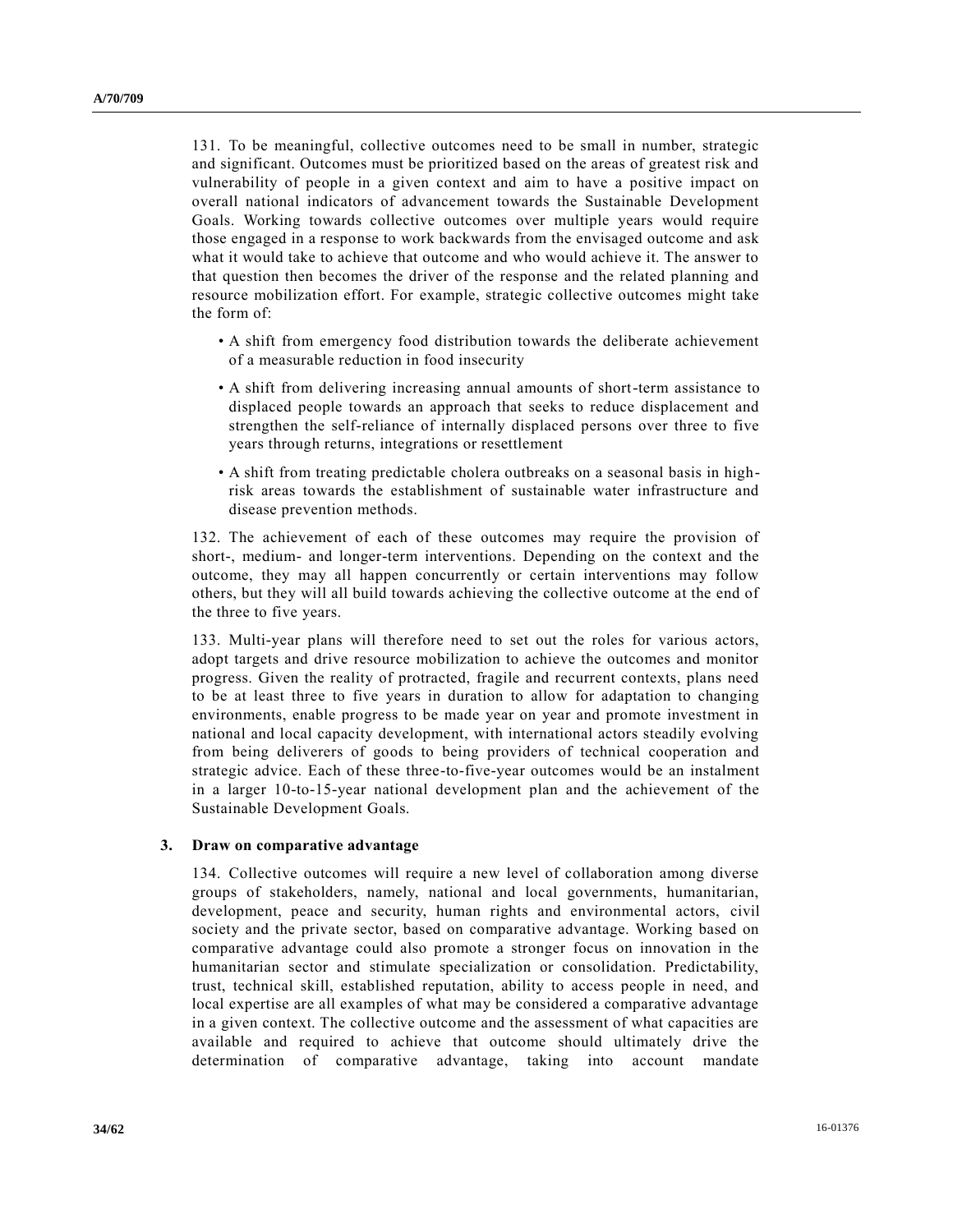responsibilities. International providers of assistance and protection will need to recognize that a mandate or mission statement alone may not automatically equate to a comparative advantage.

#### **4. Shift from coordinating inputs to achieving outcomes together**

135. Where collective outcomes have been identified and multi-year plans have been established, coordination needs to be organized around achieving those outcomes. For the international humanitarian sector, that will require participating in a coordination framework that is based around each collective outcome and the diverse, wide-range of actors responsible for achieving it, rather than coordinating around largely sectoral inputs. That will require actors in the "outcome -based coordination groups" to pursue benchmarks against the overall collective outcome, rather than coordinate the short-term delivery of commodities and goods. The leadership and composition of such outcome-based coordination groups will be different in each context based on the particular collective outcomes and the actors that have been identified as having the comparative advantage to meet them.

#### **5. Empower leadership for collective outcomes**

136. Achieving collective outcomes and ensuring the necessary resources will require empowered leadership to coordinate and consolidate stakeholders. In most contexts, the national Government will take a strong central role in leading coordination and the pursuit of collective outcomes. Partnership with the international community and how a Government wants to be supported in that respect will depend on the context, available national and local capacities, and gaps. However, where international actors are engaged, coherent coordination and predictable delivery among international and national partners are critical.

137. For the United Nations and its partners, this means that where a resident/ humanitarian coordinator is present, agencies should work within one team, led by an adequately empowered and resourced resident/humanitarian coordinator, to ensure coherent, collective and predictable programme delivery by the United Nations and its partners towards the full programme cycle of the multi-year plan and the collective outcomes identified in that plan. Resident/humanitarian coordinators should be empowered to request and consolidate the data and analysis necessary to develop the common problem statement; moderate and conclude the setting of collective outcomes; and ensure implementation and monitor progress in securing the collective outcomes on reducing need and vulnerability. The resident/ humanitarian coordinator needs to be able to steer adequate resources towards the agreed multi-year plan and programme. To fulfil these new functions, the resident/humanitarian coordinator would need to be supported by adequate capacity and resources, particularly in support of data analysis and in monitoring progress.

138. While this approach would strengthen the role of the resident/humanitarian coordinator in bringing together individual agencies to achieve the collectively agreed outcomes, United Nations agencies would retain their operational independence, advocacy role and budget authority. However, agencies have a responsibility to work collaboratively and predictably towards achieving the collective outcomes they have agreed to and to focus and adjust capacities, resources and internal management processes accordingly, and I encourage executive boards to support this way forward. Transcending the divide between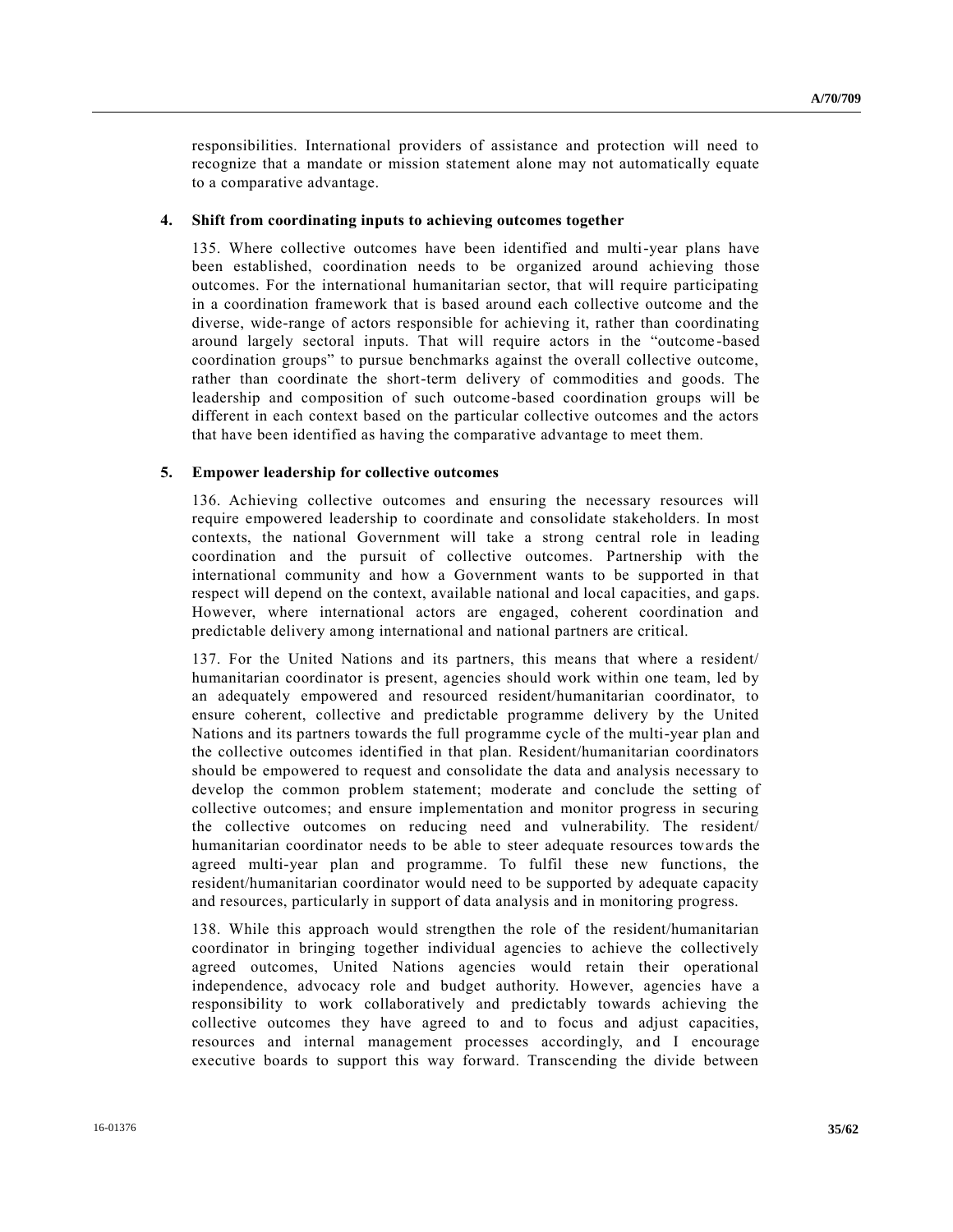humanitarian and development actors is a top priority. It will be successful only if structures, processes and financial systems at headquarters of agencies and donors reinforce this approach.

#### **6. Monitor progress: accountability for change**

139. In order to ensure better results for the most vulnerable, it will be important for the Government and the resident/humanitarian coordinator to ensure that clear performance benchmarks and arrangements are in place to guide the implementation of the multi-year plan and to monitor and measure progress towards achieving the collective outcomes and the targets identified in the plan. Such monitoring would help to sustain focus on the collective outcomes over the time frame of the plan; allow for timely adjustments to be made in response to new shocks or developments in context, needs and risks, and capacities of actors; and ensure that the actors working to achieve the collective outcomes have the right resources and political support.

## **7. Retain emergency capacity**

140. While working towards collective outcomes to reduce vulnerability and risk needs to be the rule, we must recognize the existence of contexts that require the delivery of urgent and life-saving assistance and protection in the short term. In contexts such as acute conflict or the immediate aftermath of sudden-onset disaster situations, long-term development results or moving national indicators may be difficult or impossible to achieve. In such situations, the priority will be to enact emergency response and to ensure that people have access to humanitarian assistance and protection. However, this emergency approach cannot be a sustainable long-term mode of operation and should be the exception, even though certain needs for assistance and protection may remain. In every situation, we should seek opportunities to cooperate with local, national and other actors to work towards collective outcomes that reduce need, risk and vulnerability.

### **8. Finance collective outcomes**

141. Lastly, resources must underpin and support this new approach. One resource mobilization framework should be put in place to support the multi-year plan and its collective outcomes, with each collective outcome presented with the overall cost of achieving it. Financing will need to be provided predictably, over several years, and directed to the actors identified in the multi-year plan as having the comparative advantage to achieve the collective outcomes. This could entail a diverse group of actors — government, local organizations and the private sector — with different financing needs, such as grants, loans and risk insurance, to deliver towards that outcome. It will necessitate a significant shift from the present approach in which funding is largely provided on the basis of mandates or established partnerships. This will be discussed in further detail in the next section.

142. Ultimately, the elements of this new approach can be achieved only if there is a commitment from international aid providers and donors. Donors need to commit to funding in new ways that do not perpetuate fragmentation through a myriad of individual projects. United Nations agencies and other international organizations need to commit to moving beyond artificial labels and divides, work based on comparative advantage and reinforce, not replace, national and local capacity.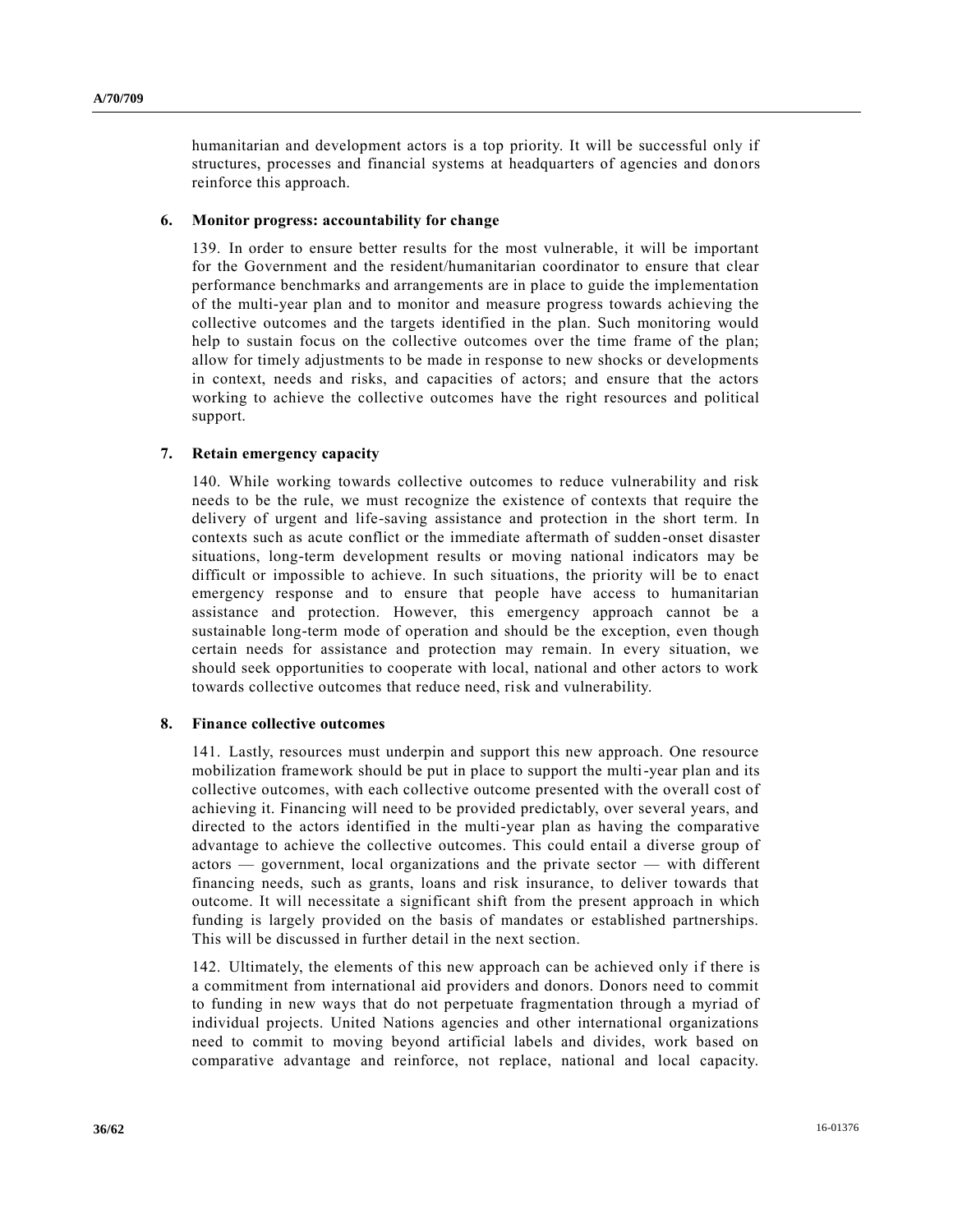National Governments, civil society and the private sector need to commit to changing the way they plan, cooperate and finance, and enable achievements of collective outcomes through their policies. I urge international organizations and donors to use the World Humanitarian Summit to announce their commitments in that respect so that, together, we can deliver the changes that people and their communities deserve.

# **E. Core responsibility five: invest in humanity**

*Accepting and acting upon our shared responsibilities for humanity requires political, institutional and financial investments.*

143. Delivering on the aforementioned four core responsibilities requires acceptance of a fifth responsibility: investing in humanity. Greater political and resource investment in preventing human suffering is the most important investment we can make in humanity and the most critical shift we must agree upon at the World Humanitarian Summit. With the combined knowledge, technology and resources that we have today, it is unacceptable that the levels of suffering from conflict, disasters and other emergencies remain so high. What makes this particularly devastating and deplorable is that so much of the suffering could have been prevented or reduced if we had taken risk and early warning information seriously and invested in the necessary political, institutional and local civil society capacity early and sustainably.

144. Greater investment in people, local actors and national systems must become an urgent priority. In 2014, just 0.2 per cent of international humanitarian funding was provided directly to national and local non-governmental organizations. Direct funding to affected Governments was similarly low, reaching only 3 per cent of all humanitarian funding.<sup>31</sup> This must change. Without capacity-building, local actors may not be in a position to respond to risks or adequately respond in crises. Capacity also affects the ability of national and local governments and organizations to receive large grants, implement successful programmes and meet donor requirements. Local organizations may face further constraints imposed by c ounterterrorism measures. For their part, donors may lack the capacity to disburse multiple small grants to local actors and monitor their impact. Supporting local and national actors to respond better themselves during crises must be a core activity and outcome of humanitarian and development efforts. Without strengthened local capacity, any investment in response will remain without returns.

145. In addition to insufficient investment in local actors, the international community continues to underinvest in high-risk areas to prevent catastrophes today and tomorrow. The latest estimates for 2014 indicate that only 0.4 per cent of official development assistance (ODA) was spent on disaster prevention and preparedness.<sup>32</sup> Funding that focuses on peacebuilding remains scarce, inconsistent and unpredictable and while it can reap the greatest returns, funding for conflict prevention is negligible. Funding is not equitable and based on need and the greatest areas of risk, with high-profile crises often diverting resources and attention away from protracted and recurrent crises. This continual crisis response mode and

<sup>&</sup>lt;sup>31</sup> Development Initiatives, "Global humanitarian assistance report 2015". Available from www.globalhumanitarianassistance.org/report/gha -report-2015.

<sup>&</sup>lt;sup>32</sup> OECD, OECD.Stat database. Available from http://stats.oecd.org/ (accessed 19 January 2016).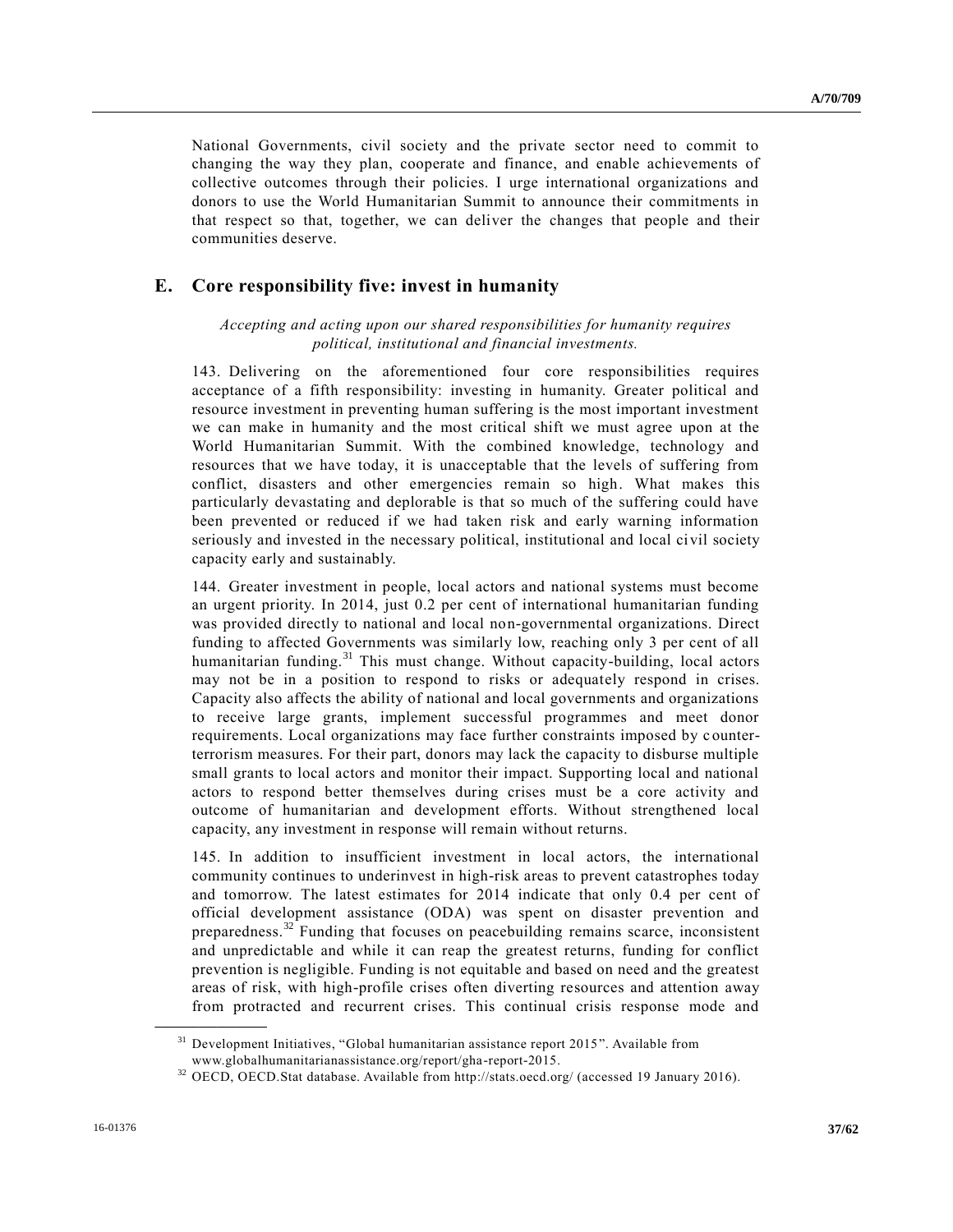"funding flight" toward peaks of crisis is highly detrimental to our collective ability to build disaster resilience and sustain peace.

146. The current aid financing architecture will also need to change if we are to invest more based on risk and incentivize actors to work towards collective outcomes. At present, humanitarian funding usually takes the form of short-term grants and is often provided in yearly cycles to annual projects, even when responses continue for years on end. In protracted contexts, where there is little other investment, these short-term grants become an expensive and ineffective safety net of first resort when they should instead be a last resort, complementing a full range of financial tools employed to reduce vulnerability and risk over the longer term. In addition, donor practices often are not flexible enough to adapt to evolving needs and contexts and, in practice, can encourage fragmentation and create incentives for humanitarian and development actors to operate in isolation. Lastly, few incentives exist for financing that promotes early action or innovation.

147. In addition to working differently, we must act with much grea ter urgency and solidarity to meet the needs of the 120 million people today who cannot wait for the dividends of greater investment in disaster risk reduction, peacebuilding and development. The escalating humanitarian needs and the widening gap in financ ing were two of the pressing concerns that led me to call for the World Humanitarian Summit and to appoint a High-level Panel on Humanitarian Financing, whose findings and recommendations I have taken into consideration and built upon in this report.<sup>33</sup> Since 2004, the funding requirements of inter-agency humanitarian appeals have increased six fold, from \$3.4 billion to \$19.5 billion in 2015. These needs, at an all-time high, have been matched by record levels of generosity, yet never before has such generosity been so insufficient, with the gap widening to a staggering 47 per cent (\$9.3 billion) in 2015. There remains an overreliance on a small group of donors, while other sources of finance are not sufficiently captured, channelled or recognized. In a \$78 trillion economy, this gap cannot just be closed but must be our shared responsibility and our moral imperative.

148. In sum, the international community's capacities, skills and resources must now be shifted towards delivering better for people: contributing to their safety, upholding their dignity, empowering their agency and enabling them to thrive. Achieving that will require first and foremost greater investment in people themselves, enabling individuals, households, local governments and civil society to manage their own risks, reduce the impact of crises and seek a more prosperous future. It will also require increased, predictable and long-term investment that is based on risk in order to prevent and reduce the causes of suffering. Investment will need to underpin and support a new way for the international community to work together to achieve collective outcomes that reduce people's vulnerability. Lastly, investment will need to be increased, diversified and optimized so that we can better address growing humanitarian needs at the same time as reducing people's vulnerability over the medium to longer term.

## **Invest in local capacities**

**\_\_\_\_\_\_\_\_\_\_\_\_\_\_\_\_\_\_**

149. Local actors are usually the best placed to know the underlying vulnerabilities and priorities of communities and often have the trust and access to reach those who

<sup>&</sup>lt;sup>33</sup> High-level Panel on Humanitarian Financing, "Too important to fail" (see footnote 1).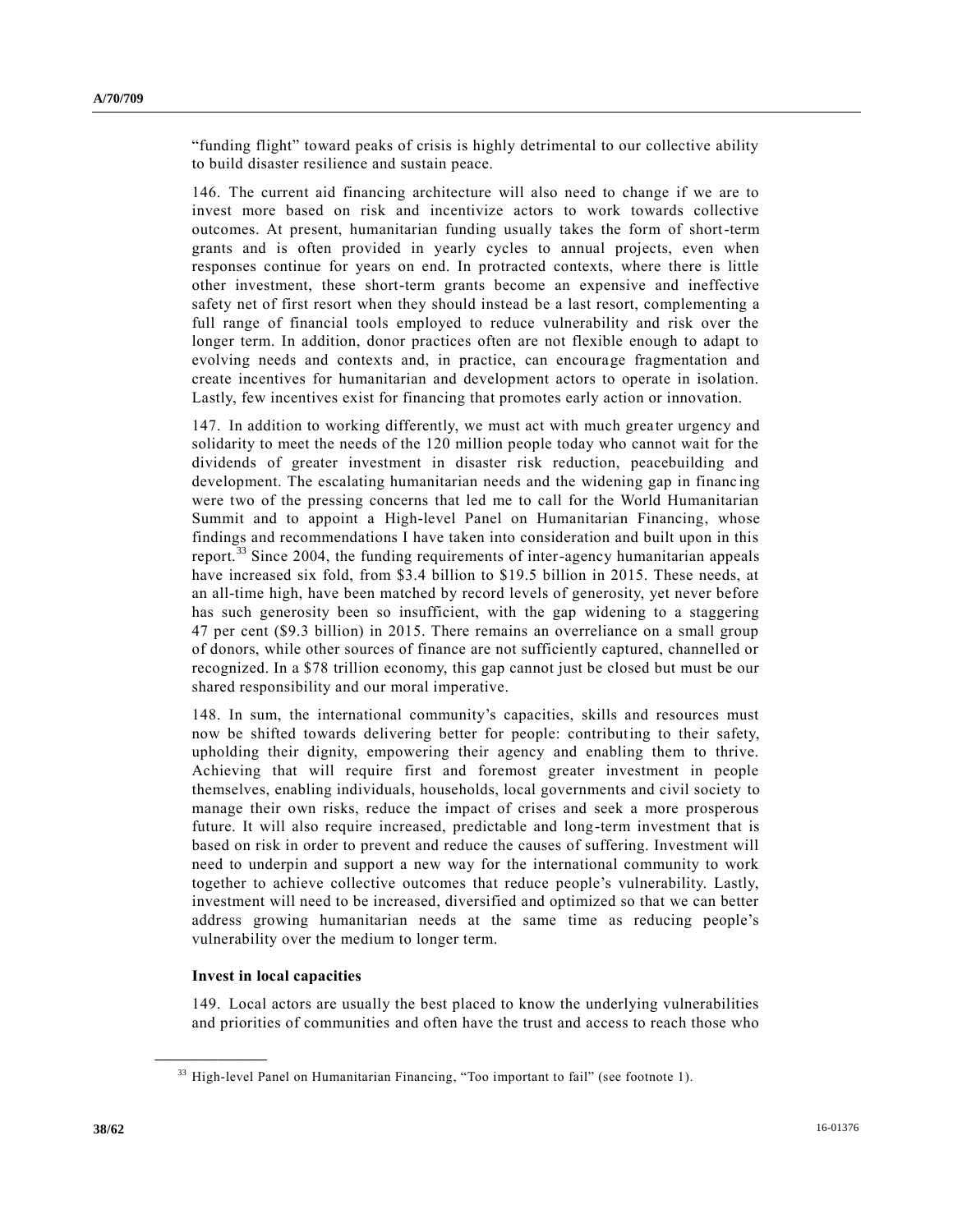are most vulnerable and at risk. While those factors place them in the ideal position to provide humanitarian assistance, local actors can struggle to scale high-volume delivery and sustain adequate resources to support a lasting organizational presence. In that context, we cannot continue to provide resources, through humanitarian appeals, almost exclusively to international organizations, while local capacities and first responders remain underresourced and underrecognized. Their access to direct, predictable financing in the short, medium and long term must be increased, for both activities and capacity development. This is particularly important for women's groups, given their proven positive impact on broader outcomes for their communities. Donors and international aid actors should develop concrete targets to immediately increase direct funding to local partners, combined with long -term support to develop their capacity to seek and manage funds where needed. To facilitate access by local non-governmental organizations, civil society and women's groups to more predictable funding, the overall portion of humanitarian appeal funding channelled through United Nations country-based pooled funds should be increased to 15 per cent. Remittances can be a valuable source of financing for local groups. Transaction costs for remittances should be lowered, and I encourage that the commitments made by the Group of Eight (G-8) and the Group of Twenty (G-20) and in the 2030 Agenda be implemented.

150. From the outset, risk management, development and humanitarian response planning should identify how local capacity and resilience can be strengthened through direct cash transfers, technology, information and data. Cash transfers have proved to have transformative potential for local communities, have strengthened local markets, and are a more dignified way of providing assistance across sectors. To that end, obstacles to direct investments at the local level need to be addressed, including by mitigating risks, addressing the effects of counter-terrorism and anti-money-laundering measures and developing local technical capacity.

#### **Invest in risk**

151. Risk reduction is not only more cost-effective in saving lives, it is the only way to deal sustainably with the growing impacts of natural hazards, climate change and other weather-related effects. As I called for earlier, the international community must shift from its disproportionate focus on crisis management and response towards investing in crisis prevention and building up community resilience. This call has been made before and was affirmed in the 2030 Agenda, the Sendai Framework and the Paris Agreement. We must now use the opportunity of the World Humanitarian Summit to agree on a clear and measurable shift towards investing far greater resources before and after crises. This will require a number of policy, programmatic and financing shifts, as set out below.

(a) National Governments must dedicate sufficient resources in national and local capacities, build resilience and reduce the risk of crises. All investments in sustainable development should be risk-informed and domestic resources, both public and private, should play a pre-eminent role in financing. Options could include expanding tax coverage, increasing expenditure efficiency, taking out risk insurance, setting aside emergency reserve funds and dedicating budget lines for risk-reduction activities. As appropriate and necessary, donors, bilateral partners and South-South cooperation should complement such investments through expertise, knowledge transfer and financial investments;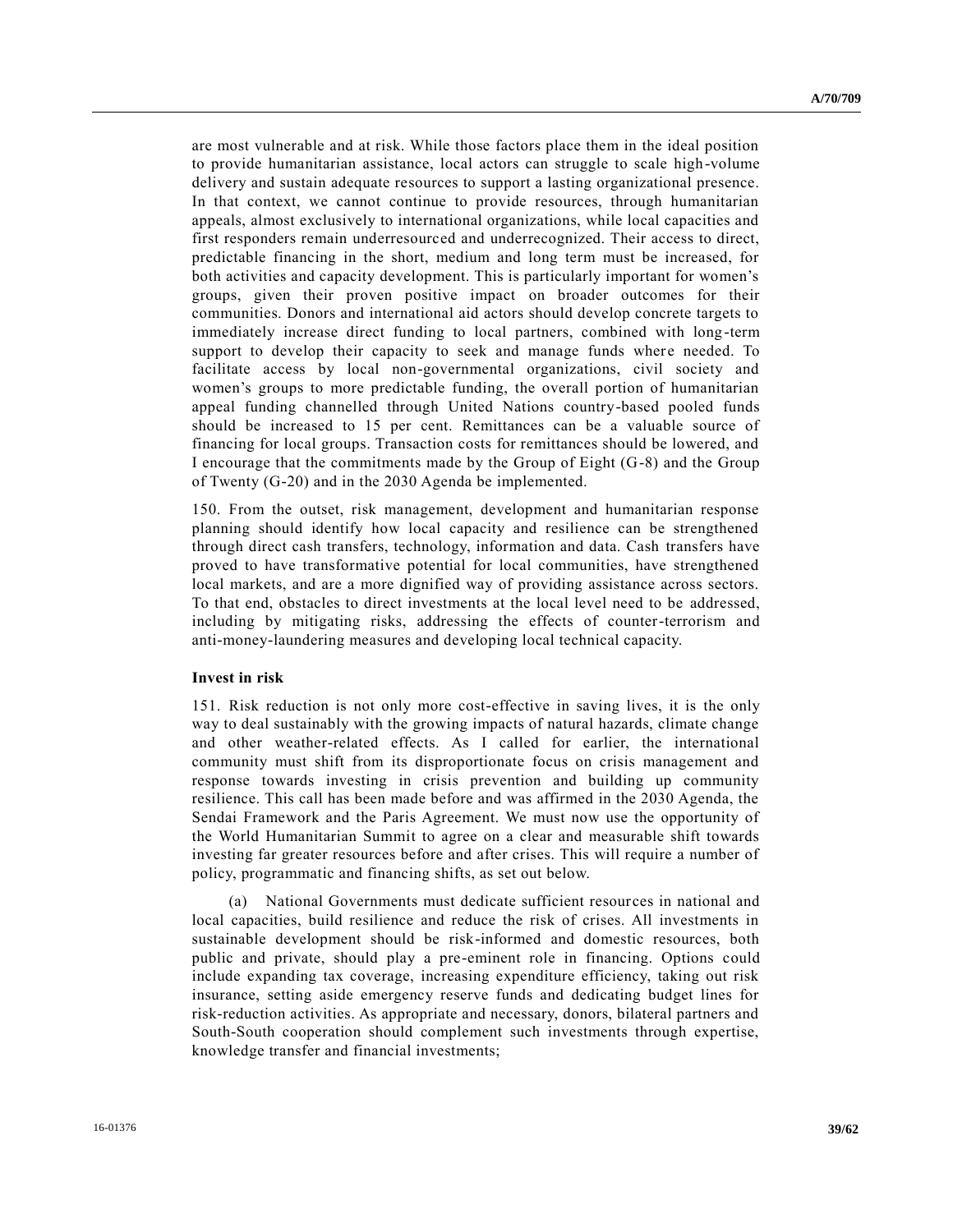(b) Public-private partnerships should promote risk-based investment. They can expand access to open, transparent risk-modelling methods. They can also build the capacity of Governments in low-income countries to improve the quality of risk analysis to inform decision-making. The insurance industry's experience in risk identification, risk regulation and pricing can provide crucial support for a shift from managing crises to managing risks. I encourage the insurance industry to integrate risk considerations into their asset investments. This can ensure not only that capital returns are real, but that they will not undermine future growth or place people and infrastructure in danger;

(c) Donors and bilateral partners should support national investments and fulfil their commitments made in the 2030 Agenda, the Sendai Framework, the Addis Ababa Action Agenda and the Paris Agreement to increase support to vulnerable countries to reduce disaster risks, adapt to the negative consequences of climate change and prevent humanitarian crises. To that end, I also encourage that the percentage of ODA allocated for disaster risk reduction and preparedness be doubled to at least 1 per cent by 2020.<sup>34</sup> Based on the 2014 levels of ODA, that would bring total ODA for disaster risk reduction to \$1 billion. I also call for a significant percentage of climate change adaptation financing to be used to fund prevention measures and address the needs of those displaced by the extreme impact of climate change, such as sea level rise or desertification. The Green Climate Fund, in particular, should support activities that build national capacity to reduce climate risks;

(d) The right investments outside of crises should be made sustainably and early, even if not "rewarded" by domestic or international visibility. Resources should be disbursed on a "no regrets" basis and support provided to interventions that deliver benefits, whether or not the anticipated risk event materializes, such as stockpiling relief supplies;

(e) Risk-informed local and national early action should be incentivized and rewarded. Development and bilateral partners could consider subsidies for Governments to pay for risk-pooling premiums by matching payments to reach the ambitious goal set in my "Climate Resilience Initiative: Anticipate, Absorb, Reshape" of ensuring that over 30 countries are provided with \$2 billion in riskpooling coverage against drought, flood, cyclones and climate volatility by 2020. Other kinds of financial incentives could include access to loans from multilateral development banks that support Governments in developing emergency plans that anticipate a wide range of hazards.

### **Invest in stability**

**\_\_\_\_\_\_\_\_\_\_\_\_\_\_\_\_\_\_**

152. Investment must also increase in situations of fragility. Donors should set targets to allocate a significant percentage of their aid budgets to fragile situations. Such investments need to ensure increased support to legitimate and inclusive institutions, while strengthening the justice and security sectors. I echo the Highlevel Panel on Humanitarian Financing in calling for the World Bank's International Development Association Crisis Response Window to be tripled.

<sup>&</sup>lt;sup>34</sup> As proposed by the second session of the Global Platform for Disaster Risk Reduction, held in Geneva from 16 to 19 June 2009.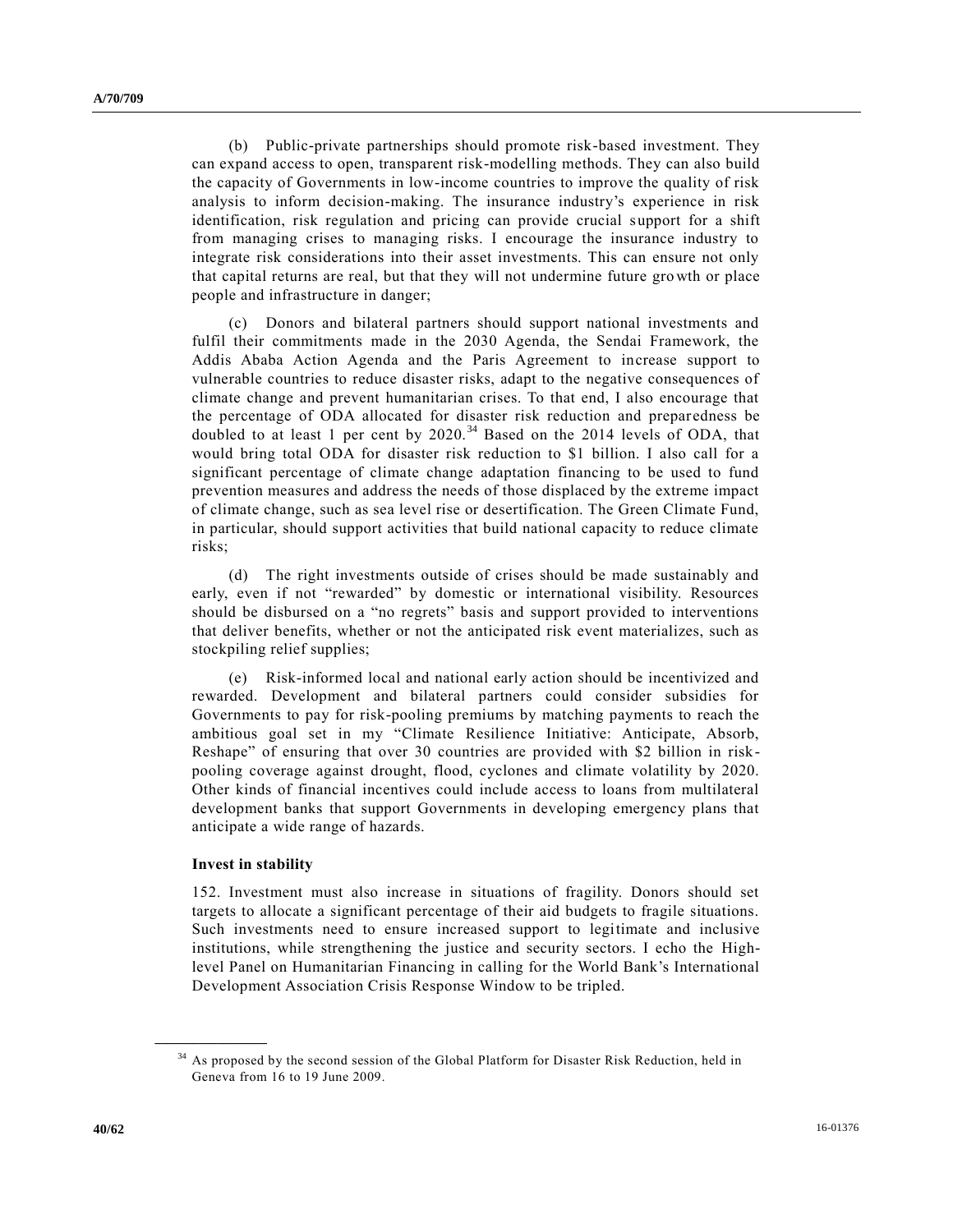153. Investment in fragile situations also requires more sustained, intense and concerted political and financial investment to prevent and end conflicts. Yet, in 2014, resources available for humanitarian response were larger than for peacekeeping and special political missions combined.<sup>35</sup> Tipping the balance and increasing the pool of resources available for conflict prevention and resolution and for stronger institutions, social protection and other arrangements will be paramount to reaping the dividends of peace.

154. Resources should be increased to improve the capacity, skills and number of staff working on conflict prevention and crisis resolution in foreign and development ministries of Member States, in regional organizations and in the United Nations. Resources for local civil society groups and "constituencies for peace" should also be increased. To ensure sustainable peace, these new resources must remain available before, during and after crises.

155. The Advisory Group of Experts on the Review of the Peacebuilding Architecture and the High-level Independent Panel on Peace Operations identified several critical measures to strengthen our collective prevention measures, some of which I addressed in section IV.A above on the shared responsibility of preventing and ending conflict. I further support the recommendation that the United Nations Peacebuilding Fund be allocated additional, predictable resources to continue operations at the current level of \$100 million per year. The fast-track window of the Fund should be scaled up with enhanced flexibility for its partners. As I noted in my report on the implementation of the recommendations of the High-level Independent Panel on Peace Operations, there is also a need for significant strengthening of the Secretariat's core prevention and mediation capacities and for more reliable resourcing of those capacities through the regular budget. Ancillary peace processes, such as mediation and electoral missions in support of peacekeeping operations, should have access to the support account for peacekeeping operations.

#### **Finance outcomes, not fragmentation: shift from funding to financing**

#### *Finance collective outcomes*

156. Without a fundamental shift from funding individual projects to financing outcomes, it will be difficult to transcend the humanitarian-development divide and achieve the vision that I have outlined on working towards collective outcomes. The current humanitarian approach is frequently geared around funding individual, often short-term, projects. This approach incentivizes competition among agencies, non-governmental organizations and other assistance and protection providers, rather than coherence. It encourages the funding of projects based on the priorities of a donor, rather than the priorities that have been identified by the affected people and data and analysis. It promotes funding for international assistance and protection providers based on mandate or pre-existing relationships rather than who is best placed to deliver in that given context. It sets up funding gaps in appeals that are measured in terms of how many projects have not been funded, rather than in terms of the overall impact that that gap in financing will have on the achievement of an outcome. It locks funding to the delivery of a particular project, rather than

<sup>&</sup>lt;sup>35</sup> United Nations peacekeeping received \$8 billion, while United Nations humanitarian operations received \$10 billion through appeals. Office for the Coordination of Humanitarian Affairs, *World Humanitarian Data and Trends 2015* (see footnote 20).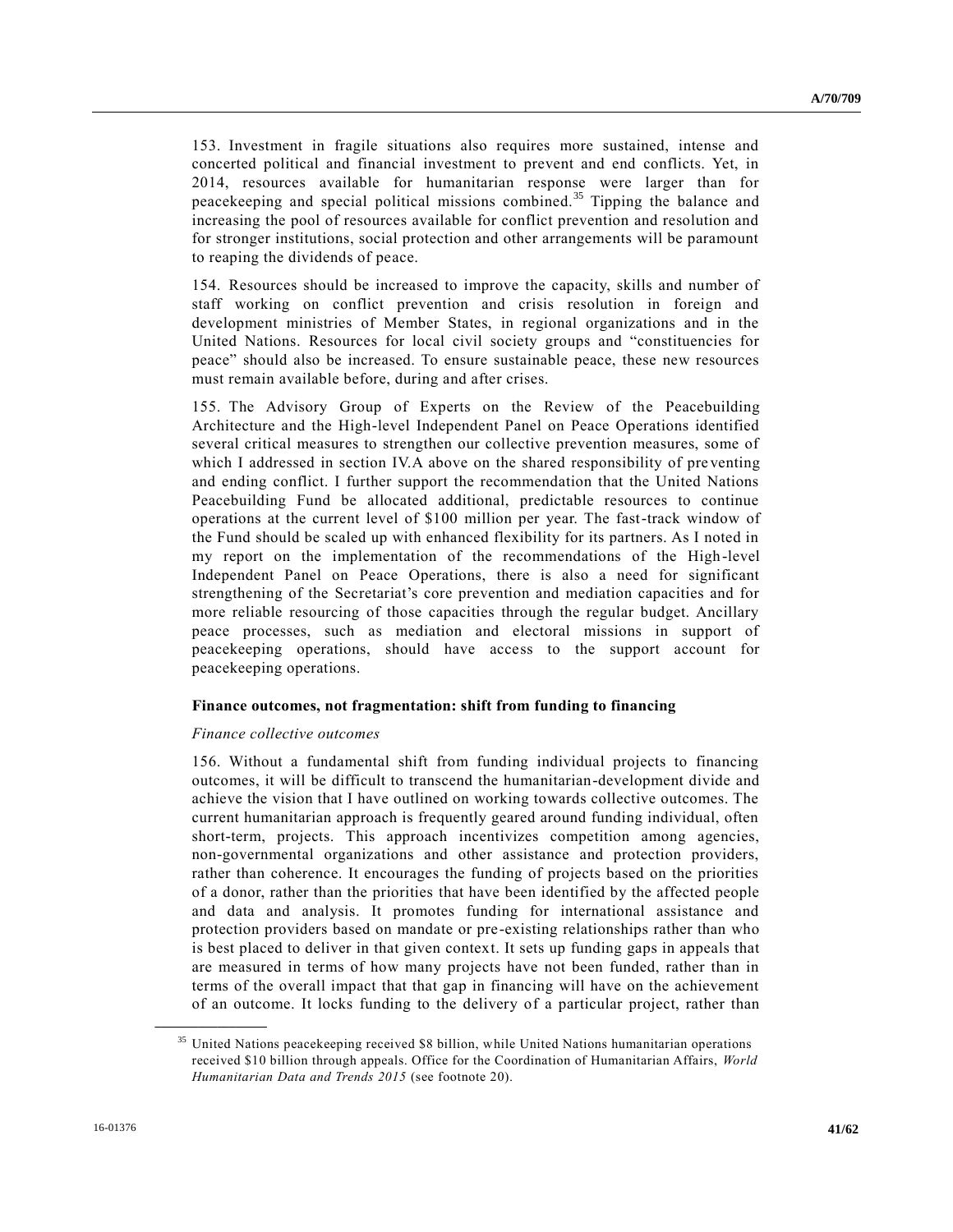allowing the flexibility for programmes to adjust to new needs, risks or shocks that may arise over the course of the programme. It leads to results and success being based on the delivery of that particular project, rather than on how it contributes to a more strategic outcome that reduces need and vulnerability.

157. A new approach to financing is needed; it should be one that is flexible so that actors can adapt programming to changing risk levels in a particular conte xt; nimble, to provide resources to a range of diverse actors with different funding requirements; and predictable over multiple years, so that actors can plan and work towards achieving collective outcomes in reducing vulnerability in the longer term. Emphasizing the findings of the High-level Panel on Humanitarian Financing, I encourage all donors at the World Humanitarian Summit to commit to this new approach to enable assistance and protection providers to move beyond humanitarian-development divides that foster fragmentation in the aid sector towards an approach that allows strategic outcomes to be achieved in a predictable and sustainable manner.

## *Shift from funding to financing*

158. Resourcing collective outcomes also requires that financing be dir ected to the actors that have been identified as having the comparative advantage to deliver those outcomes. The diversity of actors working simultaneously to deliver short-, medium- and longer-term programmes towards the achievement of the collective outcome will necessitate different financing instruments, for different actors, and over different time periods. It will require a shift from funding to financing.

159. Collective outcomes cannot be achieved by short-term grants alone. While grants will continue to play a central role in the aid sector, particularly in acute conflict or sudden-onset disaster situations, they will need to be complemented by a broader range of financing options, including risk-pooling and transfer tools, impact bonds, microlevies, loans and guarantees. Ultimately, shifting from funding to financing means offering the right finance tool, for the right actor, at the right time. For example, grants to local non-governmental organizations to provide life-saving assistance, or an insurance payout to affected people after a disaster, may be accompanied by a concessional loan and technical assistance to a municipality to build back better and improve its disaster risk management capacity and prevent future crises.

160. This new approach, using a broad range of financing tools, will also enable grant-based funds to be reserved for emergency situations that cannot otherwise be supported through a more diversified financing architecture. Where traditional grants are used, funding must fill gaps to ensure that people in small- and mediumsized crises are not left behind and have their needs met. Donors must take into account the need to provide financing equitably. While the Central Emergency Response Fund has played a highly valuable role in helping to balance inequalities in humanitarian funding, it does not have the volume of resources to adequately address global inequalities in funding between emergencies. To better balance global inequalities, the Fund should be reinforced to reflect growing global humanitarian needs, and other effective "balancing instruments" should explored.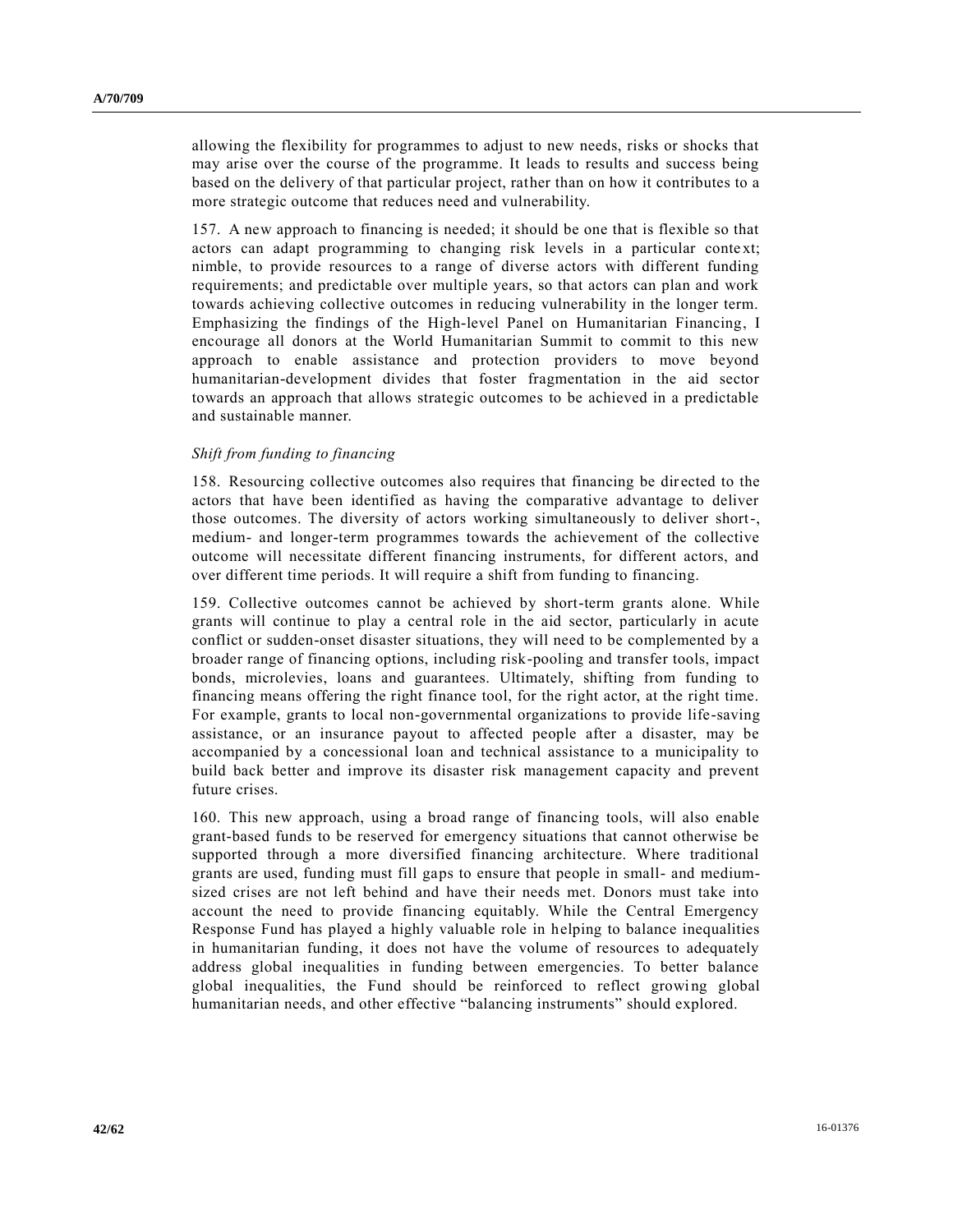## *Create a new financing platform to address protracted crises*

161. To ensure predictable and adequate resourcing of collective outcomes in protracted and fragile situations and meet the need to provide a full range of financing options to a more diverse set of actors, the United Nations and international and regional financial institutions should consider co-hosting an international financing platform. The platform could have different windows for different purposes, actors and time frames and would help to avoid fragmentation by catering to the wide array of constituencies involved in delivering collective outcomes, each based on their comparative advantage. The platform would offer finance instruments beyond traditional grants, including loan guarantees, risk insurance and technical assistance. I would further recommend that one of the "windows" in such a platform be dedicated to financing innovation, research and development in order to generate an evidence base of success and support pilot innovations to reduce fragility and risk. Another window should be used to provide quick and direct support to local capacities and responders. To make such a platform effective, and given the dramatically increased emergency needs in crises, consideration should be given to providing an initial capital investment in the range of \$5 billion to \$7 billion, potentially as an endowment. This would allow the platform to grow over time and achieve the right volume to incentivize and secure the achievement of collective outcomes, particularly in protracted and fragile contexts.

162. Shifting from funding to financing is a significant and complex undertaking. The key actors and available financial instruments should be mapped and presented to world leaders at the World Humanitarian Summit. Based on discussions at the Summit, the mapping should be developed into an action plan among the United Nations, the Organization for Economic Cooperation and Development (OECD), the World Bank, regional risk-pooling institutions, regional banks and governments, to be finalized and presented by the seventy-first session of the General Assembly. The action plan will include guidance on financial instruments to increase "no regrets financing" and on how to pilot innovative approaches. It should also provide further detail and a way forward on the new international financing platform to address protracted crises, including its scope of action, tools and governance.

## **Diversify the resource base and increase cost-efficiency**

163. The above changes will create a substantive impact on people's lives over the long term. We need to understand, however, that the global challenges we face will continue to increase people's needs and vulnerability in the years to come. The international community must be prepared to build forecasts of global challenges and predictions of risk and vulnerability into their own budget and resource mobilization strategies in order to respond adequately to growing need.

## *Increase and diversify the resource base*

164. Before significant investment in reducing vulnerability and risk reaps dividends, donors will need to invest more and the donor base will need to diversify to cover growing humanitarian needs. Greater contributions from more Governments are needed; however, this must be matched by drawing on a broader and more diverse set of financial sources. Private sector contributions, including increased investments in markets or job creation, resources from non-OECD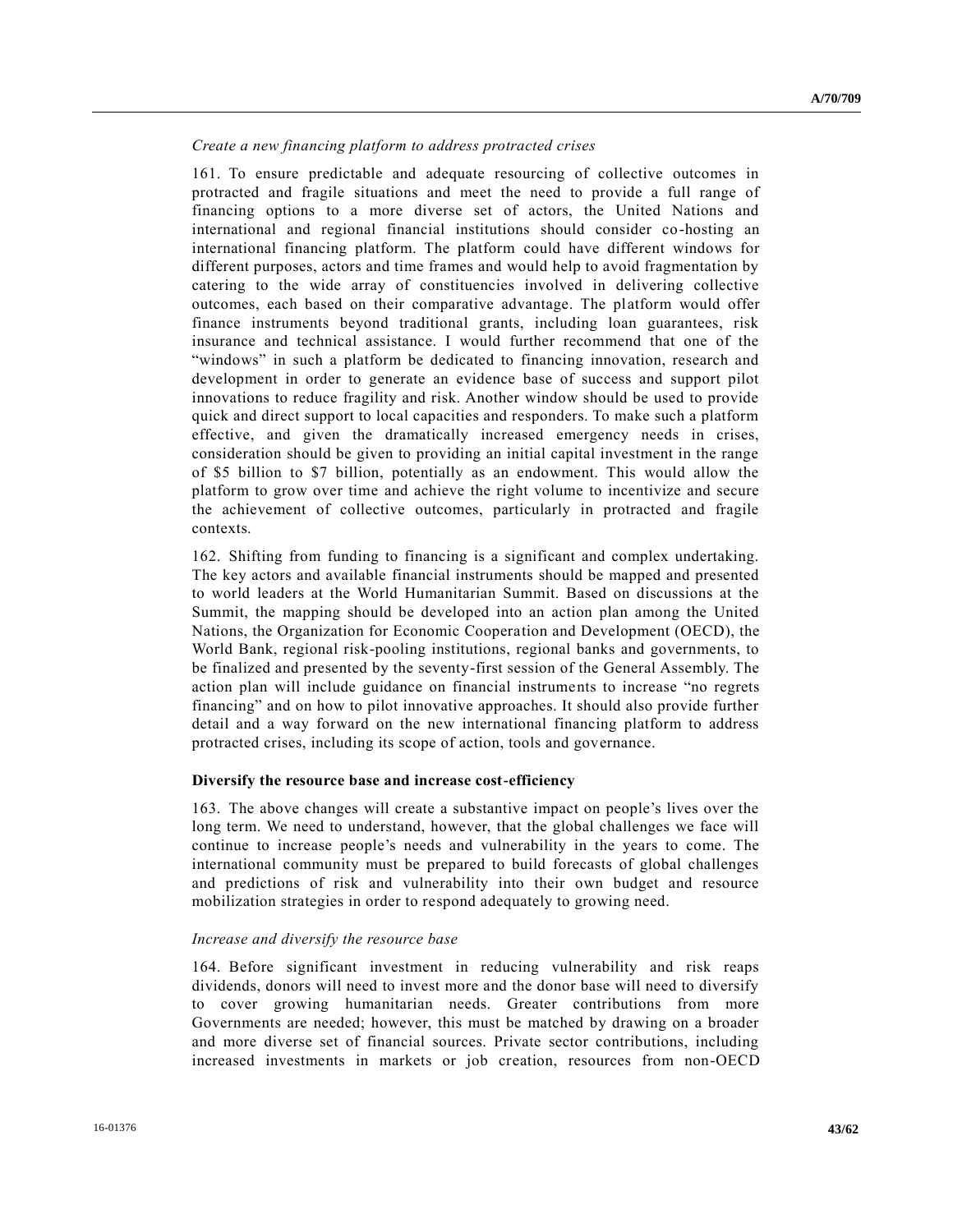Development Assistance Committee countries, triangular and South-South cooperation, private donations from individuals and foundations, crowdfunding, solidarity levies, social and faith-based financing, such as Islamic social finance, and diaspora remittances are some important additional sources of financing that should be better leveraged to reduce vulnerability. To encourage more generous giving, greater efforts should be made to recognize alternative sources of funding and financing and to give them more visibility.

165. To narrow the current gap between urgent life-saving requirements and the funding provided, actors should commit, at the World Humanitarian Summit, to a minimum financial support package, to be implemented by 2018:

- Increase the coverage of inter-agency humanitarian appeals from the current low average of 60 per cent to an initial, minimum average of 75 per cent, with the aim of attaining full coverage as soon as possible.<sup>36</sup>
- Expand the Central Emergency Response Fund from \$500 million to \$1 billion to reflect that the number of people targeted for assistance has more than doubled and financial requirements have increased nearly six fold since the Fund was redesigned in 2005.

166. Additional humanitarian financing cannot come at the expense of development funding: alleviating suffering and putting people on a path of sustainable development cannot be a zero-sum game. To that end, Governments must do all they can to fulfil their commitment to provide 0.7 per cent of gross domestic product as ODA, and I applaud those that have met or exceeded that commitment.

## *Increase cost-efficiency and transparency*

167. Increased resources must be matched by increased efficiency and transparency in how financing is spent — a "grand bargain" as envisioned by the High-level Panel on Humanitarian Financing<sup>37</sup>. This "grand bargain" would be a critical complement to the new approach of working towards collective outcomes as outlined in section IV.D above on core responsibility four. On the one hand, United Nations agencies and other recipient organizations need to increase transparency and visibility in the process used to determine funding requirements, costing, availability of resources and accomplishments. They also have an obligation to minimize overhead costs, especially when disbursing funds to implementing partners. At the same time, donors and national authorities need to improve transparency in reporting on the disbursement of funds and expenditures by national Governments, donors, particularly new donors, and others. National and international organizations should subscribe to the principles of the International Aid Transparency Initiative. Existing reporting mechanisms, such as the Financial Tracking Service of the Office for the Coordination of Humanitarian Affairs of the Secretariat, should have a compulsory and comprehensive reporting system similar to that employed by the OECD Development Assistance Committee.

168. Investing in humanity by building national and local capacity, acting early and based on risk, resourcing conflict prevention and peacebuilding and financing

<sup>&</sup>lt;sup>36</sup> A commitment to increasing coverage to an average of at least 75 per cent would represent a 10 per cent increase from the record 65 per cent in funding provided for these appeals in 2013. For 2016, this would translate to a \$5 billion increase in funds compared with the 2015 appeal.

<sup>&</sup>lt;sup>37</sup> High-level Panel on Humanitarian Financing, "Too important to fail" (see footnote 1).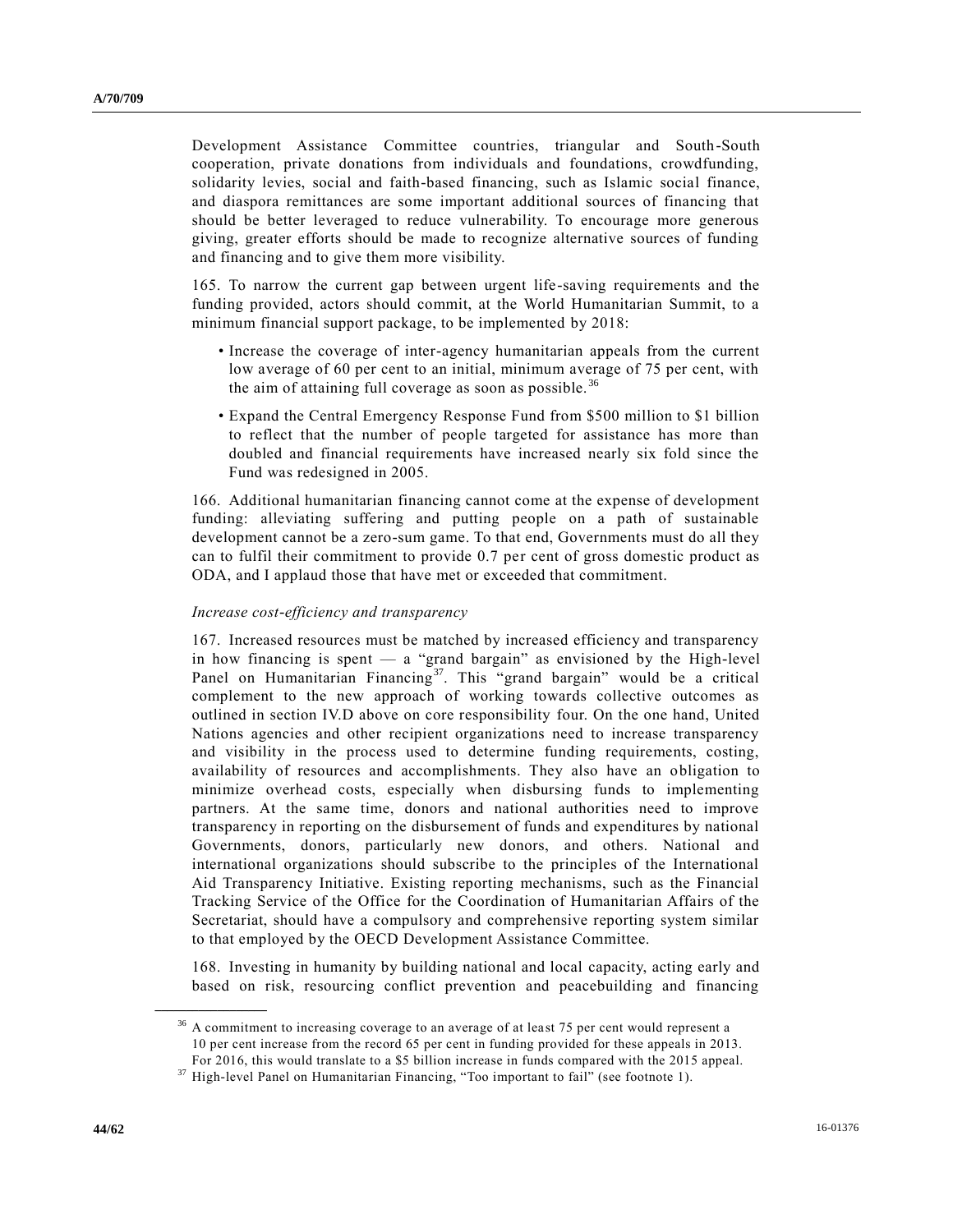collective outcomes will not come without a price tag. Political leadership is essential to secure the technical and financial capital needed to advance those shifts so that people can move out of crises. Yet, the human and financial cost of continuing with the status quo cannot be sustained, nor is it morally acceptable. As the High-level Panel on Humanitarian Financing has stated, no one should have to die or live without dignity for lack of money. We must act now, with greater urgency, to use the knowledge and tools we have to make smarter investments and to develop new financial products and stimulate sustainable national and private sector investments that reduce need, risk and vulnerability. There is no better investment than investment in humanity.

## **V. Istanbul: a call to action**

169. The major challenges facing us today are global, interconnected, borderless and beyond the capacity of any one country or organization. We must begin to work together across nations and networks of engaged citizens, in a rejuvenated vision of multilateralism. The World Humanitarian Summit must be the occasion, an "Istanbul moment", where we firmly commit to the unity and cooperation needed to confront those challenges; to accepting our responsibilities to prevent and end suffering; and to taking all steps necessary to accept humanity as the driver of our decision-making and collective action.

170. I have outlined in this report the sense of urgency and the measures required to meet those responsibilities. A number of them have been identified, agreed upon or reaffirmed before. That they are not wholly new is testament to the failure to learn from the past and to embrace necessity and change more forcefully. As Secretary-General, I fully recognize the responsibilities of the United Nations. The organization must provide strong leadership in speaking up for the most vulnerable and in stating the facts, in order to remain a global moral compass. We must promote the values that we have agreed upon and provide space for new common values and standards to emerge. We must become better at supporting and strengthening national and local capacities rather than replacing them. We must redouble our efforts to become a more coherent and effective organization by overcoming institutional silos and fragmented approaches to work towards outcomes that reduce people's vulnerability. To make the United Nations fit for the future, the Summit must spark a process of renewal in the way the organization works across mandates and responsibilities. The year 2016 must become the year of transformation so that, together, we can deliver on the achievements made in 2015.

171. The United Nations, however, cannot substitute for leadership and the political will to recognize risk, comply with the law or make greater investments in preventing and ending conflicts, disasters and suffering. It cannot substitute for the innovation, knowledge or technology developed by States, the private sector and academia or for the knowledge transfers, policy shifts and investments needed by those actors to address the challenges we face and achieve the 2030 Agenda. It cannot substitute for the expertise, compassion and leadership of local leaders, including women and young people. It is the responsibility of the United Nations to embrace all of those resources and capacities, help to identify ways to resolve conflict and end suffering and highlight what is needed to do so. This responsibility is, however, a shared one: States, international and regional organizations, private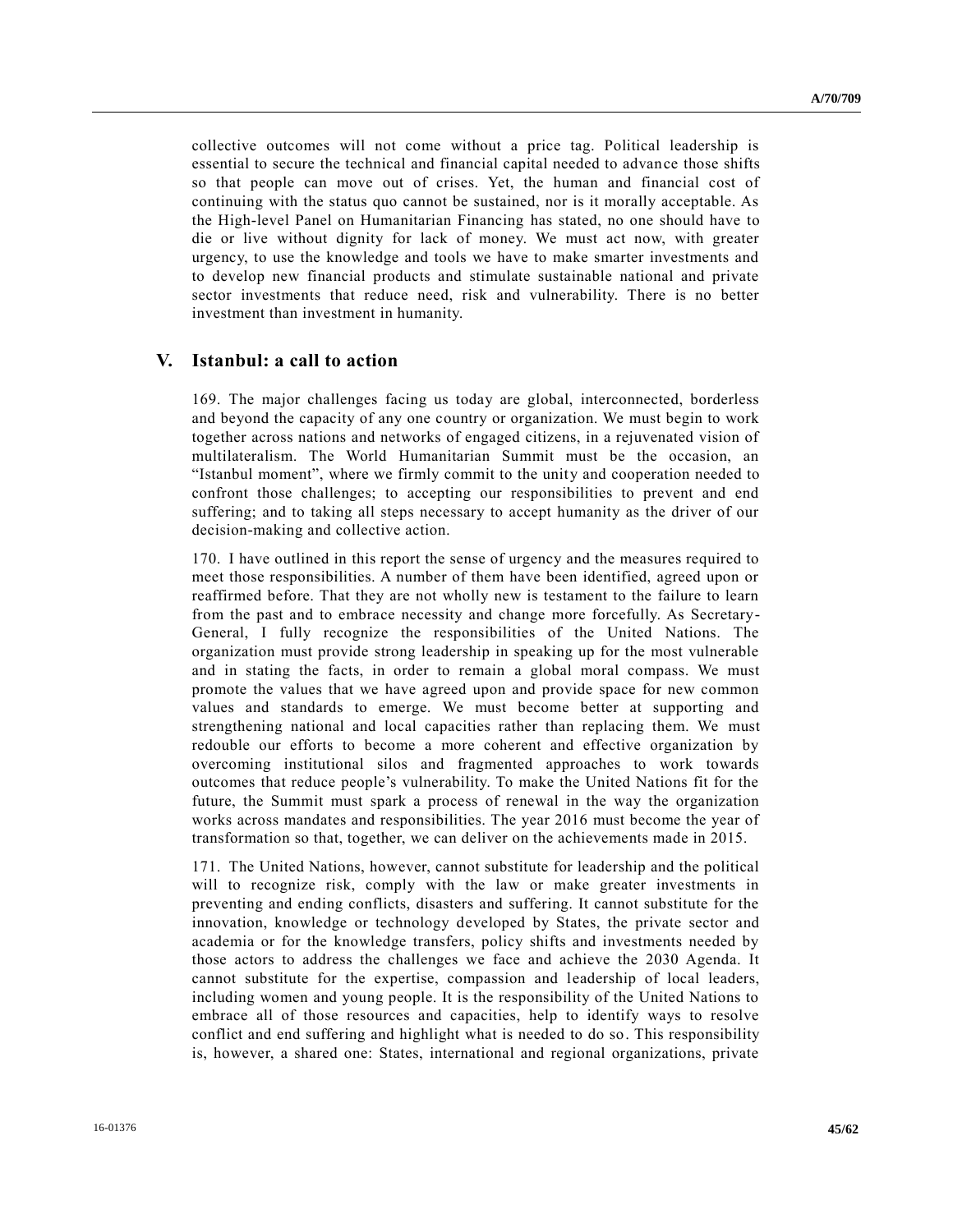sector enterprises, civil society and individual citizens have opportunities, capacities, obligations and responsibilities that they must accept and act upon.

172. I therefore call upon global leaders to place humanity — the concern for the dignity, safety and well-being of our citizens — at the forefront of all policies, strategies and decision-making. Take more initiative to prevent and end conflicts, putting the appropriate national capacities and resources behind those objectives. Increase the number of staff working on peace, conflict resolution and prevention. Bring other leaders together to find solutions and invest in international cooperation and a stronger United Nations. Stand up for values and respect for the rules that we have agreed upon and show the courage to look beyond short-term election cycles and political mandates. Leaders of the twenty-first century must think beyond borders and national interests.

173. I call upon the leaders of parties to conflicts to apply the lessons of past peacemakers, end the bloodshed and suffering and find sustainable political solutions. While doing so, they must respect the basic rules of law that protect humanity, refrain from deliberately harming civilians and allow access for humanitarian workers and goods.

174. I call upon national and community leaders to accept their responsibilities and place people's lives at the forefront of their decision-making. Sovereignty means responsibility, faith means compassion: protecting people from harm, owning the risks and vulnerabilities of citizens and neighbours, providing refuge and ensuring humanitarian access. Responsibility also requires social and labour policies to prevent long-term aid dependency and to treat the displaced as future assets rather than burdens. It requires solidarity with and support for those most at risk of being left behind.

175. I call upon the leaders of businesses and enterprises to invest in humanity. They are bearers of social responsibility and political influence and can be force multipliers of the norms and values that the United Nations and its partners have long stood for. They should use their ingenuity and innovative powers to share the knowledge and technology needed to minimize the human impact of crises. They should invest in and create new markets and infrastructure that connect us even further. We cannot confront the challenges of our time successfully, delivering better for humanity and achieving the 2030 Agenda, without them.

176. I call upon young people — our future leaders and innovators — to participate, to organize and to bring new ideas. Matters of war and peace, of human suffering and development, cannot be left only to diplomats. They require the active engagement of young people, their drive and ingenuity and their desire to live in peace and prosperity. Young people should make humanity their cause and hold us accountable, for it is our responsibility to invest in them and ensure their ownership of the future by providing opportunities to engage in political and civic processes and providing education and employment opportunities.

177. I call upon the leaders of international aid organizations and donors to make transcending the humanitarian-development divide a reality. We have been discussing that imperative for too long. We must commit ourselves to the changes necessary to work towards collective outcomes that meet needs and reduce vulnerability. We must commit to working according to comparative advantage, under one leadership, and to moving beyond the comfort of traditional silos,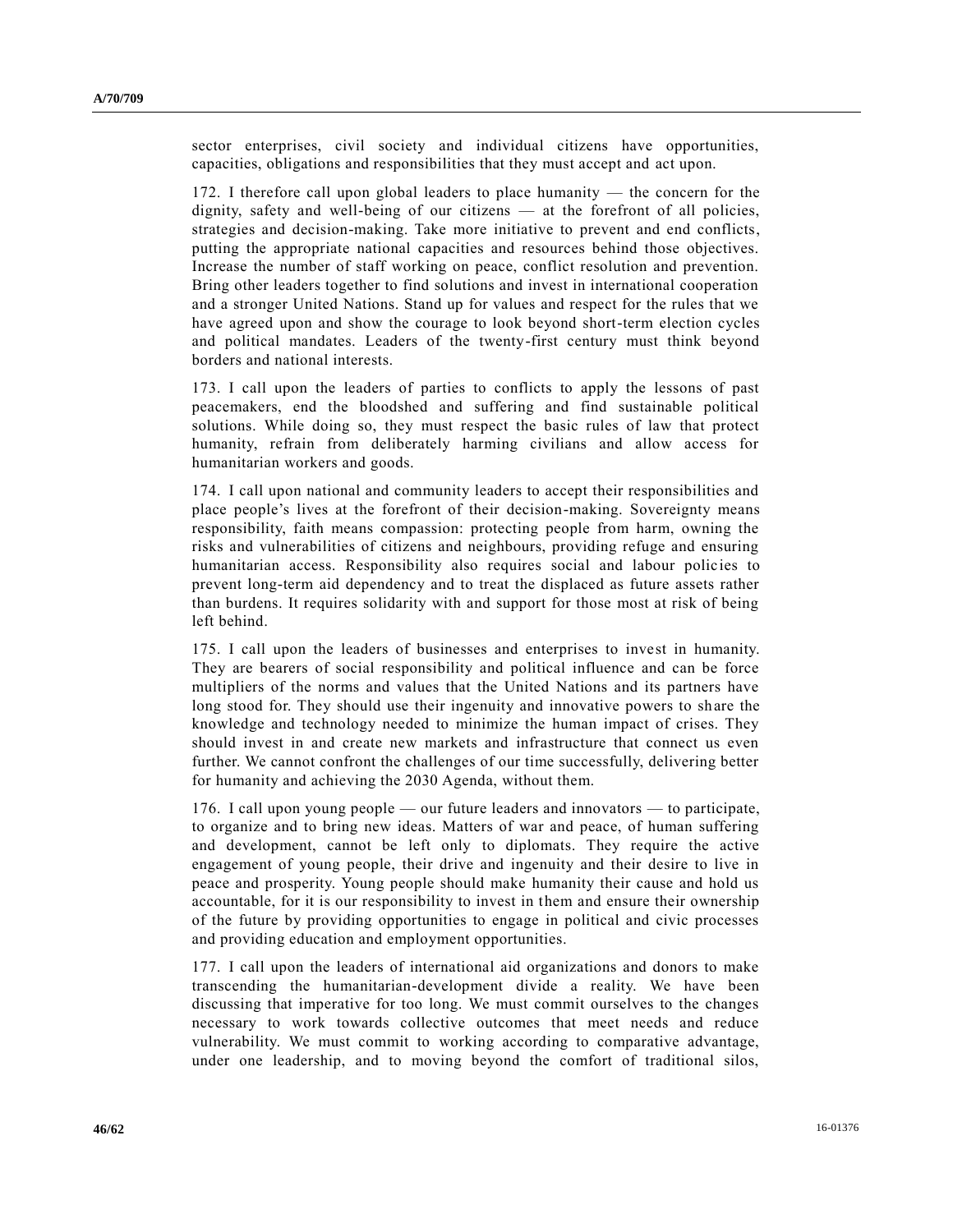mandates and institutional boundaries to operate with a greater diversity of partners and in support of local and national actors. I call upon the many courageous and invaluable non-governmental organizations to join in this cause and contribute to collective outcomes, including through the specialization and consolidation of their efforts.

178. Lastly, I call upon individual citizens to make humanity — the dignity, safety and well-being of people — our common cause. They should challenge their leaders to make decisions that uphold and safeguard people's humanity. They should support their leaders in their efforts to make bold and courageous decisions and to take risks and when they accept their responsibilities to prevent and end disasters and conflict and to reduce need, vulnerability and risk around the world. Their voices and ideas, their compassion, engagement and concern, and their capacities and resourcefulness matter and are essential to achieving a better future for all. Xenophobia, nationalism, exclusion and bigotry must not be the hallmarks of our time. It is possible to make humanity the central driver of our decision -making and action. We can close the gap between the world that is and the world that should be. We have the knowledge, the connectivity and the means and resources to do so. It is in our power, and there is no better time than now.

179. The test of our commitment to humanity does not lie in the outcome of the World Humanitarian Summit alone, but in Aleppo, Syrian Arab Republic or Bangui. It lies in the islands of the Pacific and Indian Oceans; it lies in the refugee and displaced camps in Darfur, Sudan, in Kenya or in the Middle East; and it lies in the refugee and migrant boats adrift in the Mediterranean and Andaman Seas. A few months ago, a local health-care worker told me: "I am 33 years old, I have borne and raised four children, and I have seen compassion in the midst of turmoil. But I have never seen a day of peace in my life. I don't even know what it feels like." We have shown that we can provide her with a measure of relief. Now we must urgently join together across borders, sectors and mandates to help her discover what a day of peace looks like and what hope for her children feels like.

180. The World Humanitarian Summit must be for the people living on the front line of humanity. They count on us and we cannot let them down. Let us make the Summit in Istanbul the turning point that the world sorely needs and the beginning of the change that the most vulnerable require for a life lived in safety, dignity and with the opportunity to thrive.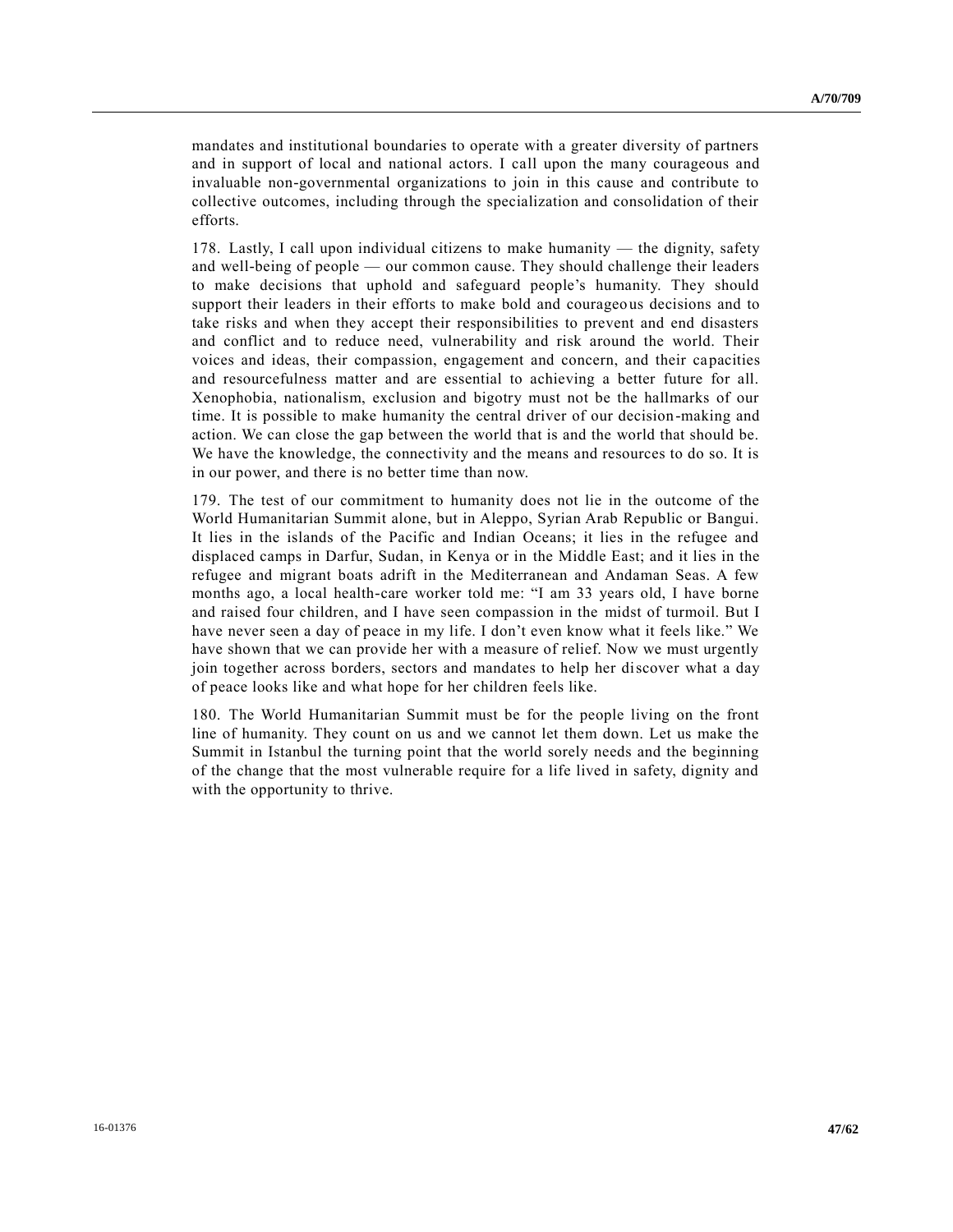# **Annex**

# **Agenda for Humanity**

The World Humanitarian Summit must be a turning point in the way we address the challenges facing our common humanity. The community of "we the peoples" — Governments, local communities, the private sector, international organizations and aid providers, as well as the thousands of committed and compassionate individuals assisting in crises and disasters every day — will succeed only if we work with a unified sense of purpose to end crises and suffering. The Summit must lead to genuine change in the way we deliver assistance and reduce risk and vulnerability; in our commitment to respecting, promoting and implementing international law; in the progress we make in reaching those left furthest behind; in the way we commit to collective outcomes, based on comparative advantage; in the way we resolve to reduce the fragmentation of international assistance into unmanageable numbers of projects and activities; and in the greater investments we make to prevent and resolve conflicts and human suffering.

We must build on the commitments made in the 2030 Agenda for Sustainable Development by seizing the opportunity of this Summit to prevent and end suffering more decisively and with more capacity, resolve and resources. We need to commit to working together collectively and coherently across political, cultural, religious and institutional divides. We need to inspire faith in national, regional and international solidarity and our willingness and capacity to prioritize humanity in our decision-making. Most importantly, we need to recognize the right of people to live in safety and dignity and with the prospect of thriving as agents of their own destinies. Acting upon our individual and collective responsibilities must be our global commitment.

To that end, I urge you to commit to taking forward this Agenda for Humanity and use it as a framework for action, change and mutual accountability. I urge all stakeholders at the Summit to commit to implementing concrete initiatives aimed at making the Agenda a reality. Given the urgency of protecting and improving people's lives and ending the suffering experienced by millions today, we must commit to making immediate progress in implementing the Agenda over the next three years, measuring further progress thereafter. In my report to the seventy -first session of the General Assembly on the outcomes of the Summit, I will reflect further on this and make recommendations on how to best implement and monitor the necessary strategic shifts and actions to make a decisive difference for people today and tomorrow.

Change will require a steady and determined effort to do better and overcome the structures and arrangements that we have been used to for decades. It will require a new and creative spirit of collaboration at all levels and openness to new and diverse partnerships. It will require recognition that we must become much better at accepting our responsibilities for humanity by ensuring an international order based on solidarity and collaboration, with people at its centre.

Today, the values of the United Nations and the vision of humanity that we have agreed upon in the Charter and in key instruments such as the Universal Declaration of Human Rights, the humanitarian principles agreed upon by the Red Cross and Red Crescent Movement and reaffirmed by the General Assembly in its resolution 46/182, the United Nations Millennium Declaration and, most recently,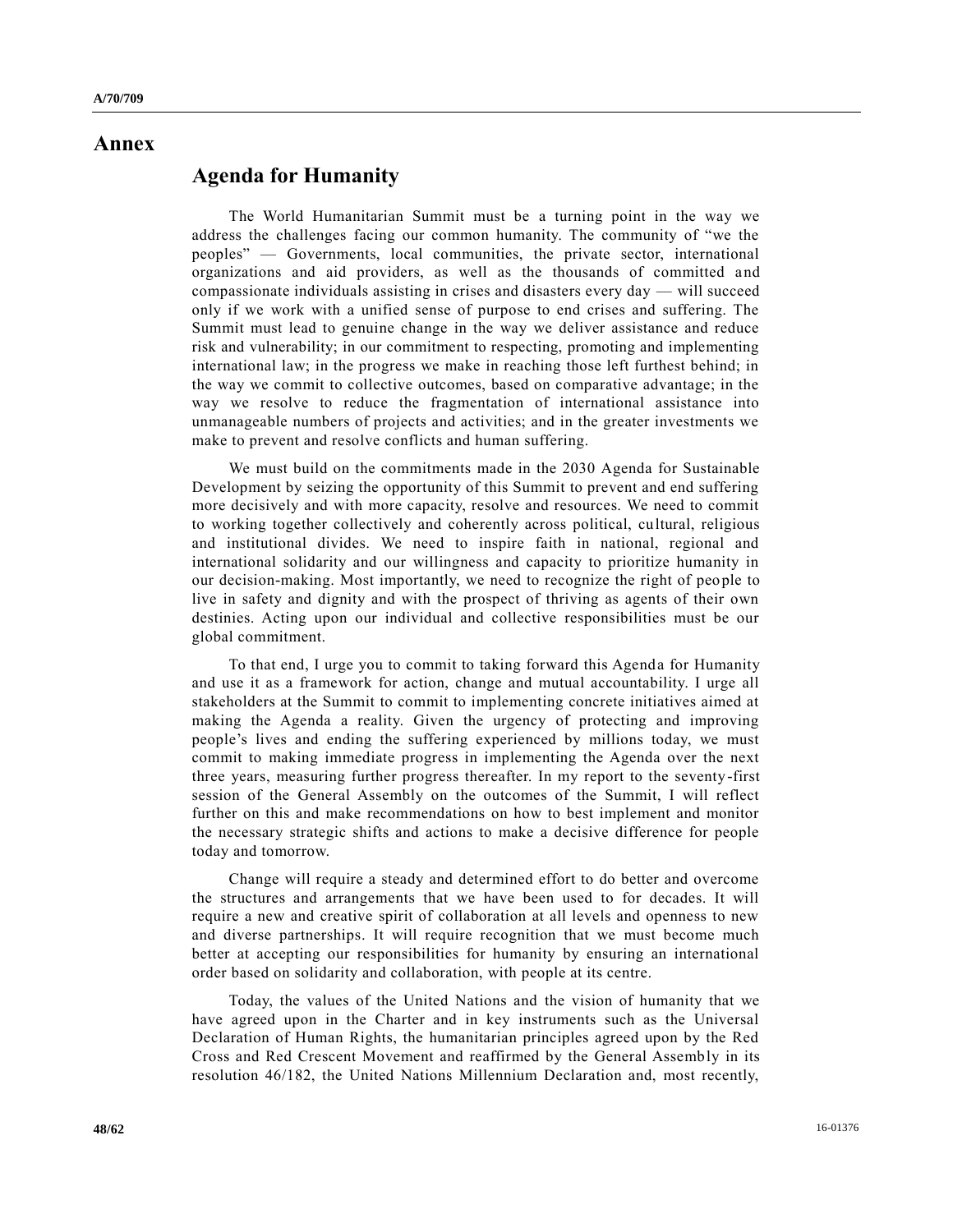the 2030 Agenda for Sustainable Development, is needed more than ever. Humanity is not just a moral imperative but also a strategic necessity. We must therefore act upon our individual and shared responsibilities. We must start by making the strategic, operational and policy shifts identified in this Agenda for Humanity a reality, with a heightened sense of urgency and resolve.

# **Core responsibility one**

# **Political leadership to prevent and end conflicts**

*An end to human suffering requires political solutions, unity of purpose and sustained leadership and investment in peaceful and inclusive societies.*

## **A. Demonstrate timely, coherent and decisive political leadership**

• Prioritize political leadership to address the causes of crisis; to own risk and act early to prevent situations from deteriorating; to use political and economic leverage to prevent and resolve conflicts and find political settlements; to ensure that parties to conflict comply with the norms that safeguard humanity; and to act boldly with sustained determination to deliver better outcomes for people in need.

## **B. Act early**

#### **Invest in risk analysis and act early on findings**

- Build capacity in national Governments and regional and international organizations to analyse risks and monitor deteriorating situations.
- Accept responsibility to protect populations from violence and war and to work with bilateral, regional and international organizations, including the United Nations, to prevent conflicts.
- Accept risk information and analysis and act before situations deteriorate, including through accepting early assistance from bilateral, regional and international partners as needed, to prevent suffering.

#### **Create political unity to prevent and not just respond**

- Create unity in preventing and ending crises, including through early and unified political messaging at the regional and international levels and ensuring that initiatives are closely aligned.
- The Security Council should be more actively involved in crisis prevention, including through embracing risk analysis earlier and using its leverage to defuse tensions, urge restraint and open up space for dialogue.
- The Security Council should hold a monthly update on situations of concern, informed by multidisciplinary analysis as appropriate.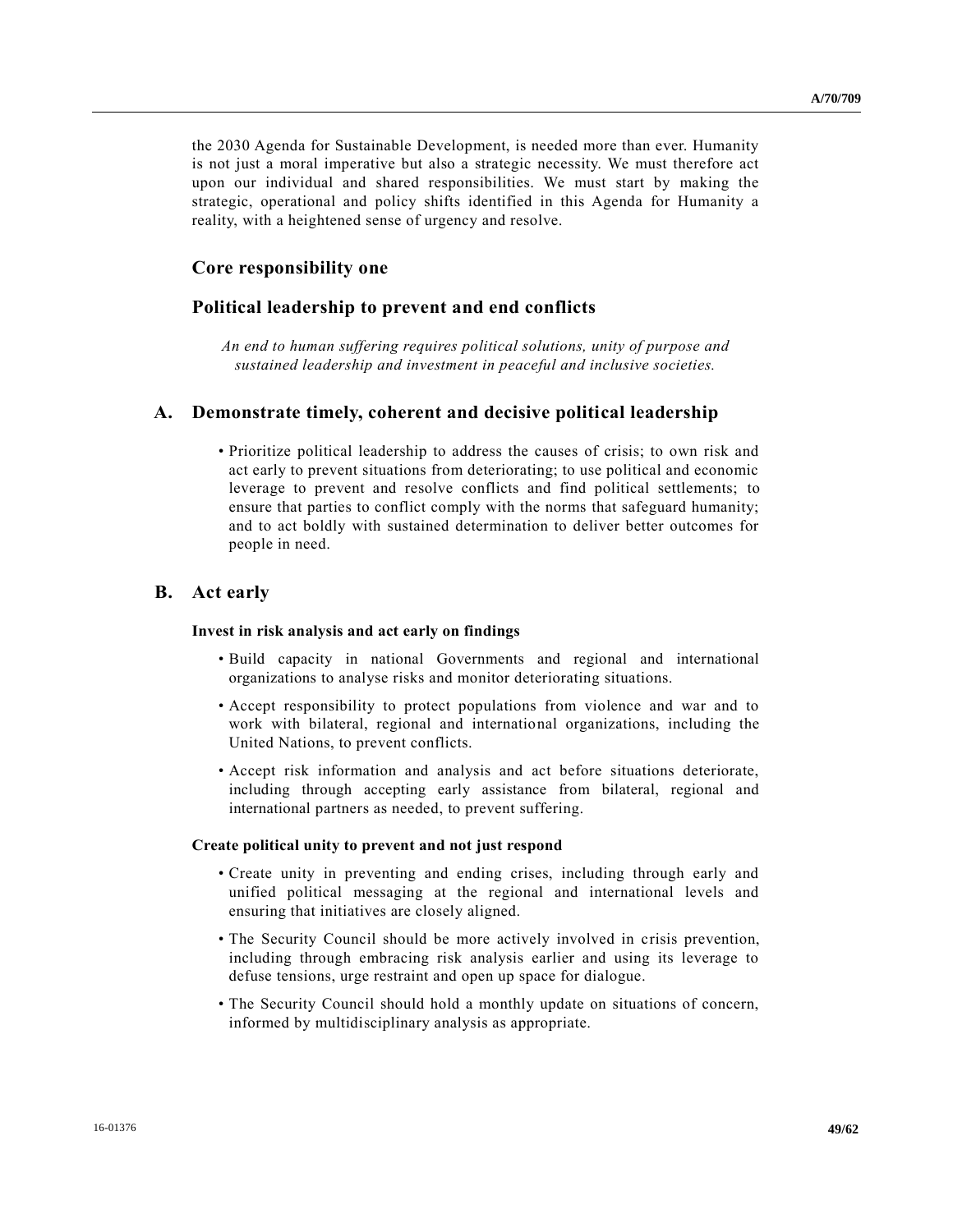## **Make success visible**

• Capture, consolidate and share good practices and lessons learned on conflict prevention.

# **C. Remain engaged and invest in stability**

## **Work on more than one crisis at a time**

- Increase the capacity, skills and number of staff in foreign and development ministries of States, regional organizations and the United Nations to be able to handle multiple crises at the same time, including capacities dedicated to conflict prevention and the resolution of crises.
- Ensure that all crises receive political attention, including through high -level coordination that leverages engagement by different actors based on where they have political and economic influence.

### **Sustain engagement**

• Use contact groups systematically at the regional and international levels in fragile and post-conflict settings to maintain political attention and sustained investment over the long term.

#### **Invest in stability and change time frames for results**

- Commit to sustained, evidence-based and predictable investment in fragile and post-conflict settings to create and strengthen inclusive, accountable and transparent institutions and provide access to justice for all.
- Develop cooperation and assistance frameworks over 10 to 15 years, and adjust measures of success in order to better reflect time frames for the building of peaceful and inclusive societies.

## **D. Develop solutions with and for people**

- Establish platforms between national and local governments and civil societies to enable men and women of all ages, religions and ethnicities to engage and work together on civic issues, and promote "constituencies of peace and non-violence".
- Promote and require the meaningful inclusion of women and women's groups in political decision-making and peace processes at all levels.
- Engage young people in national parliaments and in conflict prevention and resolution processes.
- Promote faith-based dialogue that addresses grievances, strengthens social cohesion and promotes long-term community reconciliation.
- Encourage business leaders to utilize leverage, knowledge and technology to contribute to sustainable solutions that bring stability and dignity to people's lives.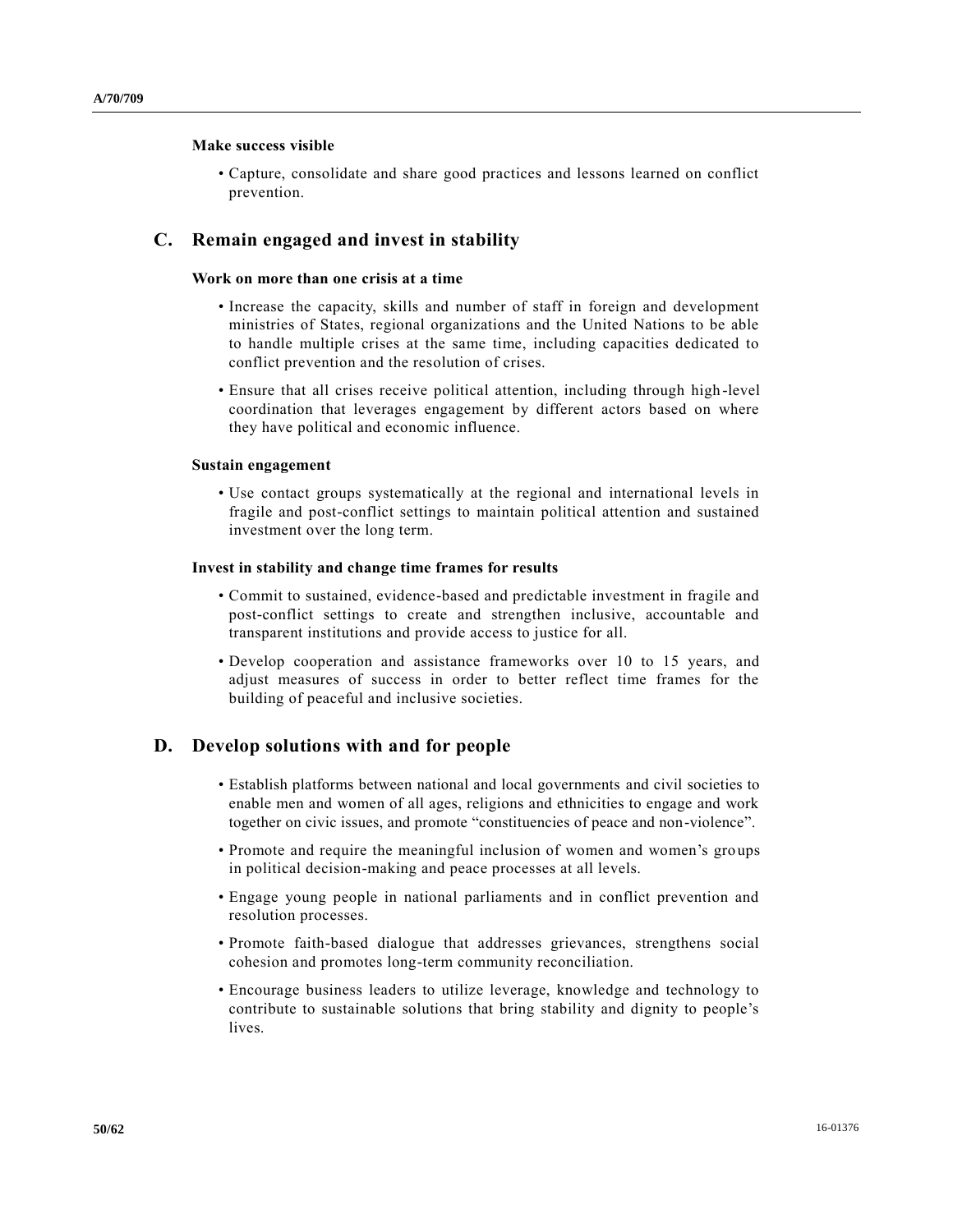# **Core responsibility two**

# **Uphold the norms that safeguard humanity**

*Even wars have limits: minimizing human suffering and protecting civilians require strengthened compliance with international law.*

# **A. Respect and protect civilians and civilian objects in the conduct of hostilities**

#### **Uphold the cardinal rules**

- Comply with the fundamental rules of distinction, proportionality and precautions in attack, and strongly urge all parties to armed conflict to respect them.
- Ensure that interpretations of international humanitarian and human rights law are guided by the requirements of humanity, refraining from expansive or contentious interpretations that expand the range of weapons, tactics, targets and civilian casualties considered permissible.
- Stop the military use and targeting of hospitals, schools, places of worship and other critical civilian infrastructure.
- Allow impartial humanitarian actors to engage in dialogue with all relevant States as well as non-State armed groups in order to enhance the acceptance and implementation of international humanitarian and human rights law and to gain and maintain access and operate in safety.

## **Refrain from bombing and shelling populated areas**

- Commit to refraining from using explosive weapons with wide -area effects in populated areas owing to their likelihood of causing indiscriminate effects.
- Collect and share good practices on minimizing impacts on civilians when using explosive weapons in populated areas.
- Identify targets and indicators to monitor progress in reducing the humanitarian impacts of explosive weapons in populated areas.

# **B. Ensure full access to and the protection of humanitarian and medical missions**

#### **Meet the essential needs of people**

- Ensure that all parties to armed conflict meet the essential needs of the civilian population under their control.
- Ensure full respect for the guiding principles of humanitarian action, namely, humanity, impartiality, neutrality and independence.
- Ensure that States consent to access, and that all parties to armed conflict fulfil their obligation to allow and facilitate rapid and unimpeded passage for impartial humanitarian organizations when the essential needs of the population are not being met.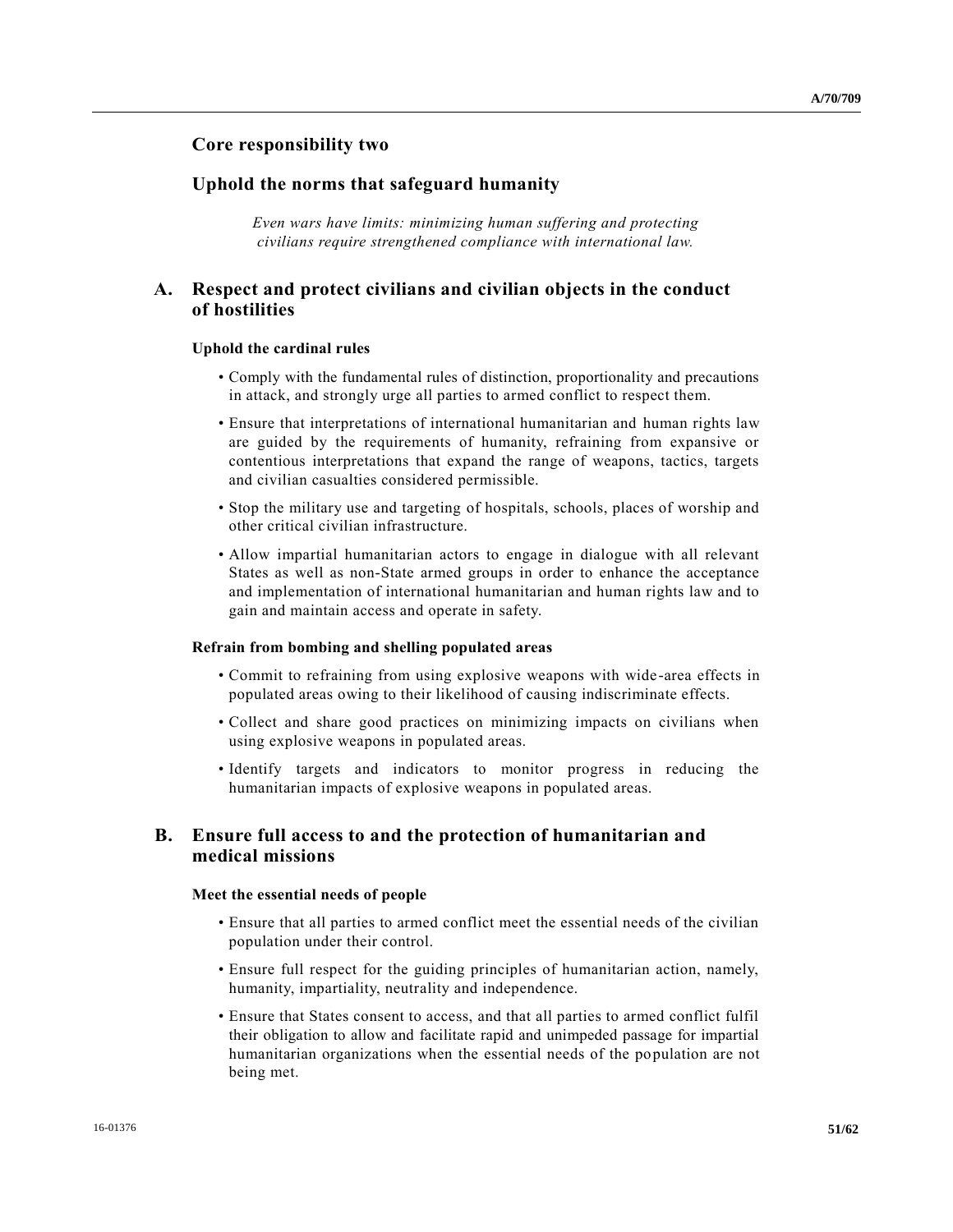- Immediately lift sieges of communities, and allow and facilitate urgently needed impartial humanitarian assistance to people in need.
- Adopt clear, simple and expedited procedures to facilitate rapid and unimpeded access.
- Condemn any instances of arbitrary withholding of consent or impediment to impartial humanitarian relief operations and address them proactively, including through the Security Council.
- Ensure that counter-terrorism or counter-insurgency measures do not inhibit humanitarian action, and provide for necessary exemptions.

#### **Respect and protect humanitarian and medical missions**

- Ensure that all State and non-State parties to armed conflict fulfil their obligations to respect and protect humanitarian and medical workers and facilities, as well as the wounded and sick, against attack.
- Put in place political, legal, social and safety measures to protect humanitarian and medical personnel and facilities, including enacting and enforcing domestic laws and regulations, education and training, and enhancing cooperation with local communities.

## **C. Speak out on violations**

#### **Gather the facts**

- Track, collect, analyse, investigate and report systematically information on violations of international humanitarian law to enhance compliance and accountability.
- Establish a dedicated "watchdog" to track, collect data and report on trends of violations of and gaps in compliance with international humanitarian law.
- Encourage the Security Council, the Human Rights Council and States, including parties to conflict to mandate independent and impartial commissions of inquiry or fact-finding commissions — where national fact-finding endeavours are insufficient — in order to ascertain facts and recommend the way forward in protecting rights.

#### **Systematically condemn serious violations**

- Condemn serious violations of international humanitarian and human rights law, and ensure that the facts are publicly known.
- Bring systematically to the attention of the Security Council any instances of serious violations of international humanitarian and human rights law.

## **D. Take concrete steps to improve compliance and accountability**

#### **Ensure respect through spheres of influence**

• Use all available political and economic leverage to ensure that parties to armed conflict comply with international humanitarian and human rights law.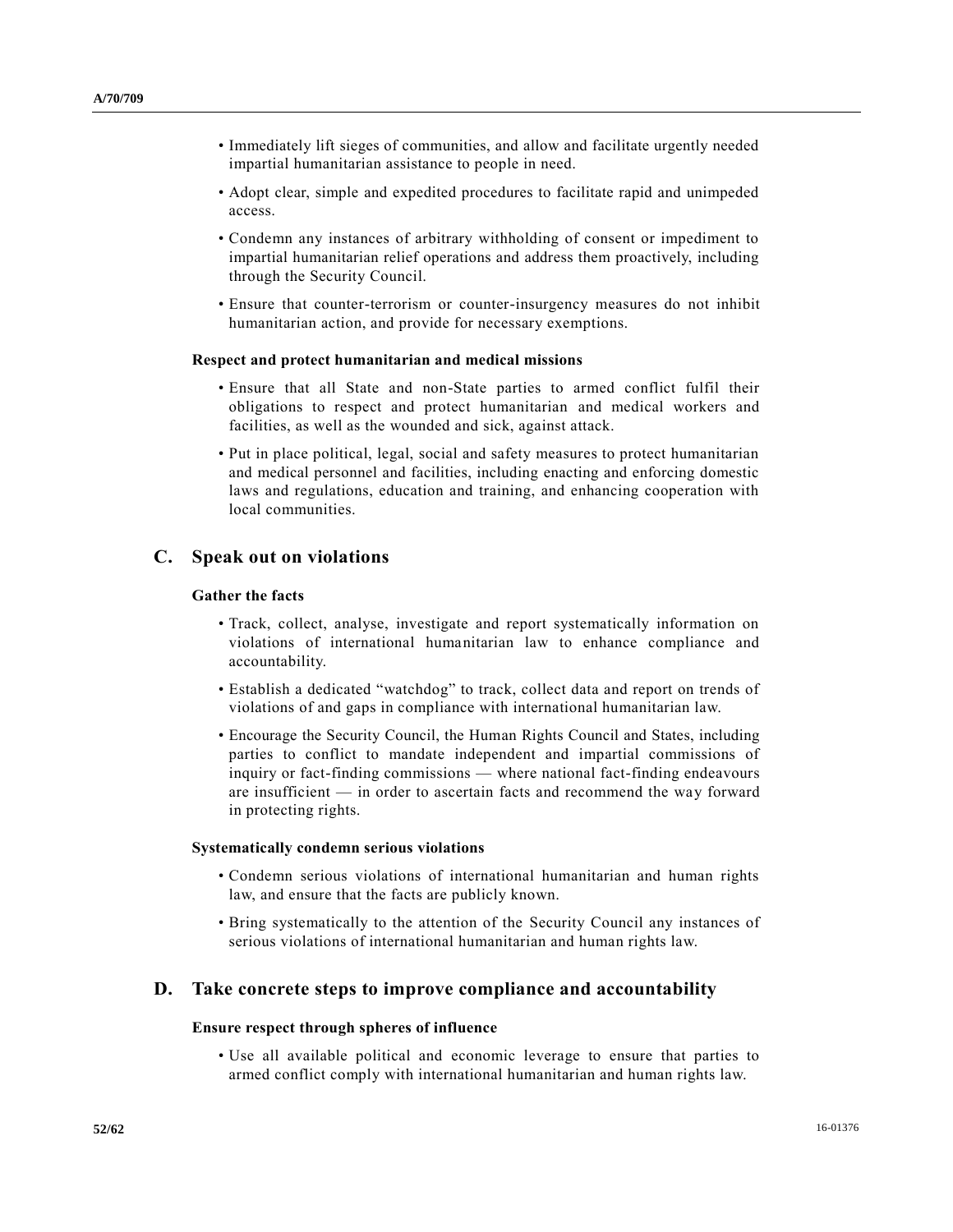• Comply with the Arms Trade Treaty and similar regional treaty obligations, including assessing the likelihood that conventional weapons will be used to commit serious violations of international humanitarian or human rights law, and refrain from exporting them if there is a substantial risk of such serious violations.

### **Reinforce our global justice system**

- Adopt national legislation encompassing the full range of international crimes and universal jurisdiction over them, strengthen and invest politically in national law enforcement, and invest financially in strong and impartial judicial systems.
- Carry out systematically effective investigations into and prosecutions of allegations of serious violations of international humanitarian and human rights law.
- Provide adequate political, technical and financial cooperation and support to the International Criminal Court and for the systematic investigation and prosecution of international crimes.

#### **Use of the Security Council**

- Encourage the Security Council to meet automatically when serious violations of international humanitarian or human rights law are alleged and the protection of civilians is in jeopardy.
- Encourage the Security Council to politically commit to supporting timely and decisive action in situations involving the most serious violations and not to vote against credible resolutions aimed at preventing or ending them.
- Encourage the permanent members of the Security Council to withhold veto power on measures aimed at preventing or ending mass atrocities.

#### **Eradicate sexual and gender-based violence and treat survivors with dignity**

- Enact and implement national legislation in line with international norms on women's rights and outlaw all forms of violence against women and girls.
- Ensure that perpetrators of sexual and gender-based violence are held to account, and strengthen and bolster national justice mechanisms, including as part of long-term efforts to end discrimination against women and girls.
- Prioritize comprehensive survivor-centred support, including medical and trauma treatment and care; psychosocial, legal and sexual and reproductive healthcare services; and programmes that promote social inclusion.
- Forge partnerships and initiate advocacy campaigns between Governments and women's groups to shift societal attitudes in order to end the stigma of sexual and gender-based violence and uphold the dignity of survivors.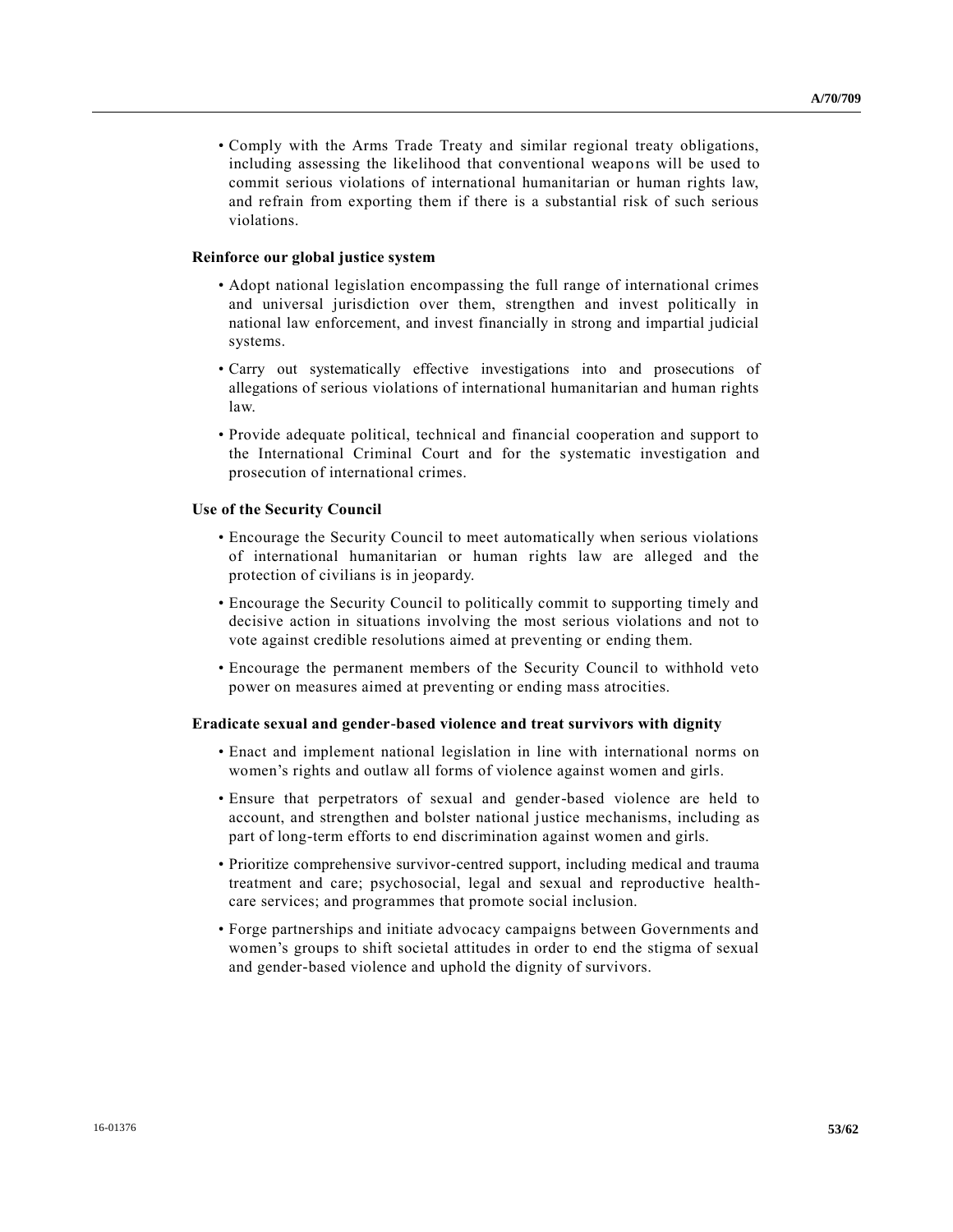# **E. Uphold the rules: a global campaign to affirm the norms that safeguard humanity**

## **Launch a global campaign**

• Launch a global effort to mobilize States parties to relevant international instruments, in particular humanitarian and human rights conventions and treaties, civil society and other global leaders to prevent the erosion of international humanitarian and human rights law, demand greater compliance with such legislation, and ardently pursue the protection of civilians.

#### **Adhere to core instruments**

• Urge all States to accede to core international instruments aimed at protecting civilians and their rights and to implement them.

### **Promote compliance by engaging in dialogue on the law**

- Hold regular meetings of States parties to international instruments, in particular humanitarian and human rights conventions and treaties, and experts, on the implementation of international humanitarian and human rights law and new challenges to reinforce its relevance, identify areas requiring clarification and provide opportunities for legal assistance, to ultimately compel compliance.
- Use high-level Member State forums, such as the General Assembly, the Security Council or the Human Rights Council, for dialogue on compliance with international humanitarian and human rights law.

## **Core responsibility three**

## **Leave no one behind**

*Honouring our commitment to leave no one behind requires reaching everyone in situations of conflict, disaster, vulnerability and risk.*

## **A. Reduce and address displacement**

**Reduce forced internal displacement by 2030**. Commit to a comprehensive global plan to reduce internal displacement in a dignified and safe manner by at least 50 per cent.

- Invest in political solutions to end the causes of displacement and in the return, integration or resettlement of the displaced.
- Develop national legislation, policies and capacities for the protection of displaced persons and their integration into national social safety nets, education programmes, labour markets and development plans.
- Recognize displaced people as socioeconomic assets and contributors, rather than "responsibilities", and incentivize the development of local markets and private sector activity to that end.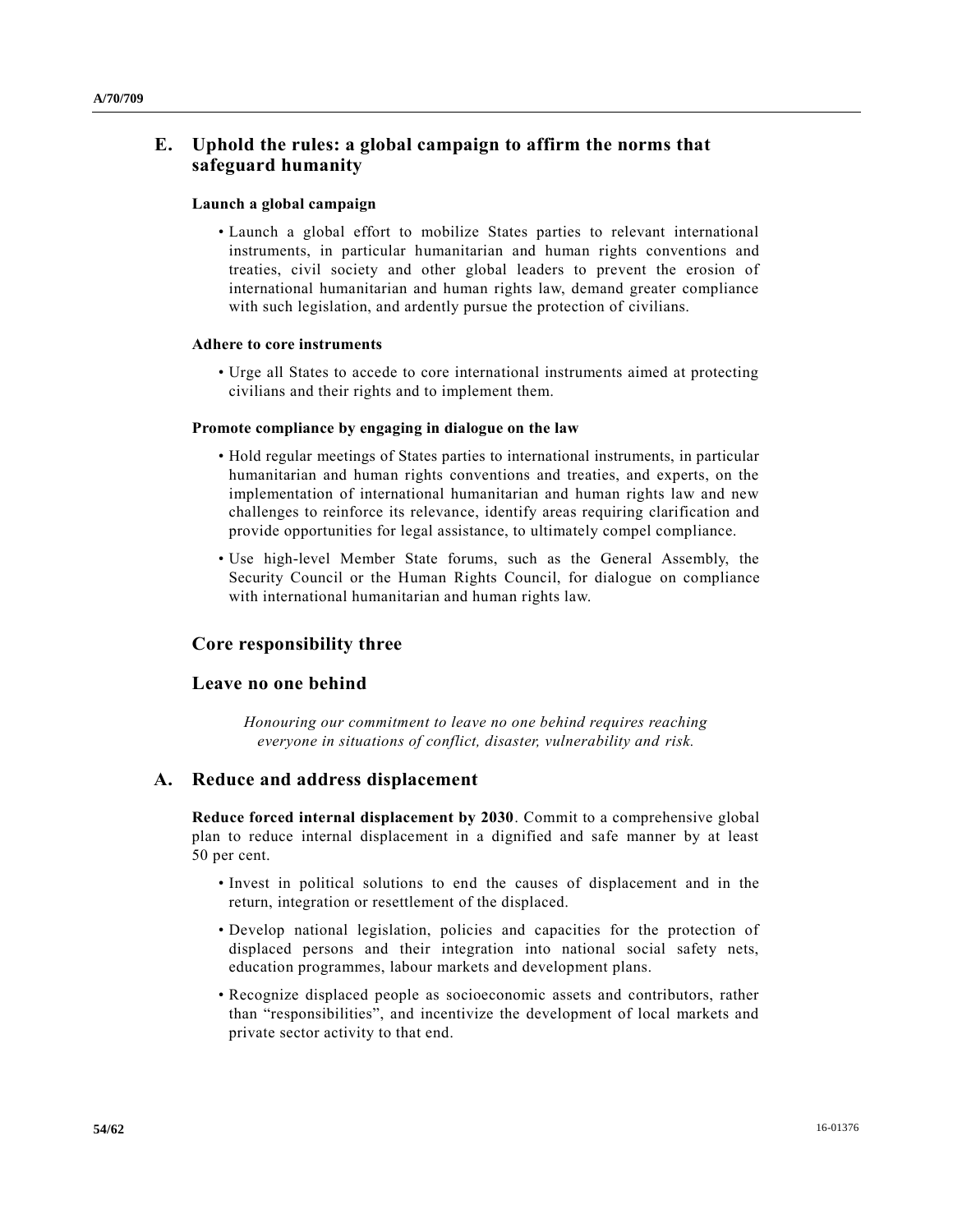- Direct appropriate national resources and international financing towards national and local systems that address the needs of internally displaced persons and their host communities.
- Ensure that humanitarian and development actors, local authorities and private sector enterprises work collectively, across institutional divides and mandates and in multi-year frameworks, to end aid dependency and promote the self-reliance of internally displaced populations.
- Adopt and implement regional and national legal and policy frameworks on internal displacement.

#### **Share responsibility for addressing large-scale movements of refugees**

- Develop a new cooperation framework on predictable and equitable responsibilitysharing to address major refugee movements.
- Reinforce the principle of non-refoulement and the importance of the 1951 Convention relating to the Status of Refugees and the 1967 Protocol thereto.

#### **Prepare for cross-border displacement owing to disasters and climate change**

• Adopt an appropriate international framework, national legislation and regional cooperation frameworks by 2025 to ensure that countries in disaster-prone regions are prepared to receive and protect those displaced across borders without refugee status.

#### **Ensure adequate support to host countries and communities**

• Provide adequate long-term and predictable international political and financial support to host countries and communities, where needed, including for housing, employment, education, health care and other vital public services.

# **B. Address the vulnerabilities of migrants and provide more regular and lawful opportunities for migration**

- Agree on a comprehensive response to human mobility, based on partnerships among States, international organizations, local authorities, the private sector and civil society.
- Integrate migrants and their specific vulnerabilities into humanitarian and other response plans.
- Provide greater regular opportunities for lawful migration, including family reunification, work- and study-related mobility, humanitarian visas and protection for those who do not fall under the 1951 Convention.
- Cooperate effectively to combat migrant smuggling and human trafficking.

# **C. End statelessness in the next decade**

• Support the "I Belong" campaign to end statelessness by 2024 by resolving existing major situations of statelessness and preventing new cases from emerging.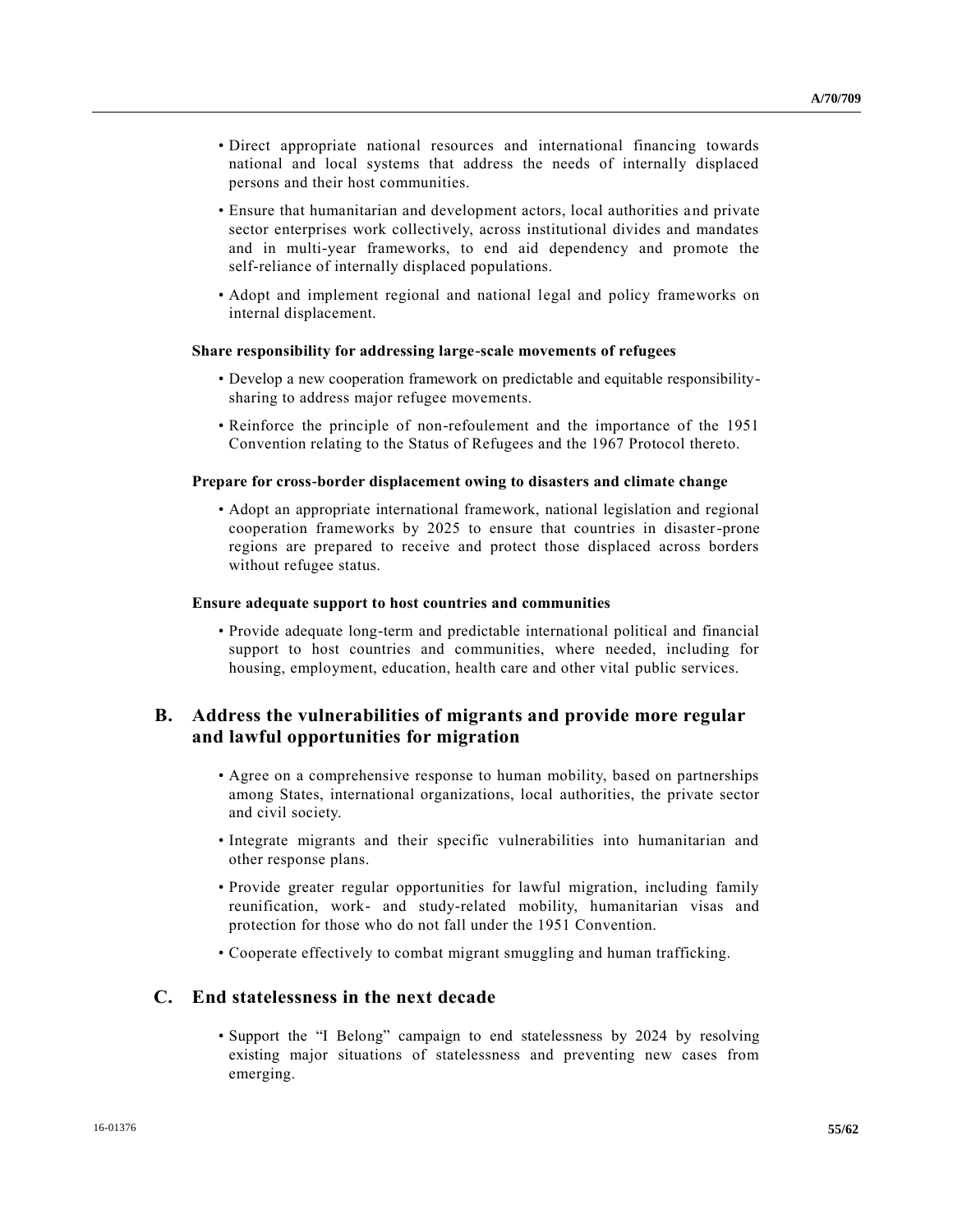# **D. Empower and protect women and girls**

- Implement and adequately resource policies and programmes aimed at the full and equal participation of women and girls in decision-making at all levels.
- Hold all actors to account for integrating the specific needs of women and girls in national and international development and humanitarian programming and funding and ensuring that women and girls are empowered.
- Guarantee access to sustainable and dignified livelihoods and comprehensive sexual and reproductive health-care services.
- Substantially increase funding to local women's groups.

# **E. Eliminate gaps in education for children, adolescents and young people**

- Commit to ensuring safe, quality and inclusive access to primary and secondary education and vocational opportunities during and after crises, including for children and young people with disabilities.
- Provide primary, secondary and vocational education and certification for those living in displacement, in line with national qualifications and standards.
- Provide sufficient domestic and international funding to enable all children and adolescents to receive education and vocational training opportunities, including in crisis settings.

# **F. Enable adolescents and young people to be agents of positive transformation**

- Empower and promote the participation and leadership of young people in national, local and international humanitarian and development programmes and processes, specifically in conflict prevention and resolution, in the response to crises and in the recovery of communities.
- Develop programmes that successfully integrate refugee youth into communities, providing education, vocational training and employment opportunities and platforms to address grievances.

## **G. Address other groups or minorities in crisis settings**

- Commit to collecting comprehensive data and analysis to identify, prioritize and track the progress of the most vulnerable and disadvantaged groups towards the achievement of the 2030 Agenda, including persons with disabilities and older persons, ethnic minorities, trafficked persons, persons in conditions of slavery or forced labour, and other groups.
- Commit to putting in place inclusive national development strategies, laws, economic and social policies and programmes and safety nets with a specific focus on protecting and respecting the rights of the most vulnerable and disadvantaged groups.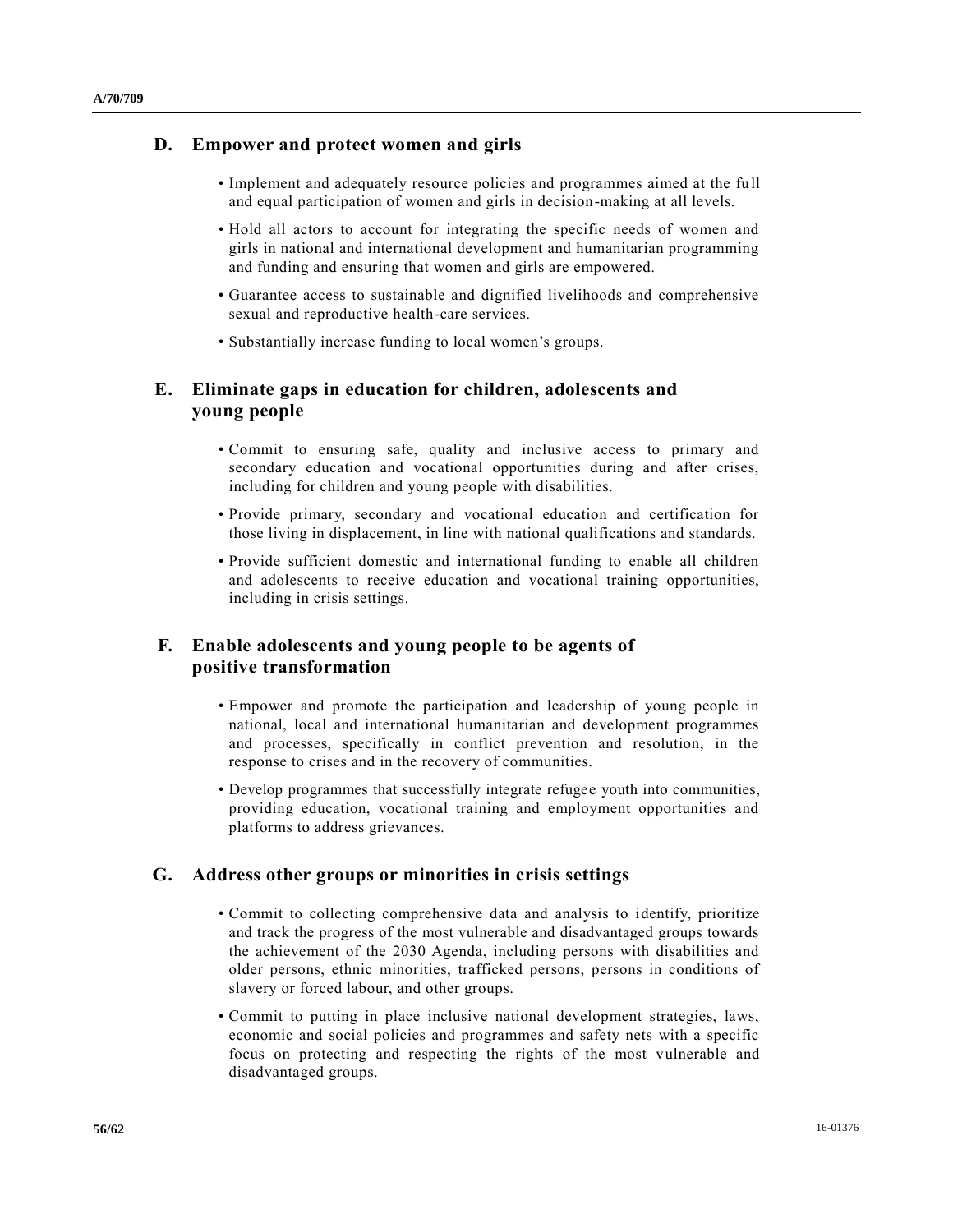• Increase support to small island developing States and their communities to prevent, reduce and address sustainably their vulnerabilities owing to climate change and the resultant natural disasters, including the potential loss of homelands.

# **Core responsibility four**

# **Change people's lives: from delivering aid to ending need**

*Ending need requires the reinforcement of local systems and the anticipation and transcendence of the humanitarian-development divide.*

## **A. Reinforce, do not replace, national and local systems**

#### **Put people at the centre: build community resilience**

- Enable people to be the central drivers in building their resilience and be accountable to them, including by ensuring consistent community engagement, involvement in decision-making and participation by women at all levels.
- Build on positive local coping strategies and capacities in preparedness, response and recovery, and ensure relevant, demand-led support that reduces reliance on international assistance.
- Ensure that financial incentives promote genuine community engagement.
- Use cash-based programming as the preferred and default method of support.
- Enhance national social protection systems that ensure equitable access to social services, and safety nets that are not vulnerable to market shocks.

#### **Commit to as local as possible, as international as necessary**

- Support and enable national and local leadership and their preparedness and response capacities, and strengthen local capacity systematically over multi-year time frames.
- Tailor international support based on a clear assessment of complementarity with national and local efforts, and avoid investing in parallel international coordination and response mechanisms.
- Shift tasks and leadership from international actors to local actors as part of a planned and systematic approach from the outset of a crisis.

# **B. Anticipate, do not wait, for crises**

• Develop a comprehensive action plan by 2017 to significantly strengthen the response capacities of the 20 most risk-prone countries by 2020.

#### **Invest in data and risk analysis**

• Significantly increase financial and human resources for collecting data and monitoring and analysing risk before, during and after crises, particularly in the most risk-prone countries and areas.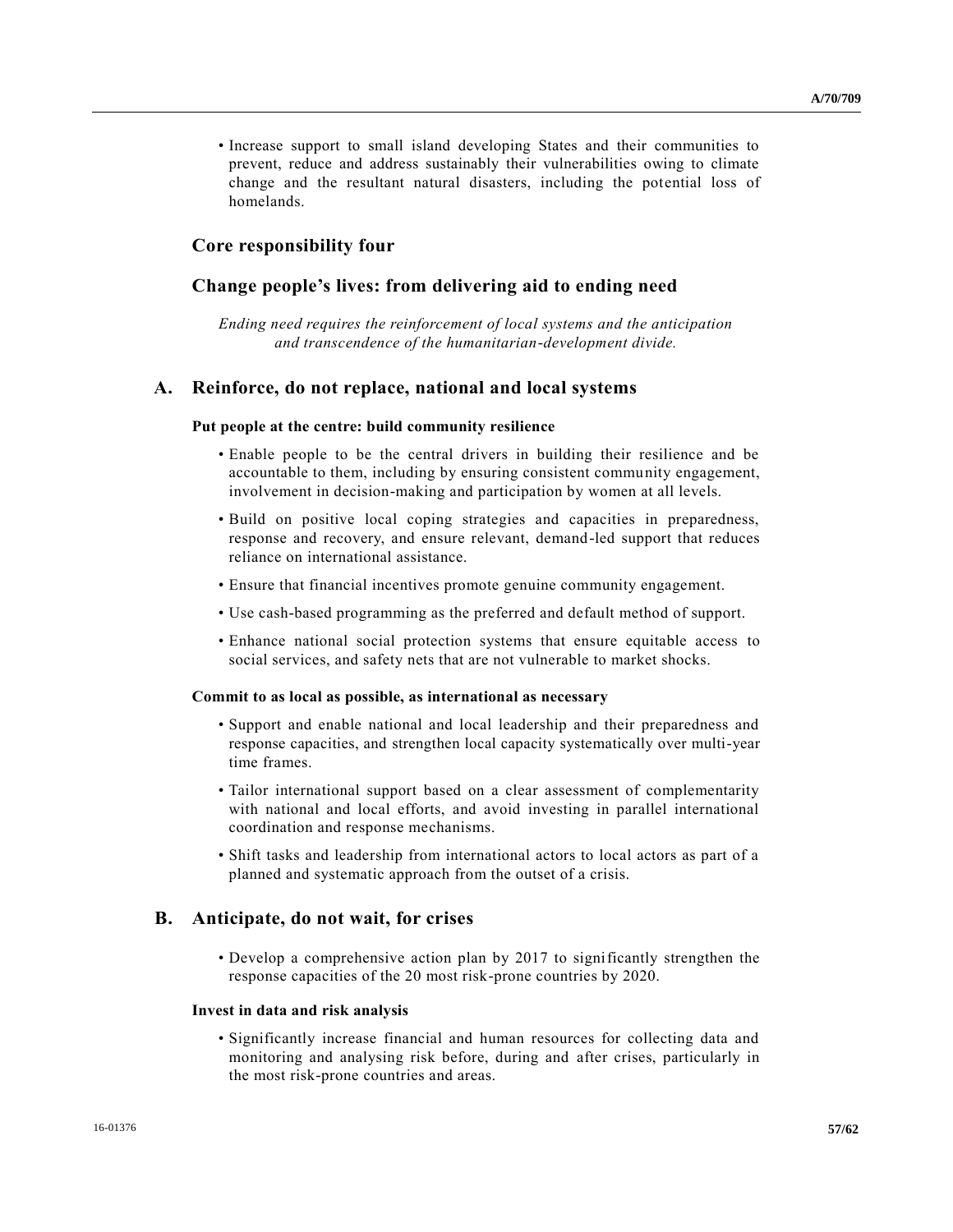• Commit to consolidating data in open and widely accessible databases, with adequate security and privacy protection, to guide the efforts of all relevant actors at the national, regional and international levels and to inform joint analysis and a common picture of the most pressing risks.

#### **Accept, own and act on risk**

- Accept information and analysis related to risk, and establish national and local risk management strategies with clear triggers and lines of responsibility for acting early on identified risks.
- Provide financial incentives that reward national and local early action, and overcome political blockages, including through the use of the good offices of bilateral, regional and international partners.

# **C. Deliver collective outcomes: transcend humanitariandevelopment divides**

• Commit to the following elements in order to move beyond traditional silos, and work across mandates, sectors and institutional boundaries, with a greater diversity of partners, towards ending need and reducing risk and vulnerability in support of national and local capacities and the achievement of the 2030 Agenda.

#### **Create a joint problem statement driven by data and analysis**

- Collect, analyse, aggregate and share reliable, sex- and age-disaggregated data with adequate security and privacy protection as a collective obligation to inform priorities.
- Make data and analysis the basis and driver for determining a common understanding of context, needs and capacities between national and local authorities and the humanitarian, development, human rights and peace and security sectors.
- Develop a joint problem statement to identify priorities, the capacities of all available actors to address priorities, and where international actors can support or complement existing capacities.

#### **Identify and implement collective outcomes**

- Formulate collective outcomes that are strategic, clear, quantifiable and measurable and prioritized on the areas of greatest risk and vulnerability of people identified in the joint problem statement.
- Aim for collective outcomes to have a positive impact on overall national indicators of advancement towards the 2030 Agenda and for multi-year plans to be instalments towards the achievement of national development strategies, in line with the 2030 Agenda.
- Develop multi-year plans with a duration of three to five years that set out roles for various actors, adopt targets and drive resource mobilization to achieve collective outcomes.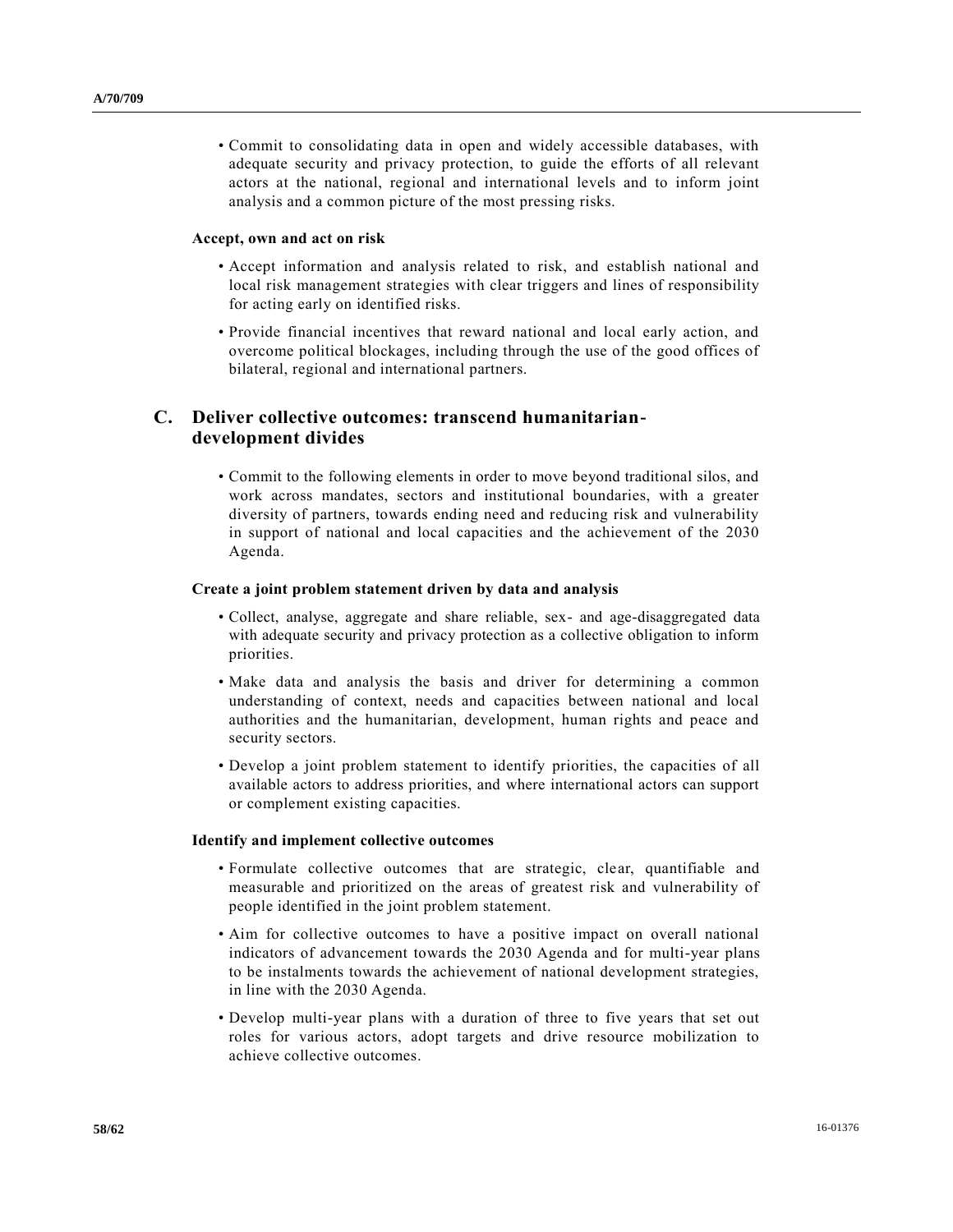### **Draw on comparative advantage**

- Deliver agreed outcomes based on complementarity and identified comparative advantage among actors, whether local, national or internatio nal, public or private.
- Promote a strong focus on innovation, specialization and consolidation in the humanitarian sector.

#### **Coordinate collective outcomes**

• Coordinate around each collective outcome with the diverse range of actors responsible for achieving it.

#### **Empower leadership for collective outcomes**

- Empower national and international leadership to coordinate and consolidate stakeholders towards achieving the collective outcomes.
- Empower the resident/humanitarian coordinator to ensure coherent, collective and predictable programme delivery by the United Nations and its partners towards the full programme cycle of the multi-year plan and the achievement of collective outcomes.
- Empower the resident/humanitarian coordinator to request and consolidate data and analysis to develop the common problem statement; moderate and conclude the setting of collective outcomes; ensure implementation and the monitoring of progress; and steer adequate resources towards the agreed multi-year plan.
- Adapt structures, processes and financial systems at headquarters of agencies and donors as appropriate to reinforce this approach towards collective outcomes.

## **Monitor progress**

• Ensure that clear performance benchmarks and arrangements are in place to monitor and measure progress towards achieving collective outcomes, to ensure timely adjustments, and to ensure that the right resources and political support are in place.

#### **Retain emergency capacity**

- Enable and facilitate emergency response and people's access to life -saving assistance and protection in contexts where it will be difficult to achieve longer-term collective outcomes.
- Recognize the provision of emergency response as a short-term exception and make every effort to reduce need, risk and vulnerability from the outset.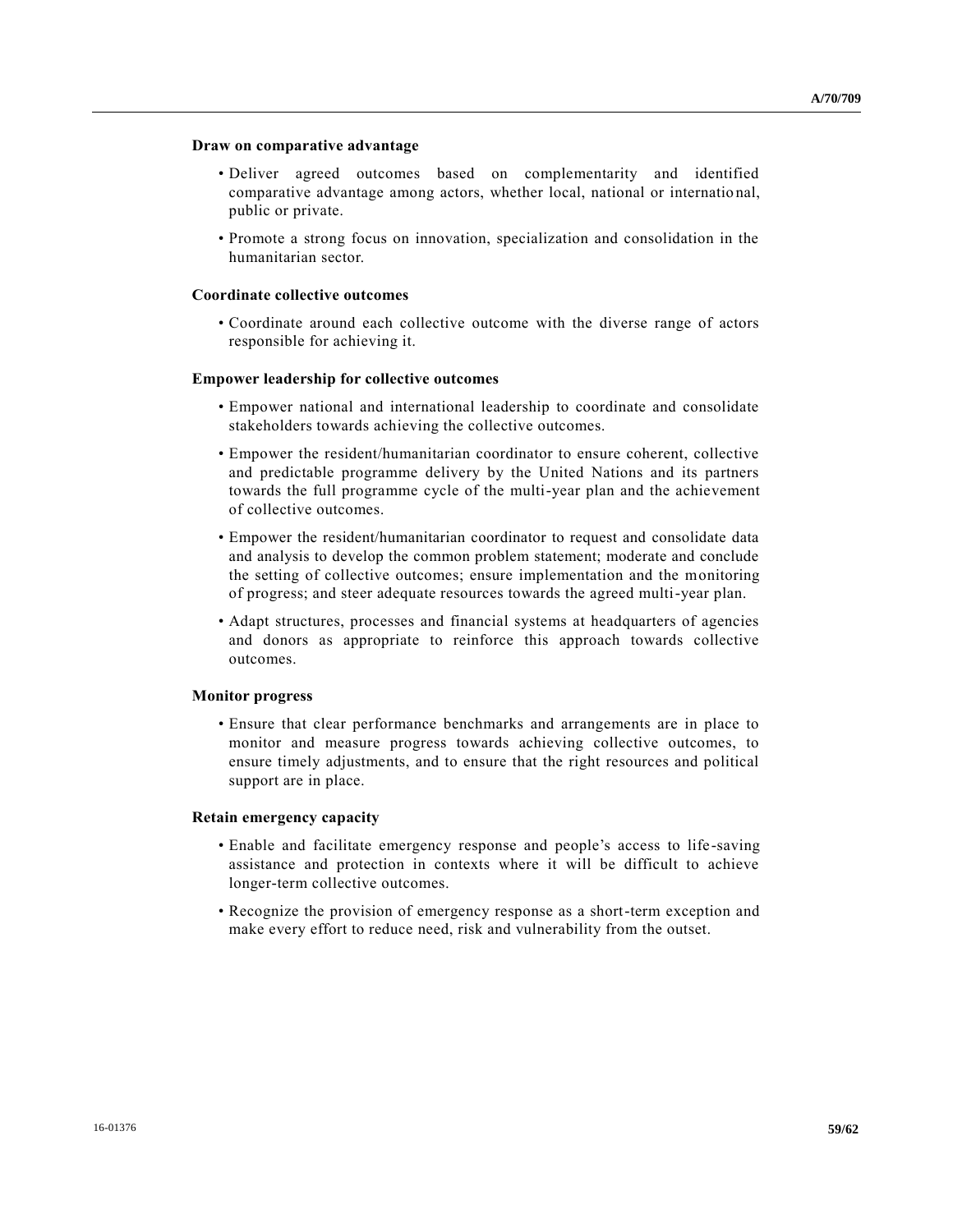# **Core responsibility five**

## **Invest in humanity**

*Accepting and acting upon our shared responsibilities for humanity requires political, institutional and financing investment.*

# **A. Invest in local capacities**

- Develop concrete targets to increase the provision of direct and predictable financing to national and local actors, and provide long-term support to develop the capacity of such actors to seek and manage funds where needed.
- Increase the overall portion of humanitarian appeal funding channelled through United Nations country-based pooled funds to 15 per cent.
- Address blockages to direct investments at the local level, including risk aversion, limited local capacity and the effects of counter-terrorism and anti-money-laundering measures.
- Accelerate the lowering of transaction costs for remittances in line with commitments made in the 2030 Agenda, the Addis Ababa Action Agenda, the Group of Eight (G-8) and the Group of Twenty (G-20).

# **B. Invest according to risk**

- Commit to all investments in sustainable development being risk-informed.
- Increase domestic resources for risk management, including by expanding tax coverage, increasing expenditure efficiency, setting aside emergency reserve funds, dedicating budget lines for risk-reduction activities and taking out risk insurance. Complement national investments with bilateral and South-South cooperation, including by providing expertise, knowledge transfer and technology.
- Facilitate public-private partnerships to enable risk-based investment. Encourage the insurance industry to integrate risk consideration into asset investments.
- Fulfil commitments made in the Sendai Framework for Disaster Risk Reduction 2015-2030, the Paris Agreement under the United Nations Framework Convention on Climate Change and the Addis Ababa Action Agenda of the Third International Conference on Financing for Development to increase support to countries that are vulnerable to disaster risks in order to adapt to the negative consequences of climate change and prevent humanitarian crises.
- Dedicate at least 1 per cent of official development assistance (ODA) to disaster risk reduction and preparedness activities by 2020. Dedicate a significant percentage of climate change adaptation funding to disaster preparedness and prevention, and utilize the Green Climate Fund to support activities that build national capacity to reduce climate risks.
- Disburse resources based on risk, on a "no regrets" basis, and develop financial and other incentives to reward risk-informed local and national early action.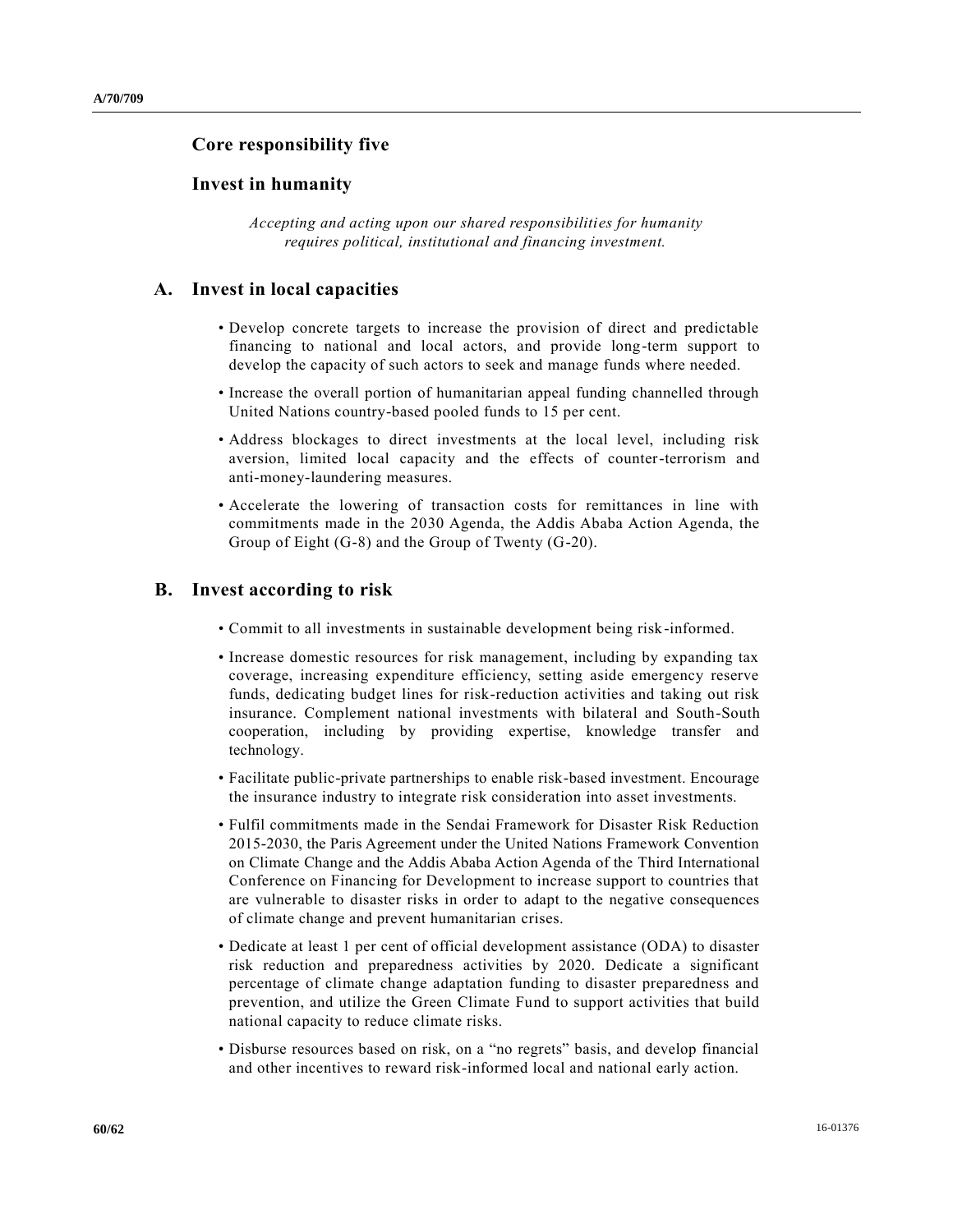# **C. Invest in stability**

- Set a target to substantially increase the percentage of aid budgets allocated to fragile situations, including to strengthen national and local inclusive institutions sustainably until 2030.
- Triple the World Bank's International Development Association Crisis Response Window.
- Allocate additional, predictable resources to the Peacebuilding Fund to continue operations at the current level of \$100 million per year, and scale up the fasttrack window of the Peacebuilding Fund with enhanced flexibility for its partners.
- Significantly strengthen, and resource more reliably, the core prevention and mediation capacities of the Secretariat through the United Nations regular budget.

# **D. Finance outcomes, not fragmentation: shift from funding to financing**

#### **Finance collective outcomes**

• Commit to financing collective outcomes rather than individual projects and activities and do so in a manner that is flexible, nimble and predictable over multiple years so that actors can plan and work towards achieving collective outcomes in a sustainable manner and adapt to changing risk levels and needs in a particular context.

#### **Shift from funding to financing**

- Direct finance towards the actors identified in the multi-year plan as having the comparative advantage to deliver collective outcomes.
- Employ the full range of financial options, including grants, risk-pooling and transfer tools, social impact bonds, microlevies, loans and guarantees, based on the actor and their identified contribution to the collective outcome.
- Commit to providing financing equitably to ensure that people in small- and medium-sized crises are not left behind and have their needs met, reinforce "balancing instruments", such as the Central Emergency Response Fund, and explore other mechanisms, to address global inequalities in funding between crises.

#### **Create a new financing platform to address protracted crises**

- The United Nations and international and regional financial institutions should consider co-hosting an international financing platform to ensure predictable and adequate resourcing of collective outcomes in protracted and fragile situations.
- Map available financing instruments and the relevant actors involved to enable the shift from funding to financing, and present the findings at the World Humanitarian Summit. Following the Summit, develop an action plan based on discussions, including on the way forward on the new international financing platform and its scope of action, tools and governance.